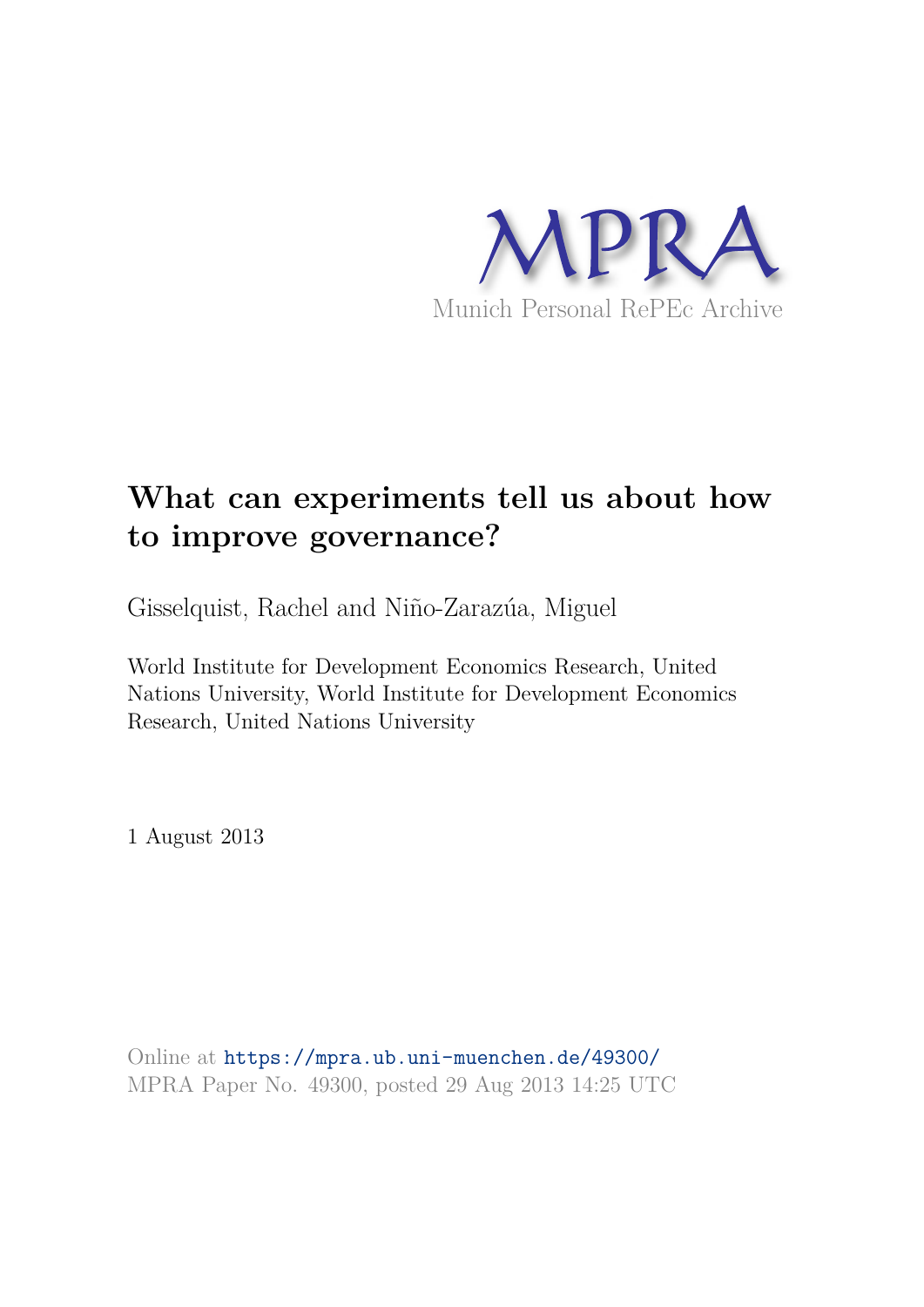



# WIDER Working Paper No. 2013/077

## **What can experiments tell us about how to improve governance?**

## Rachel M. Gisselquist and Miguel Niño-Zarazúa\*

August 2013

### **Abstract**

In recent years, randomized controlled trials have become increasingly popular in the social sciences. In development economics in particular, their use has attracted considerable debate in relation to the identification of 'what works' in development policy. This paper focuses on a core topic in development policy: governance. It aims to address two key questions: (1) 'what have the main contributions of randomized controlled trials been to the study of governance?' and (2) 'what could be the contributions, and relatedly the limits of such methods?'. To address these questions, a systematic review of experimental and quasiexperimental methods to study government performance was conducted. It identified 139 relevant papers grouped into three major types of policy interventions that aim to: (1) improve supply-side capabilities of governments; (2) change individual behaviour through various devices, notably incentives, and (3) improve informational asymmetries. We find …/

Keywords: randomised control trials, governance, development JEL classification: C93, D72, D73, H41

Copyright © UNU-WIDER 2013

\*both authors UNU-WIDER, corresponding author email: miguel@wider.unu.edu

This study has been prepared within the UNU-WIDER project 'ReCom—Research and Communication on Foreign Aid', directed by Tony Addison and Finn Tarp.

UNU-WIDER gratefully acknowledges specific programme contributions from the governments of Denmark (Ministry of Foreign Affairs, Danida) and Sweden (Swedish International Development Cooperation Agency—Sida) for ReCom. UNU-WIDER also gratefully acknowledges core financial support to its work programme from the governments of Denmark, Finland, Sweden, and the United Kingdom.

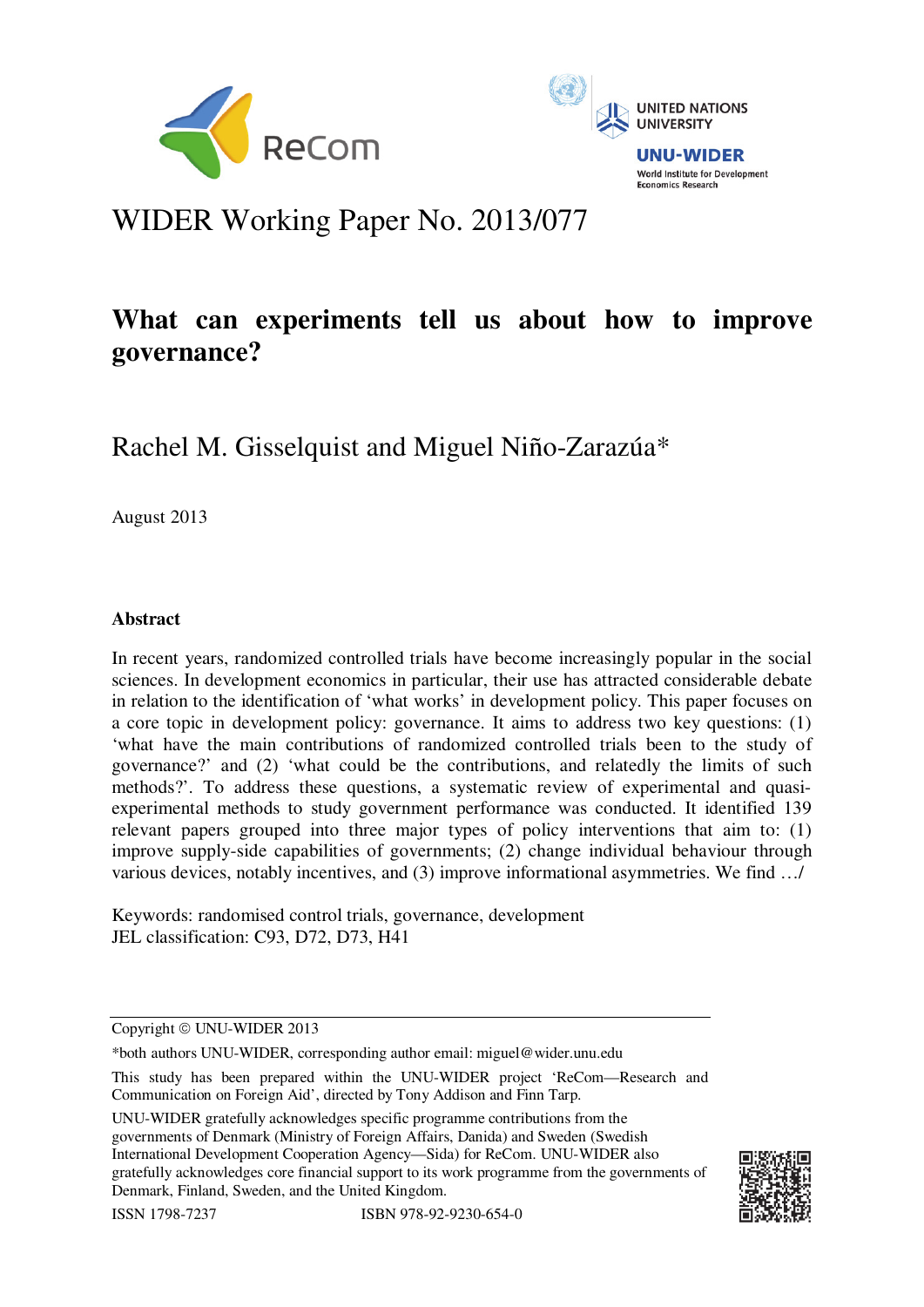that randomized controlled trials can be useful in studying the effects of some policy interventions in the governance area, but they are limited in significant ways: they are illequipped to study broader governance issues associated with macro-structural shifts, national level variation in institutions and political culture, and leadership. Randomized controlled trials are best for studying targeted interventions, particularly in areas of public goods provision, voting behaviour, and specific measures to address corruption and improve accountability; however, they can provide little traction on whether the intervention is transferable and 'could work' (and why) in other contexts, and in the longer run.

#### **Acknowledgements**

We thank Danielle Resnick, Macartan Humphreys, and participants of the UNU-WIDER project on 'Experimental and non-experimental methods in the study of government performance' for valuable input and comments on earlier versions of this paper. The views presented here are those of the authors alone and do not represent the views or policies of UNU-WIDER.

*The World Institute for Development Economics Research (WIDER) was established by the United Nations University (UNU) as its first research and training centre and started work in Helsinki, Finland in 1985. The Institute undertakes applied research and policy analysis on structural changes affecting the developing and transitional economies, provides a forum for the advocacy of policies leading to robust, equitable and environmentally sustainable growth, and promotes capacity strengthening and training in the field of economic and social policy-making. Work is carried out by staff researchers and visiting scholars in Helsinki and through networks of collaborating scholars and institutions around the world.* 

*www.wider.unu.edu publications@wider.unu.edu* 

UNU World Institute for Development Economics Research (UNU-WIDER) Katajanokanlaituri 6 B, 00160 Helsinki, Finland

Typescript prepared by Lisa Winkler at UNU-WIDER.

The views expressed in this publication are those of the author(s). Publication does not imply endorsement by the Institute or the United Nations University, nor by the programme/project sponsors, of any of the views expressed.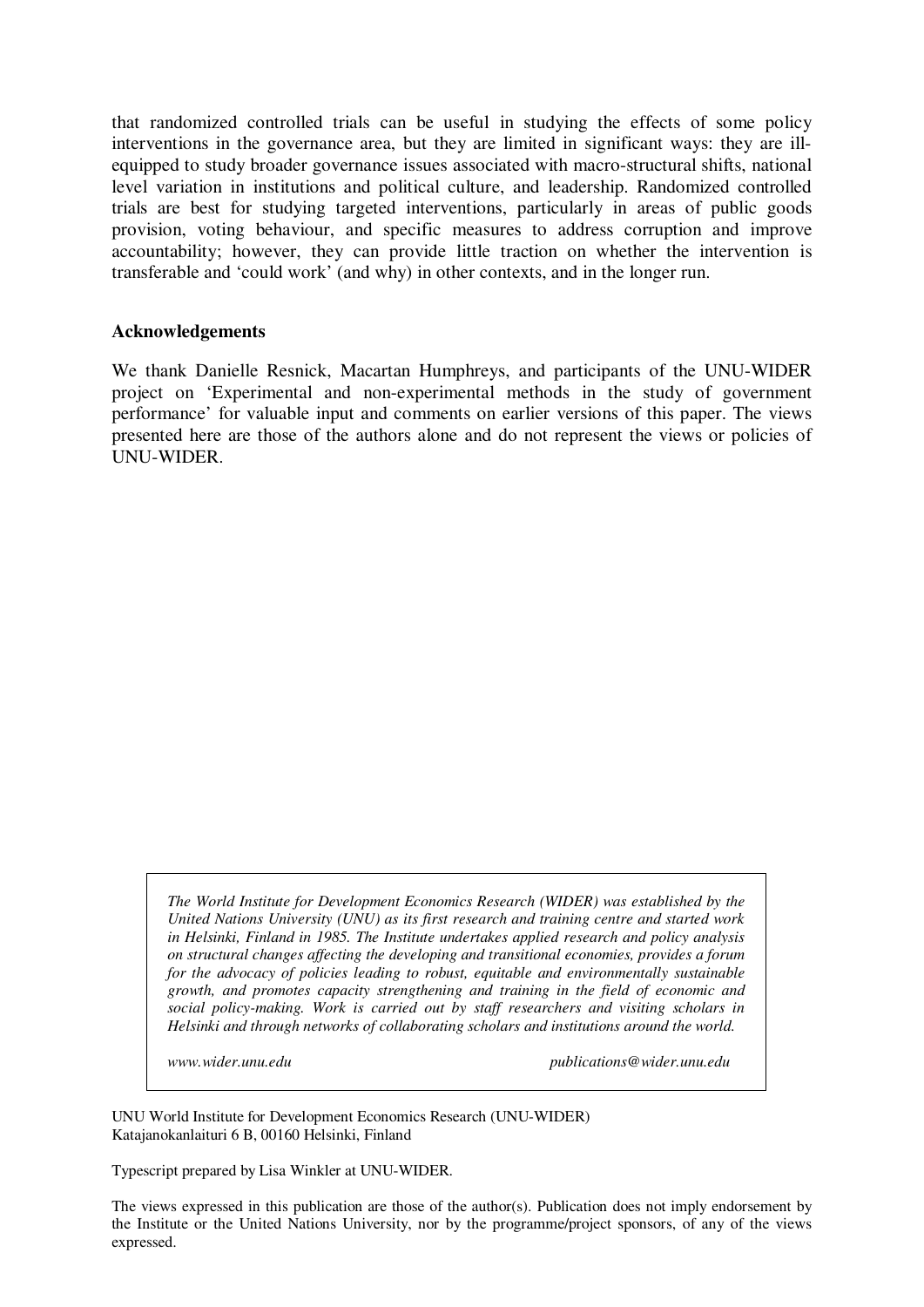### **1 Introduction**

Experimental studies using randomized controlled trials (RCTs) have long been a staple of medical research. In recent years, these methods have also become increasingly popular in the social sciences. In development economics in particular, their use has attracted considerable debate with some scholars promoting them as the best means of identifying 'what works' in development policy (Banerjee 2007; Glennerster and Kremer 2011), while others voice strong concerns about their growing hegemony in the field (see e.g., Deaton 2009; Ravallion 2009).

This paper focuses on the use of such methods in identifying 'what works' for one of the major topics in contemporary studies of development policy: governance. It asks two key questions: (1) what have the main contributions of RCTs been to the study of governance? and (2) what could be the contributions, and relatedly, the limits of such methods? Despite large separate literatures on governance and on experimental methods, very little work has directly considered both together in this way. This paper draws on reviews of both literatures, including a systematic review of experimental and quasi-experimental studies of government performance that is described further below.

Broadly, this paper argues that RCTs have some, but limited utility in the study of governance. It discusses some of the key contributions that RCTs have made in the study of targeted interventions with relatively rapid results; howeverit also shows that major hypotheses about, e.g., macro-structural and cultural shifts over long periods of time, national level policy changes, and changes in political leadership are not amendable to study using RCTs.. Such limitations suggest that researchers should expect to use other methods to address these important areas in the field of development studies.

This paper is divided into four parts. The first focuses on theories of governance, highlighting several major hypotheses from the literature about how the quality of governance changes. The second focuses on how RCTs have been used in the study of governance-related topics, highlighting some of the major findings from RCTs with respect to the provision of health, education, and other public goods; improvements in the performance of civil servants; and representation, participation, and deliberative democracy. The third part of the paper brings these two sections together, exploring whether and how RCTs could be used to address major theories of governance. A final section concludes.

Discussion of experimental research, particularly in economics and political science, sometimes treat laboratory-type experiments, natural experiments, and RCTs or 'field experiments' together, irrespectively of their design features. Much of the discussion in this paper is applicable to various experimental methods, but the focus is on RCTs, which imply a slightly different approach than the others to the testing of causal hypotheses: in the simplest experimental designs, causal effects are assessed by comparing measures 'with' and 'without' an intervention. This is most straightforward in a laboratory setting where other key variables can be held constant and measures can be taken before and after an intervention. In this setting, causal inference is relatively clear: the intervention causes the difference.

Many of the phenomena that we care about, however, are not amendable to this method. Outside of the laboratory setting, field experiments using RCTs study such phenomena using similar principles; because it is not always possible to hold constant all factors, in prospective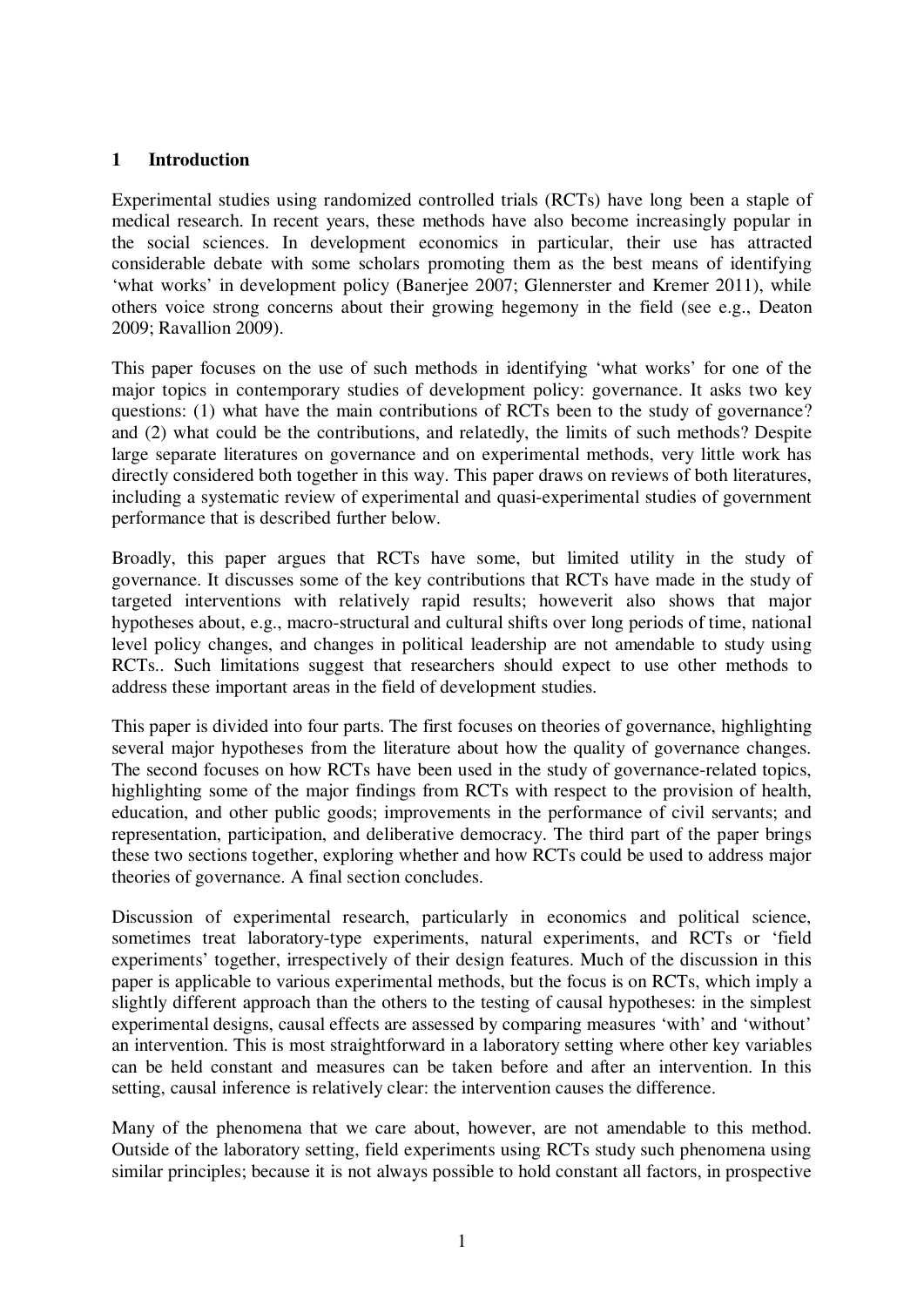experimental designs, with baseline and endline data, the identification of the counterfactual is achieved via random assignment to treatment, where measures from randomly selected 'control' and 'treatment' groups are taken before and after interventions, and the effect of the intervention then is the difference between 'before' and 'after' measures in the 'treatment' as compared to the 'control' groups ('difference in difference'). This basic and elegant logic underlies hypothesis testing and impact evaluation using RCTs, by ensuring that in principle any difference between the treatment and control is not systematic at the outset of the experiment.

### **2 Explaining governance**

Despite a wealth of literature on governance, even its definition remains contested (Gisselquist 2012; Keefer 2009). A large amount of the literature focuses on definition, conceptualization, and measurement (see, e.g., Arndt and Oman 2006; Kaufmann, Kraay, and Zoido-Lobaton 1999; Rothstein and Teorell 2008; Thomas 2009). Without delving too much into these debates, this paper adopts a basic definition building on theories of government and the state. This work points to two major roles for public institutions in (1) providing public goods such as education, health care, water and sanitation facilities and social protection to the poor and vulnerable, and (2) aggregating interests with respect inter alia to how and which public goods are provided. The later role can be achieved both through electoral and non-electoral forms of participation and is closely linked to discussion of accountability.

Public goods are better provided collectively than individually for reasons of efficiency and necessity (Goldin 1977; Samuelson 1954). As Putnam (1993) notes in his classic *Making Democracy Work,* 'public institutions are devices for achieving purposes, not just for achieving agreement. We want government to do things, not just decide things – to educate children, pay pensioners, stop crime, create jobs, hold down prices, encourage family values, and so on' (Putnam 1993: 8-9). Individuals and groups within a polity have varying preferences about the type and manner of public goods provision and other collective issues, and a second key role of government is in somehow 'aggregating' and representing such interests to make collective decisions. In short, as Levi (2006) summarizes, 'Good governments are those that are (1) representative and accountable to the population they are meant to serve, and (2) effective—that is, capable of protecting the population from violence, ensuring security of property rights, and supplying other public goods that the populace needs and desires' (Levi 2006: 5). By extension, the quality of governance, as understood here, varies in the degree to which governments fulfil these two related roles.

Theories of government and the state suggest a number of explanations about why the quality of governance in this sense varies, both across polities and over time, highlighting a range of structural, institutional, and cultural factors, as well as individual agency. In general, this work deals with the two roles of government separately, offering explanations either for better representation and accountability (often framed in terms of the emergence of liberal democracy versus other forms of government), or for more effective public goods provision. Much work also focuses on explaining disaggregated governance outcomes, such as the provision of effective policing, secure property rights, universal health care, or high quality state-funded education.

Far from having a single model of change in government performance, different theoretical traditions offer different and sometimes contradictory explanations for key governance outcomes. One example important both for theory and contemporary politics is what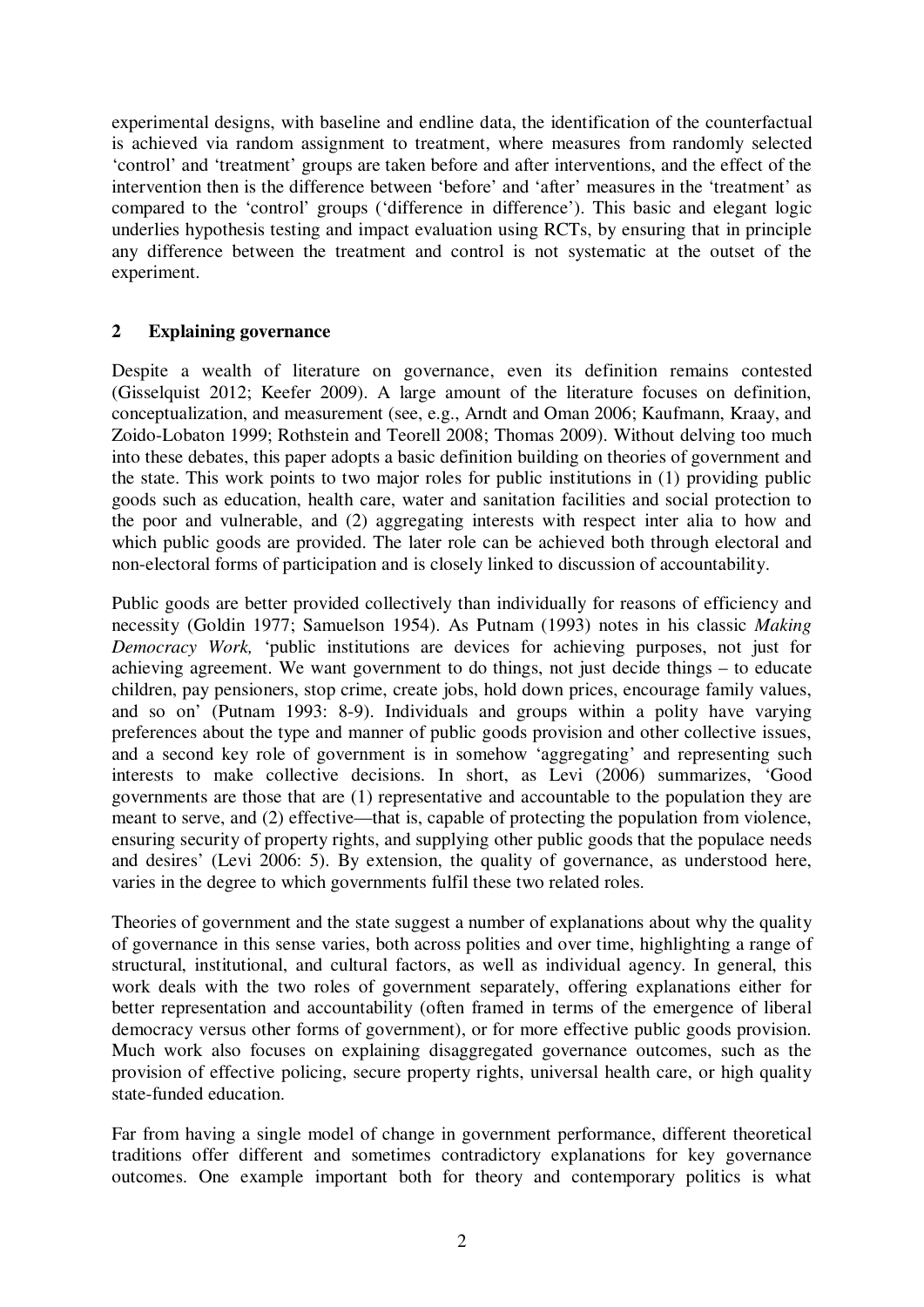constitutes good governance in terms of providing the institutional environment most conducive to economic growth. Friedman (1962), for instance, suggests that a 'good' government serves as a 'rule maker' and 'umpire' to create and enforce minimal rules, such as property rights and a monetary framework. Disciples of Keynes (1964), by contrast, see a more extensive role for 'good' governments in fiscal and monetary policy. Similarly, there are major debates over whether more or less regulation is most conducive to private sector development, and over the form that regulation should take (see Kirkpatrick 2012).

One of the major structural factors highlighted in explanations of variation in the quality of governance is 'modernization' or the level of development. Max Weber, for instance, suggests that modernization leads to fundamental changes in the nature of authority, from traditional and charismatic towards rational-legal (the rule of law) (see Weber 2009). Modernization theory of the 1950s and 1960s highlighted how economic growth led to fundamental structural changes in the economy and society, such as the growth of the middle class and middle class ideology, and the emergence of 'cross pressures', that led to greater popular participation in government and created the foundations for the emergence of democracy (see Lipset 1981). Later work has also highlighted modernization as a key factor in democratic governance, but challenged the specific mechanism proposed by the modernization theorists. Przeworski and Limongi (1997), for instance, argue that it is not that modernization leads to the emergence of democratic governance, but that democracy is more likely to endure (once it is born for other reasons) in countries at higher levels of economic development – in particular, they found, in countries with annual per capita incomes higher than US\$6,000 (in 1985 dollars) (see also Przeworski et al. 2000).

Other structural arguments highlight modernization and the class structure, positing different mechanisms. Moore (1966), for instance, argues that 'the ways in which the landed upper classes and the peasants reacted to the challenge of commercial agriculture were decisive factors in determining the political outcome' (Moore 1966: xxiii). As agrarian societies transformed, resulting bourgeois revolutions led to capitalist liberal democracy (e.g., England, France, and the United States), abortive bourgeois revolutions led to fascism (e.g., Japan), and peasant revolutions led to communism (e.g., Russia and China). Focusing also on France, Russia, and China, Skocpol (1979), by contrast, highlights the autonomous role of the state in relation both to domestic class and political forces and to other states. In all three cases, she argues, social revolutions led leaders to strengthen, centralize, and rationalize state organizations (public institutions). The different character of resulting political regimes is explained by variation in the socioeconomic legacies of the old regimes, international circumstances, and the ideology and process of state-building after the revolution. Another structural argument highlighting the same factors is proposed by Luebbert (1991), who explains four different regime types in interwar Europe as resulting from the path taken from preindustrial politics to the crises of the 1920s and 1930s and particular constellations of urban-rural coalitions: a centre-right coalition and the early inclusion of the working class led to liberal democratic governance (Britain, Switzerland, France), for instance, while an alliance of the urban working class and the middle peasantry led to social democracy or democratic corporatism (Norway, Sweden, Denmark, Czechoslovakia). Other structural arguments highlight still other factors, such as the ethnic structure of society (e.g., Horowitz 1985), geography (e.g., Herbst 2000), and the strength of society relative to the state (e.g., Migdal 1988), which may affect how difficult it is to govern a particular polity.

Institutional explanations for governance outcomes are among the most diverse, highlighting a range of institutions and mechanisms. Indeed, social scientists often define institutions so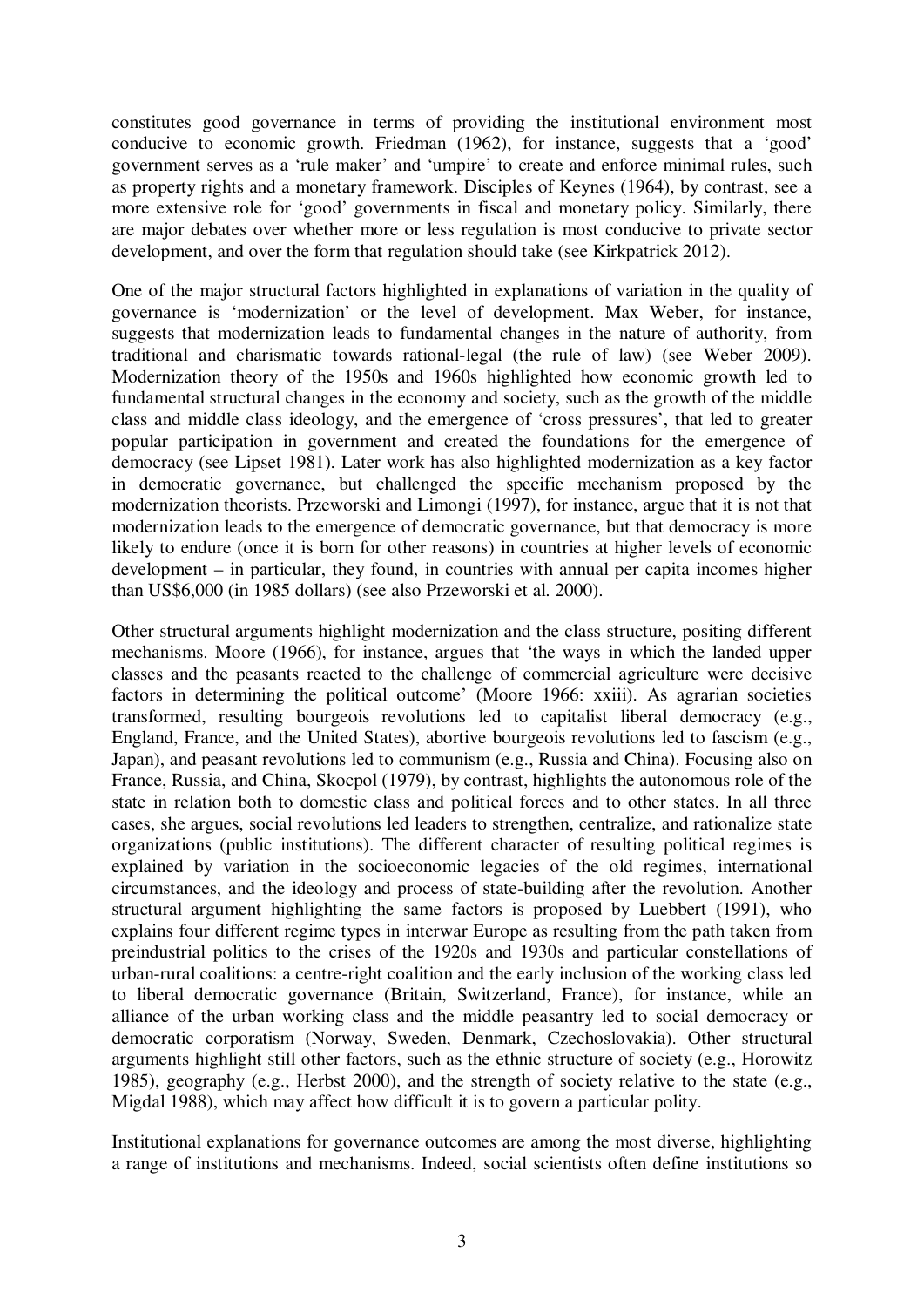broadly – as formal and informal rules, norms, and organizations – that some of the 'structural' explanations reviewed above and the cultural explanations reviewed below are sometimes treated in this camp (see Steinmo 2008).

Since the 1990s, new institutionalist economics inspired by North (1990) and others has been particularly important in the thinking on governance underlying work by the World Bank and other multilateral development banks, which has focused on how the 'rules of the game' shape economic development (Grindle 2010). The World Bank's 2012 strategy on governance, for instance, highlights its role in helping countries to 'put in place institutions and systems that can become the foundations of sustainable growth' (World Bank 2012). It highlights both the need to strengthen the capacity of institutions to enforce regulations, provide public services, and manage resources effectively, and to adopt the 'right' institutions (e.g., regulations favourable to private sector development).

One of North's (1990) key arguments that is echoed in many institutional explanations is the effect of institutional 'lock in' or path dependence that makes changing institutions costly, even when they are inefficient. North argues, for instance, that it was rather haphazard institutional choices that put England on a path toward efficient market economy, with relatively strong property rights, an impartial judicial system, and a fiscal system with expenditures tied to tax revenues, where other countries adopted different (and ultimately less effective) institutions that placed them on different paths.

Other institutionalist work adopts more historical or sociological perspectives. Focusing on governance with respect to health care policy, for instance, Immergut (1992) argues that the structure of political institutions in Sweden, France, and Switzerland influenced whether they developed comprehensive national health care or more fragmented insurance programmes. Political institutions and procedures, rather than the demands of social groups, set the terms of political negotiations, leading to divergent outcomes.

Institutionalists have also been vocal supporters of constitutional engineering and revision of electoral systems as a means of improving representation, accountability, and governance more generally, particularly in divided societies (see Sartori 1997, Reilly 2001). Many advocate for similar reasons for the reorganization of the state along more decentralized or federal lines. Consociational theory, for instance, proposes that governance in a state divided along ethnic, religious, or communal lines can be stable if democracy has four key institutional characteristics: a 'grand coalition' formed by the political leaders of various factions; a 'mutual veto', necessitating consensus among groups for political decisions; 'proportionality', in that each group occupies a share of government posts proportional to its share of the population; and 'segmental autonomy', allowing autonomous rule for different groups (Lijphart 1977). The Netherlands, Switzerland, and Belgium offer positive examples, while critics highlight the failure of the consociational model in Lebanon. More recently, consociational recommendations were partially adopted in South Africa's democratic transition and 1994 constitution, including a grand coalition government and proportional representation (Horowitz 1992).

Cultural factors are also highlighted in explanations for governance variation. Tocqueville's classic exploration of the role of political culture in explaining democracy in America is one example (see Tocqueville 2003). One of the major works on democratic governance in recent years, Putnam (1993) also highlights the role of political culture in explaining variation in government performance across Italian regions, noting that 'Tocqueville was right: Democratic government is strengthened, not weakened, when it faces a vigorous civil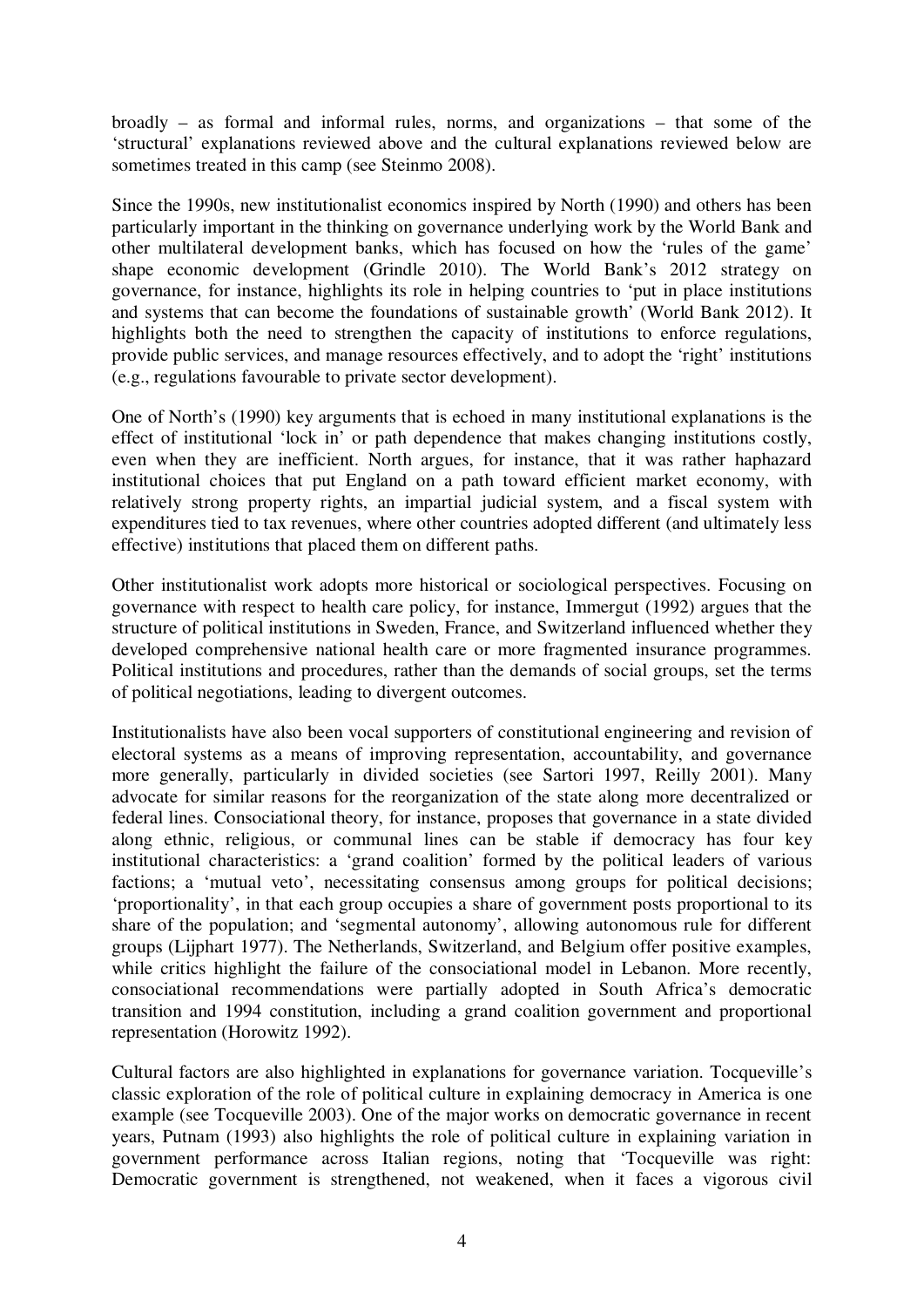society' (Putnam 1993: 182). Putnam takes advantage of a unique situation in which 15 new regional governments were established simultaneously in 1970 with similar constitutional structures and mandates, but some performed better than others. In explaining why, he argues that while socioeconomic factors certainly play a role (explaining, for instance, why northern regions on average performed better than southern regions), the level of social capital – patterns of civic engagement and social solidarity –is far more important in 'making democracy work'. Social capital works largely to facilitate resolution of collective action dilemmas, making it easier to carry out public projects and facilitating stronger public engagement and oversight. Although social capital can be built in the short-term, he argues, it is not easy. He argues that in Italy this variation in social capital has long roots stretching back to early medieval history, in which northern regions had stronger traditions of selfgovernment and horizontal collaboration and relied less on vertical hierarchy than southern regions.

Finally, a significant body of work focuses on the role of individuals, and especially political leaders, in effecting governance outcomes. Although his name has come to be associated with a particular style of (ruthless) leadership, Machiavelli famously highlighted the potentially decisive role of leaders ('princes'). In *Machiavelli's Children*, Samuels (2003), for instance, explores the role of political and business leaders in 19th and 20th century state-building in Japan and Italy. Jackson and Rosberg (1982) map the roles and influences of different leadership styles across Sub-Saharan African countries, highlighting four broad models: prices and oligarchic rule (Senghor in Senegal, Kenyatta in Kenya, Tubman and Tolbert in Liberia, Selassie in Ethiopia, Sobhuza II in Swaziland, and Nimeiri in Sudan), autocrats and lordship (Houphouët-Boigny in Côte d'Ivoire, Ahidjo in Cameroon, Bongo in Gabon, Banda in Malawi, and Sese Seko in Zaire), prophets (Nkrumah in Ghana, Touré in Guinea, and Nyerere in Tanzania), and tyrants and abusive rulers (Macías in Equatorial Guinea and Amin in Uganda).

Major theories of public policy similarly identify the key role of individuals. Kingdon's (1995) model of policy-making, for instance, posits three 'streams of processes': problems, policies, and politics. 'Policy windows', which may arise predictably (such as during a vote on legislation) or suddenly (when problems arise), are periods during which the three streams are combined and issues may rise on the policy agency. 'Policy entrepreneurs' take advantage of policy windows to push their agendas and particular policy solutions.

In summary, the study of how and how well governments govern is central to the study of politics, and the field offers a variety of structural, institutional, cultural, and other arguments to explain both variation in the quality of 'governance' broadly defined and particular aspects of it. The brief discussion here is by no means exhaustive, but intended to provide a broad introduction to major arguments in the literature.

#### **3 Findings from experimental work**

In one of the earliest reviews on the use of field experiments to study contemporary governance issues, Humphreys and Weinstein (2009) identify four major questions in which researchers have primarily focused, namely: (1) what is the role of political institutions in the process of decision-making and policy implementation? (2) How do social norms and informal institutions affect individual and collective action? (3) What is the impact of information and incentives on political behaviour, notably accountability? And (4) how can violence and conflict be prevented? The authors cover a limited number of studies and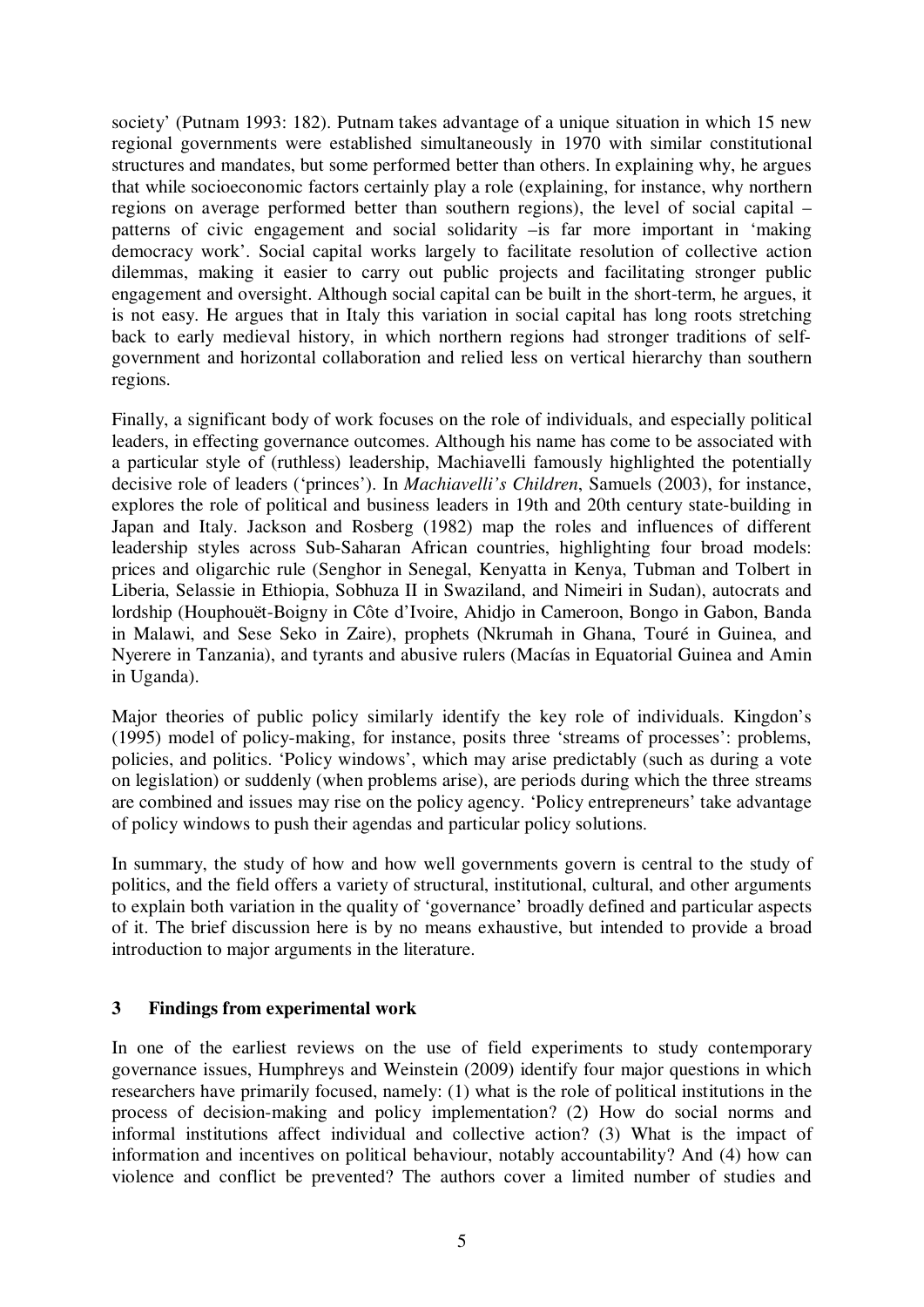acknowledge that 'there has not yet been a significant accumulation of knowledge from the use of field experiments in the political economy of development […] For this reason, we focus more on the promise of the field than on its achievements' (Humphreys and Weinstein 2009: 370).

In a subsequent review of experimental research on governance, Moehler (2010a) focuses on the related question of whether field experiments can 'be productively employed to study the impact of development assistance on democracy and governance outcomes?' (Moehler 2010a: 30). She highlights several key weaknesses of field experiments, but is generally sanguine about the possibilities: 'The enterprise of DG field experiments', she notes, 'will be constrained more by mundane challenges to successful research design and implementation than by the inherent limitations of field experiments' (Moehler 2010a: 42). Her review identifies 41 randomized field experiments of interest in the developing world, including 11 dealing with elections, ten with community-driven development, nine with government performance in public service delivery, three with the use of quotas, and seven with other topics. The majority of the reported studies (22) were conducted in Africa, and nine in India.

More recently, Olken and Pande (2011b) conducted a narrative although not a systematic review of the literature, following a principal-agent approach to governance. They include in the review 16 studies that adopt rigoruous experimental and non-experimental methods to establish causality in the analysis of policies that aim to improve governance in developing countries. More specifically, they divide the literature into two broader areas: (1) participation and participatory institutions to exercise greater control over politicians, and (2) the roots of corruption and the incentives and institutional features that can prevent rentseeking behaviour and leakages.<sup>1</sup>

In order to address any potential threat of publication bias, a *systematic* review of published and unpublished papers using rigorous experimental and quasi-experimental methods to study governance was conducted as part of the research for the study of which this paper is a part (Gisselquist, Niño-Zarazúa, and Sajuría forthcoming). It identified 139 relevant papers. According to our classification, which is derived from the basic definition of governance adopted in this paper, we identify three major types of policy interventions that overall cluster around the provision of public goods and aggregating interests, and aim to (1) improve supply-side capabilities of governments, and the social and political institutions that facilitate that process; (2) change individual behaviour through various devices, notably incentives, and (3) improve informational asymmetries.

Our typology varies from the ones described above in the sense that the first set of factors, focus on the 'supply'-side dimensions of policies, affecting how public institutions themselves supply goods and social services. Improved governance in that context involves changes both to what is provided (e.g., books and classrooms) and the quality of services (e.g,, via a reduction in absenteeism by teachers). The second and third set of factors directly influence the 'demand'-side for government-provided goods and services, i.e., how the population (usually individuals, households, and occasionally communities) interact with public institutions. Demand-side interventions are found to either provide incentives (often cash), or better information about the provision of goods and services, both with the objective of changing demand-side behaviour.

<u>.</u>

<sup>1</sup> For a review on the specific topic of corruption, see Olken and Pande (2011a)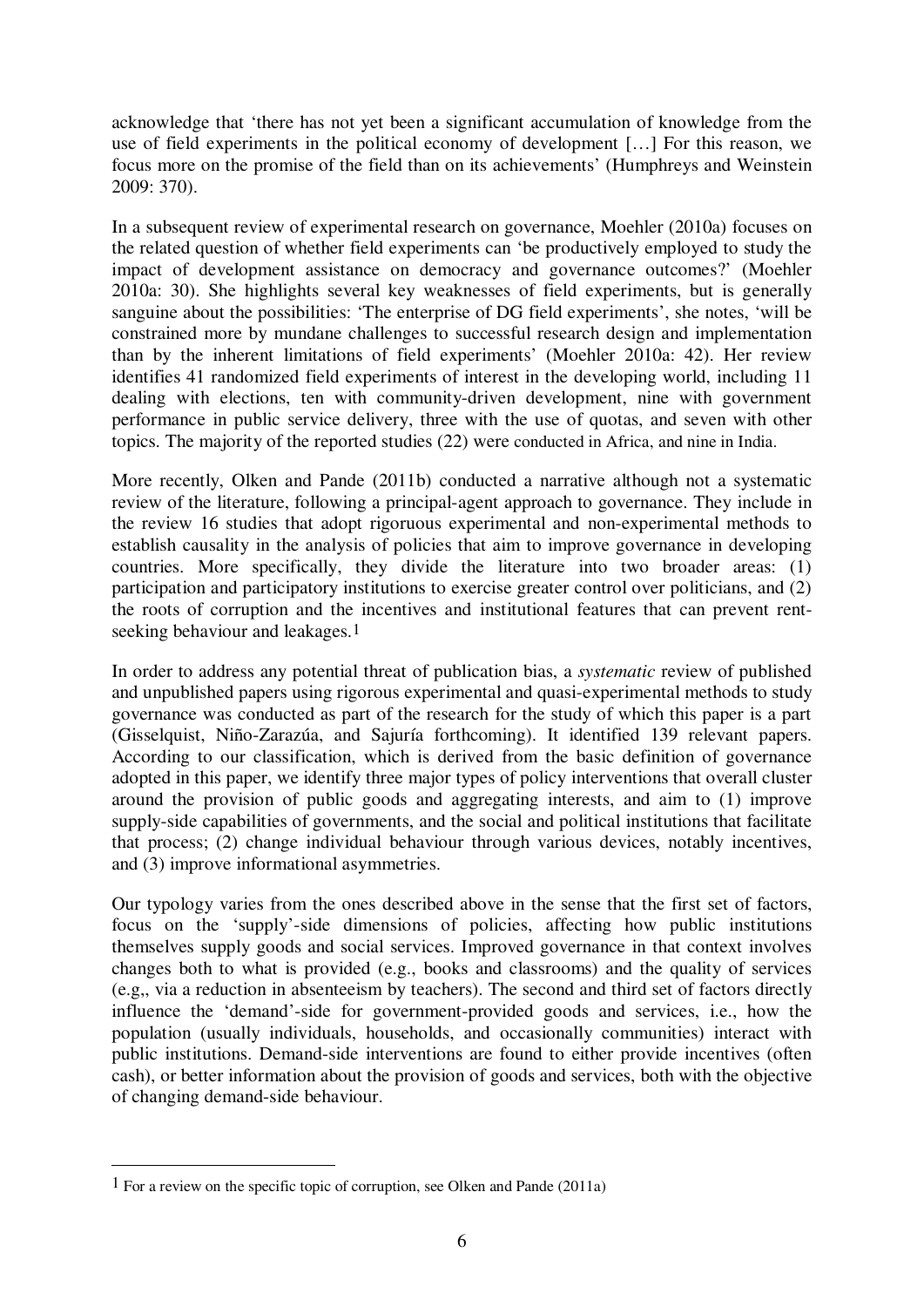As shown in Table 1, the largest number of papers identified under the governance cluster of 'aggregating interests' focus on institutions and corruption, while 27 studies address issues related to participation, including voting behaviour and eight adress non-electoral forms of participation. Similarly, under the 'provision of public goods' cluster, we find that the largest number of studies (42) focus on health care and education policies, whereas other studies focus on issues related to employment, water and sanitation, and housing. The largest number of studies in our sample was conducted in the USA and India (see Table A1 in the Appendix)

| Governance<br>cluster                                                                                                                                                                                                                       | Type of policy<br>intervention             | Policy area                                                                                                                                |
|---------------------------------------------------------------------------------------------------------------------------------------------------------------------------------------------------------------------------------------------|--------------------------------------------|--------------------------------------------------------------------------------------------------------------------------------------------|
|                                                                                                                                                                                                                                             |                                            | Accountability and<br>corruption (2)                                                                                                       |
|                                                                                                                                                                                                                                             |                                            | Democracy (1)                                                                                                                              |
| <b>Aggregating</b>                                                                                                                                                                                                                          | Improve supply-<br>side capabilities       | Ethnicity (2)                                                                                                                              |
| interests (74)                                                                                                                                                                                                                              | (29)                                       | Institutional building (18)                                                                                                                |
| 49 out of 74 studies<br>adopted<br>experimental                                                                                                                                                                                             |                                            | Non-electoral forms of<br>participation (3)<br>Voting behaviour (3)                                                                        |
| research designs;<br>however, more than<br>half had to resort to<br>quasi-experimental<br>regression<br>techniques such as<br>propensity score<br>matching and<br>instrumental<br>variables to address<br>issues related to<br>endogeneity, | Change behaviour<br>via incentives (20)    | Accountability and<br>corruption (5)<br>Institutional building (6)<br>Non-electoral forms of<br>participation (4)<br>Voting behaviour (5)  |
| spillovers, and<br>sample<br>contamination                                                                                                                                                                                                  | Improve<br>information<br>asymmetries (25) | Accountability and<br>corruption (1)<br>Institutional building (4)<br>Non-electoral forms of<br>participation (1)<br>Voting behaviour (19) |

Table 1: Experimental and quasi-experimental studies to study governance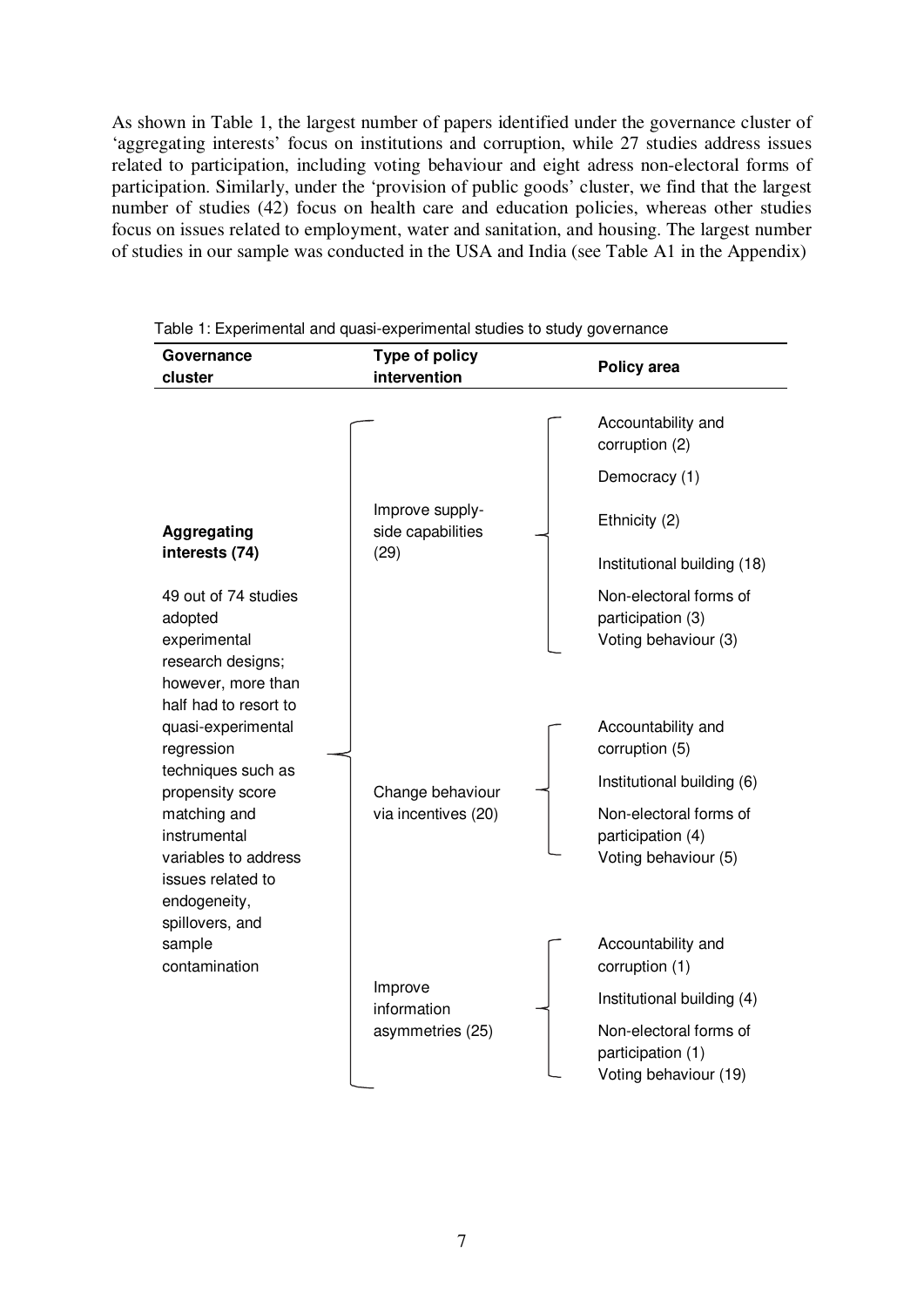| Governance<br>cluster                                                                                                                                                                                                                                                                       | <b>Type of policy</b><br>intervention        | Policy area                                                                                                                                       |
|---------------------------------------------------------------------------------------------------------------------------------------------------------------------------------------------------------------------------------------------------------------------------------------------|----------------------------------------------|---------------------------------------------------------------------------------------------------------------------------------------------------|
| <b>Provision of public</b><br>goods (65)                                                                                                                                                                                                                                                    | Improve supply-<br>side capabilities<br>(18) | Health and/or education<br>(12)<br>Water and/or sanitation (3)<br>Employment (2)<br>Social protection (1)                                         |
| 22 out of 65 studies<br>adopted<br>experimental<br>research designs;<br>however, 11 of those<br>had to resort to<br>quasi-experimental<br>regression<br>techniques such as<br>propensity score<br>matching and<br>instrumental<br>variables to address<br>issues related to<br>endogeneity, | Change behaviour<br>via incentives (35)      | Health and/or education<br>(23)<br>Water and/or sanitation (1)<br>Employment (5)<br>Social protection (4)<br>Rural development (1)<br>Housing (1) |
| spillovers, and<br>sample<br>contamination<br>Note: number of rovioured studies in broakets                                                                                                                                                                                                 | Improve<br>Information<br>asymmetries (12)   | Health and/or education<br>(7)<br>Water and/or sanitation (3)<br>Employment (1)<br>Non-electoral forms of<br>participation (1)                    |

Note: number of reviewed studies in brackets. Source: compiled by authors.

Several recent studies also review related findings from RCTs with respect to development more generally. Banerjee and Duflo (2012), for instance, draw largely on the results of their work at the MIT Poverty Action Lab to propose new solutions to global poverty, highlighting the role of 'ideology, ignorance, and inertia' in explaining why aid is not always effective. In particular, many of their solutions point to how the poor lack critical information and hold incorrect beliefs (e.g., about the benefits to education) that help to perpetuate their poverty.

They highlight findings from RCTs dealing with hunger, health, education, family planning, risk management, microfinance, and entrepreneurship. Karlan and Appel (2012) build a similar argument about solutions to global poverty, also drawing heavily on findings from RCTs. The 'seven ideas that work' that they highlight are: microsavings, reminders to save,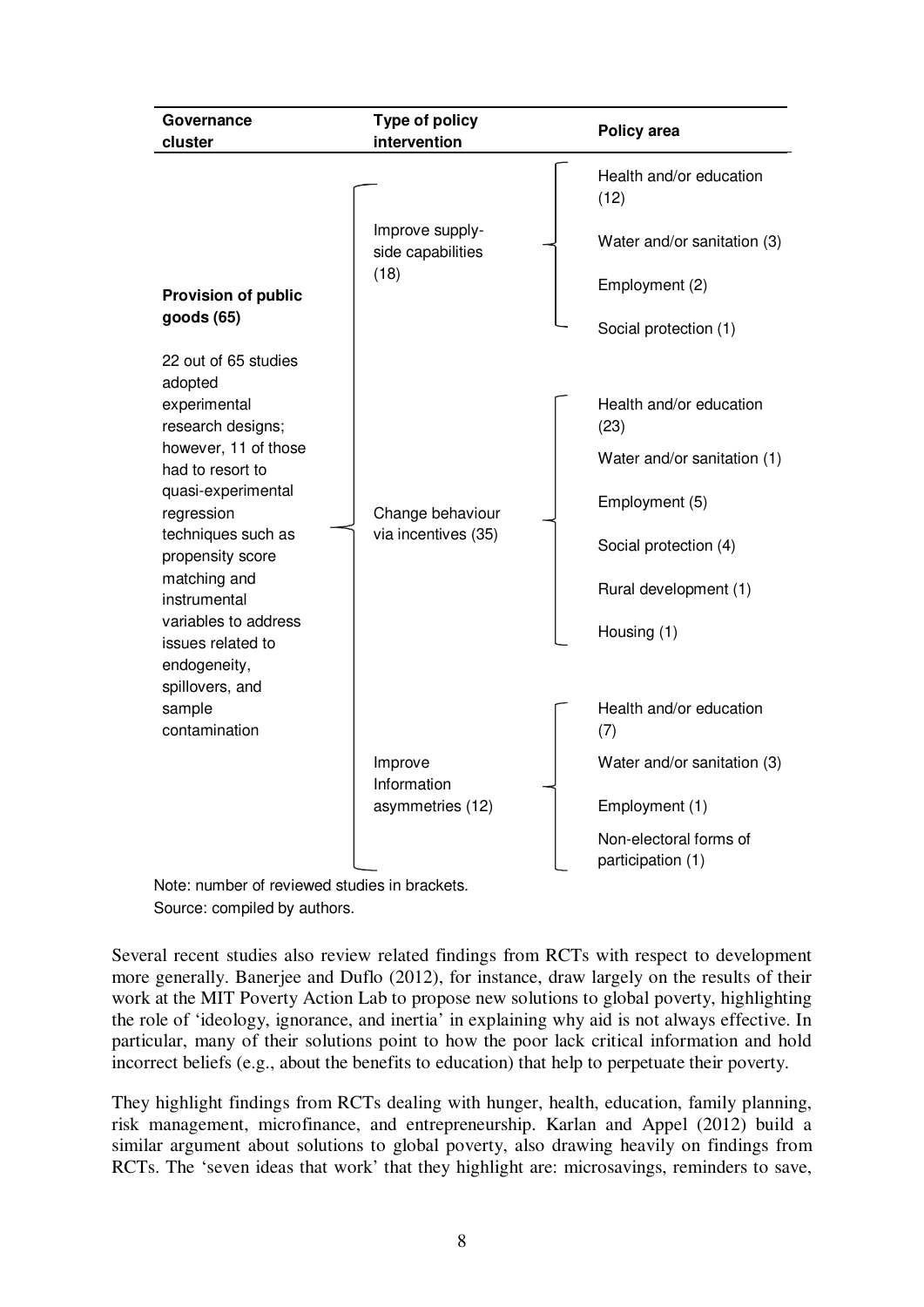prepaid fertilizer sales, deworming, remedial education in small groups, chlorine dispensers for clean water, and commitment devices (Karlan and Appel 2012: 272-275).

In summary, a number of findings emerge from review of the literature on RCTs that are relevant to explaining variations in the quality of governance. As Banerjee and Duflo's (2012) and Karlan and Appel's (2012) books suggest, many of these relate to the ways in which governments (or donors) can improve the provision of basic public goods, particularly in the areas of health care, sanitation, and education. A number of these studies deal with the impact of projects on providing specific goods or services. In their study of the Primary School Deworming Project in Kenya, for instance, Miguel and Kremer (2004) find that the programme not only improved students' health in both treatment schools and neighbouring schools, but also reduced school absenteeism by a quarter (although there was no evidence of an effect on academic test scores). In demonstrating the impact of expanded insurance coverage on improved health outcomes among children, Quimbo et al. (2011) draw on the Quality Improvement Demonstration Study in the Philippines to show that zero co-payments and increased enrolment were associated after release from the hospital with reduced likelihood of wasting and of having an infection (9-12 and 4-9 per cent respectively). Kremer, Miguel, and Thorton (2009) evaluate the impact of a merit scholarship programme in Kenya in which girls who scored well on exams had school fees paid and received a grant, finding that the programme had an effect not only on improved student test scores, but also on teacher attendance.

A number of studies explore the impact of public information campaigns on public goods provision. Pandey, Goyal, and Sundararaman (2009), for instance, evaluate the impact of a community-based information campaign across three Indian states consisting of eight or nine public meetings to disseminate information to communities about its state-mandated roles and responsibilities in school management. They find the largest impacts on teacher effort, and more modest improvements on student learning and the delivery of benefits to students (stipends, uniforms, and mid-day meal). Also in India, Pattanayak et al. (2009) explore the impact of the intensified 'information, education, and communication' campaign carried out in Orissa as part of the nationwide Total Sanitation Campaign to change rural household attitudes about the use of latrines. The study found that latrine ownership rose significantly in treatment villages and remained the same in control villages.

Pattanayak et al. (2009) further address the question of whether social and emotional costs ('shaming') or financial incentives ('subsidies') better influence behaviour. They find that although latrine ownership rose most among households below the poverty line and eligible for a government subsidy (5 to 36 per cent), it also rose among wealthier households not eligible for the subsidy (7 to 26 per cent), suggesting that shaming, even in the absence of subsidies, can work to change behaviour.

Conditional cash transfers as a strategy have received particular attention and been evaluated in several different contexts. A number of studies focus on Mexico's Progresa/Oportunidades programme (e.g., De La O 2008; Stecklov et al. 2007). Leroy et al. (2008) for instance, find the programme to be associated with better growth in infants below six months of age (but to have no impact for babies 6-24 months). Other studies explore the impact of conditional cash penalty programmes. One example is Dee's (2011) study of the effects in ten counties of the state of Wisconsin's Learnfare programme, which sanctions a family's welfare grant when teenagers in the family do not meet school attendance targets. Data suggest evidence in nine counties that Learnfare increased school enrolment by 3.5 per cent and attendance by 4.5 per cent.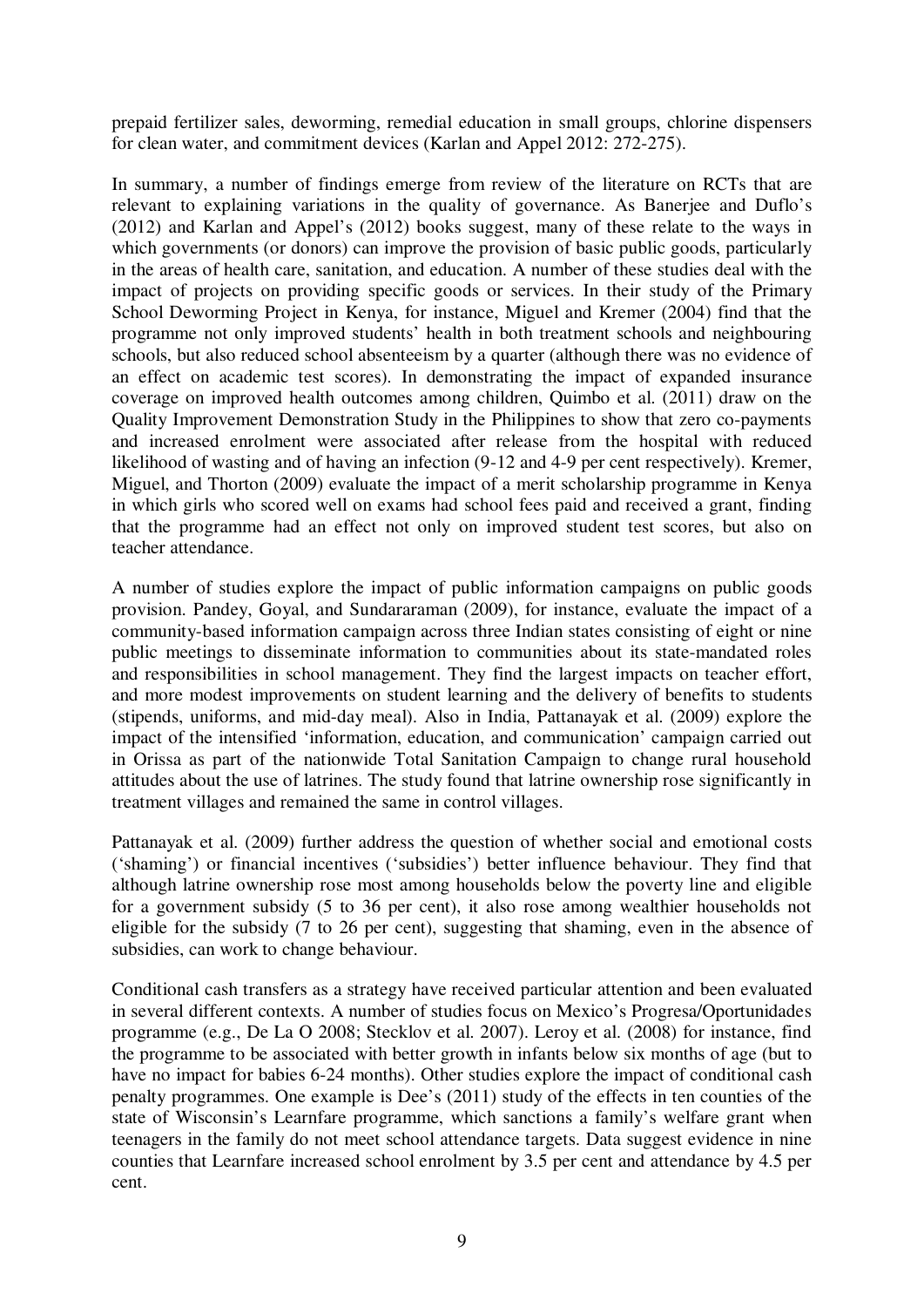Another set of experimental studies focus on interventions to improve the performance of public sector employees such as teachers and nurses. Multiple studies highlight the impact of financial incentives. Duflo and Hanna (2005), for instance, find that a financial incentive programme immediately reduced teacher absenteeism in rural India, which was also associated with an improvement in student test scores and achievement one year after the start of the programme. Basinga et al. (2011) find in Rwanda that adoption of performancebased payment of health-care providers ('P4P') was related to improvements in the use and quality of child and maternal care services, including a 23 per cent increase in the number of institutional deliveries and increases in the number of preventive care visits by children (56 per cent for those 23 months and younger, and 132 per cent for those 24-59 months), and improvements in prenatal quality as measured by compliance with Rwandan prenatal care clinical practice guidelines. Other studies explore the impact of relatively minor administrative reforms: Banerjee et al. (2012) test the impact of four low-cost reforms across police stations in eleven districts in Rajasthan. Results suggest that two of these reforms – freezing staff transfers between police stations and providing in-service training in investigation skills and 'soft' skills like communication and leadership – were effective in improving police effectiveness and public satisfaction, while the other two reforms – placing community observers in police stations and a weekly duty rotation – were not effective.

A growing body of experimental work also studies issues related to aggregating interests through the study of elections in new and emerging democracies. Wantchekon (2009), for instance, explores whether public deliberation – in the form of town meetings – can overcome clientelism in Benin. The experimental data show a positive effect on perceived knowledge about policies and candidates and on voter turnout, as well as increased electoral support for the candidates participating in the intervention. Collier and Vicente (2008) evaluate the effect of a campaign against political violence run by an NGO in Nigeria, involving town meetings, popular theatres, and door-to-door distribution of material. They find that this intervention served to reduce the intensity of election-related violence. Hyde (2010a) shows that the presence of election observers had an effect on election quality in the 2004 Indonesian presidential elections, measured in terms of votes cast for the incumbent. Ichino and Schündeln (2012) study the effect of domestic observers on voter registration in Ghana in 2008. They find that because parties operate over large areas, observers in one registration centre may displace irregularities to others, which suggests the need for some revisions to how such observers are deployed in many countries.

Finally, a number of studies explore topics at the intersection of representation and public service provision, with particular attention to the impact of community-based monitoring initiatives. Björkman and Svensson (2009), for instance, find in Uganda that holding meetings among community members and health workers to discuss health services and how to improve them, to compare citizen and health worker views of service provision, and to collectively discuss patient rights and provider responsibilities, led to improved health outcomes (reduced child mortality and increased child weight), as well as more community monitoring of health care a year after the intervention. Olken (2010) explores the relationship between direct democracy and local public goods provision in rural Indonesia, studying plebiscites introduced in some villages to replace a meeting-based process presumably dominated by elites. Plebiscites were associated with higher public satisfaction and perceived benefits from the project, greater willingness to contribute, and increased knowledge about the project. On the other hand, Olken's (2007) study of 'top down' versus grassroots participation in corruption monitoring in Indonesia suggests that government-led approaches may be the more effective on this issue. Increasing government audits had a significant effect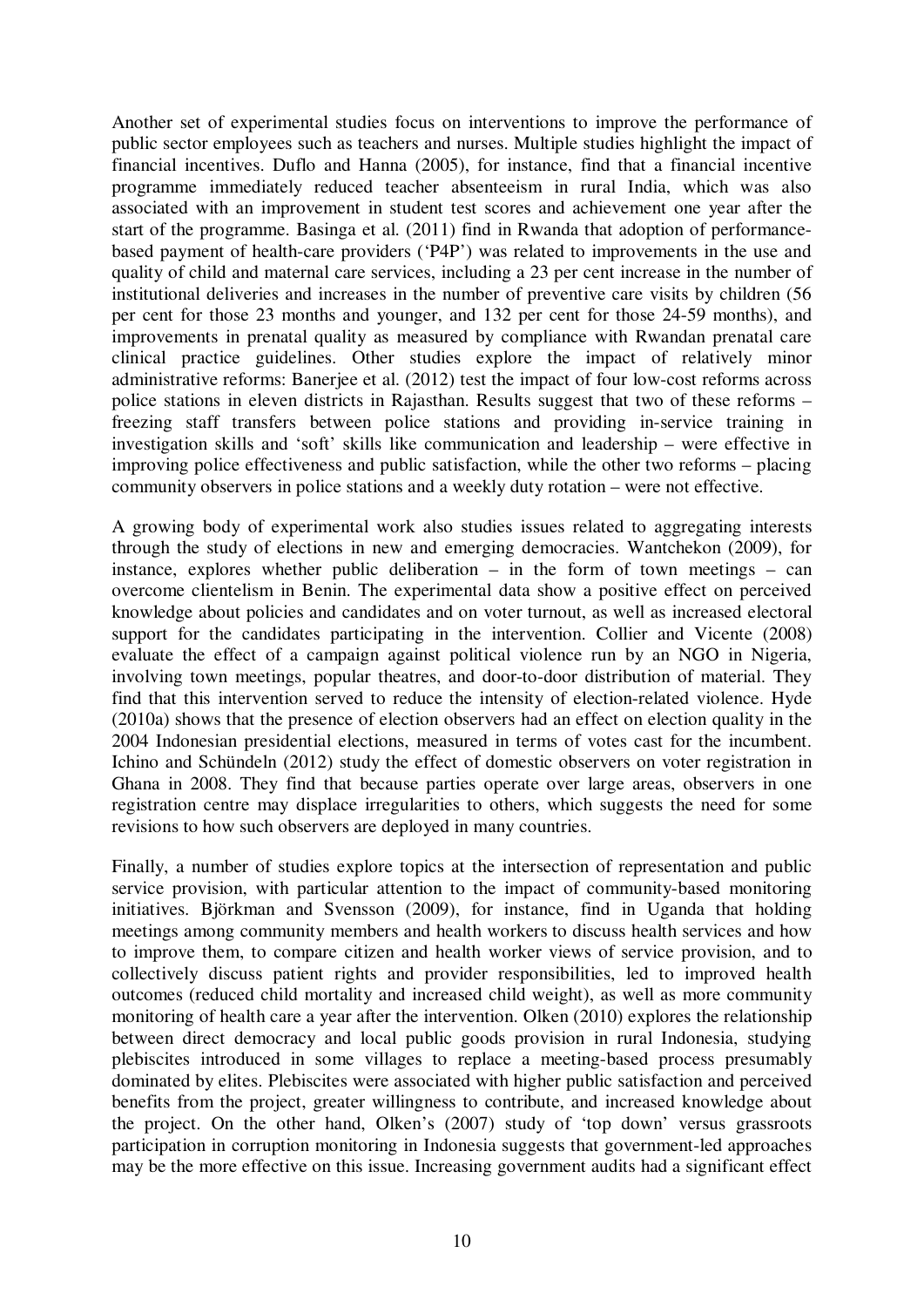on reducing corruption in term of reducing missing expenditures and discrepancies between official project costs and independent estimates of costs, while increasing grassroots participation had little impact.

In summary, findings from RCTs highlight a range of strategies, projects, and other inventions that governments could adopt to improve public service provision and representation and accountability in particular areas. Inventions that have been explored in multiple contexts include public information campaigns, conditional cash transfers, financial incentives to improve the performance of public sector employees, community-based monitoring, and public deliberation at the local level.

### **4 The limits of experimental methods in the study of governance**

The elegance of RCT findings arguably has a tendency to promote method-driven, rather than theory-driven, research: in other words, it tends to encourage work that asks what questions can be addressed with RCTs, rather than work that begins with questions that are seen as most important to answer and then proposes hypotheses and assesses whether RCTs are an appropriate method for testing them. In Section 3, we summarized some key findings based on RCTs that are relevant to governance. This section considers this summary in light of the review of theories of governance presented above, exploring the extent to which RCTs have – or could – contribute to the testing and building of hypotheses that follow from this longstanding discussion.

One related criticism levelled at experimental work is that it does not address 'big' questions and 'big' theories (Hyde 2010b). If we compare the factors explored in the RCTs with those identified in the theories of governance reviewed above, there is certainly something to that criticism. One of the major questions in the literature on government, for instance, is about the factors leading to particular regime types, a question completely absent from experimental work. Similarly, major theories of governance highlight factors like social structure that are also largely absent as an object of study in experimental evaluations.

On the other hand, proponents of RCTs make a compelling argument that their avoidance of 'grand theory' could be a strength of the literature. Banerjee and Duflo (2012), for instance, advocate a decidedly incremental and 'micro' approach. Their solutions posit that governance can be improved with small policy reforms that at the 'margin' can lead to desirable improvements in policy, and without major changes to social and political structures. Karlan and Appel (2012) contend that 'up in the realm of high-minded concepts….the air is thin and there are no poor people to be found…[development] needs to be on the ground' (Appel 2012: 37). This is in stark contrast with prominent 'grand' theories of development that emphasize the role of political institutions in the process of economic development and democratic governance (Acemoglu and Robinson 2012).

However, despite their explicit rejection of 'grand theory', it should also be acknowledged that these approaches are not absent of theoretical underpinnings, and in the case of experimental research in particular, analysis often falls clearly within the tradition of behavioural economics, drawing on its theories of individual behaviour, (ir)rational choice, and information.

Compelling as it is in some contexts, this 'micro' focus exacerbates one of the key weaknesses highlighted about experimental work: the low external validity of its findings,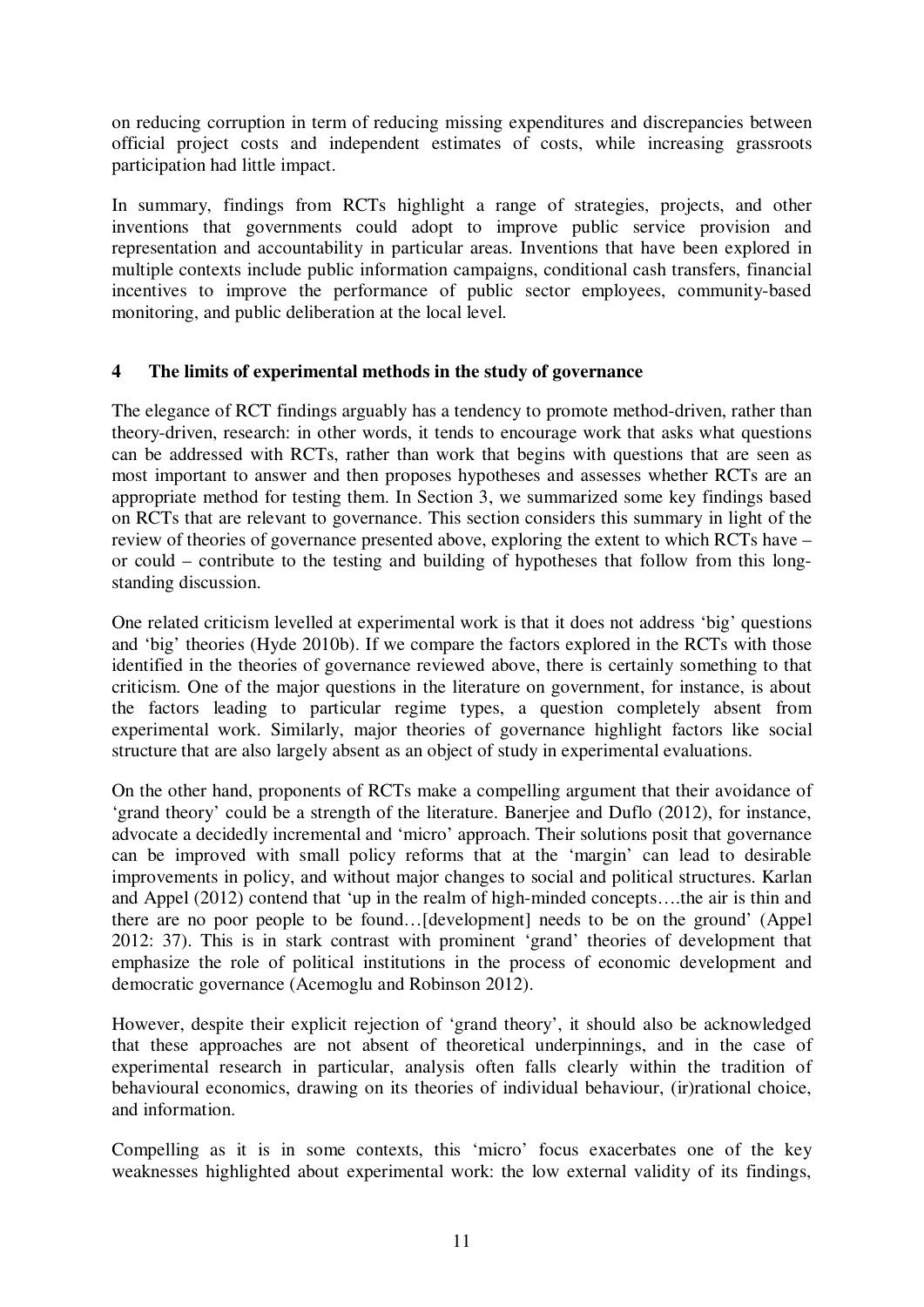despite the fact that the key strength is the high internal validity of its findings. If findings from RCTs are to be used to identify generalizeable impacts – i.e., in which specific experiments, conducted in particular situations, can help to predict the impact of similar interventions in other situations – experimental work must be able to say something about the broader context. Precisely because experimental researchers tend to adopt such 'micro' approaches to research enquiry, and eschew more high level theorizing about what within particular contexts might be unique or have influenced results, experimental studies tend to lend almost no empirically – or theoretically – grounded leverage on the question of whether similar outcomes might be expected in other contexts.

One strategy for improving external validity in experimental research involves precisely speaking to broader theoretical propositions, including drawing on structural theory (Martel Garcia and Wantchekon 2010). But a degree of uncertainty remains with regard to the underlying mechanisms that explain, under a theoretical framework, the distribution of policy outcomes for a particular group (treatment and control) vis-à-vis the distribution for the entire population. And this constraint inevitably forces us to look beyond experimental methods alone in the study of governance.

Of particular importance is in that context the fact that unlike RCTs that were undertaken for medical research, experimental designs in the field of development and governance pose significant logistical and methodological challenges that often result in the implementation of quasi-experimental regression techniques to tackle the problems of cofounding, selection bias, spillovers, and impact heterogeneity that RCTs aim to avoid in the first place (Deaton 2009). Our review of the literature reveals that more than half of the studies that adopted experimental research designs had to resort to quasi-experimental regression techniques such as propensity score matching and instrumental variables techniques to address issues related to endogeneity, spillovers, and sample contamination (see Table 1).

Furthermore, because experiments are relatively rarely replicated across multiple contexts, empirical data that help experimental researchers to address the external validity challenge are limited and often lacking in many developing country contexts. Thus, adopting more of this sort of replication is a strategy that has been recently explored and supported by private and public organizations promoting impact evaluations of development interventions, and which could in principle complement a broader theoretical view. However, as important as experimental design replication may be, researchers are faced with the ultimate challenge of overcoming external validity by the simple fact that parameter heterogeneity is commonly driven by economy-wide and institutional factors that cannot be easily controlled. This often leads to the implicit assumption of constant treatment effects across contexts in systematic reviews and meta-regression analyses.

A third limit to RCTs in the study of governance is in the type of causal factors that they can reasonably study. This constraint follows partly from the need for large numbers of units to be studied in order to gain precise estimates, which encourage researchers to focus on low level factors, rather than on factors held by higher level units, such as national institutions (Moehler 2010b). Some traction on such factors can be gained by 'scaling up' findings from low level factors. For instance, studies of deliberative democracy at the village level may be used to study deliberative democracy at the national level. However, village versus national politics are so different in other ways that this sort of scaling up clearly provides only suggestive evidence of how deliberative democracy might function.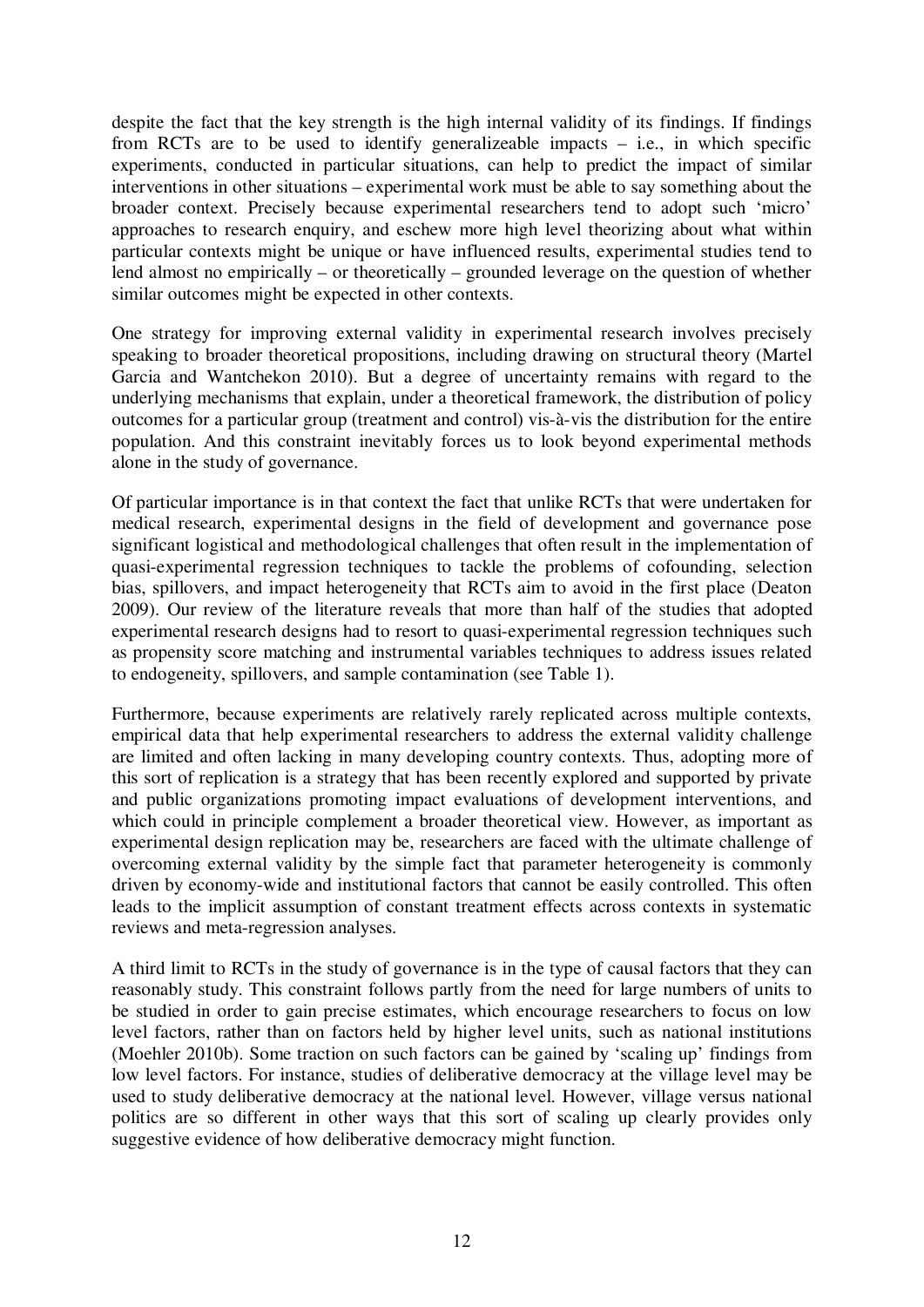The limits on the causal factors that RCTs can study also follow from the simple inability of researchers to manipulate some key variables identified in the literature, such as the level of development, national institutions, culture, or the quality of national leadership. Putnam's (1993) study of new regional governments in Italy, for instance, serendipitously gave him a natural experiment to exploit with RCT inspired tools, but most experimental researchers are not so lucky.

In other cases, ethical considerations may impede the study of particular factors. Wantchekon (2003), for instance, explores the impact on voting in Benin of electoral platforms highlighting either public goods provision or 'clientilist' promises to ones' ethno-region. Although he was able to work with political parties to place varied electoral platforms, he was only able to run the experiment in 'safe' districts where it was not expected to matter to election results. Furthermore, it would have been intellectually interesting if his study had more directly tested whether divisive ethnic appeals garnered more or fewer votes, but designing interventions in that way could have exacerbated ethnic tensions in a way that would simply have been unethical.

A fourth issue that limits the utility of RCTs in the study of governance is their relatively short-term window of analysis. Indeed, many theories of governance (and development) focus on 'non-linear' processes that evolve over decades, while RCTs rarely look at impacts beyond the 'linear' trajectory between two points in time, usually a few years. Take, for example, the hypothetical case of a J-shaped curve derived from the long-term relationship between economic liberalization and political stability: in the short-term, economic liberalization may lead to a sudden rupture between economic and political actors that cause an increase in political instability. An RCT may conclude that economic liberalization is bad for political stability. However, if theory predictions are correct, once markets and institutions are developed further, political stability would actually improve (Gans-Morse and Nichter 2008). Although the time horizons of RCTs could be extended somewhat, they would still not be long enough to explore many of the major theories of governance.

Fifth, RCTs are similarly limited in terms of the unit of analysis upon which they can evaluate impacts, which is generally the individual. Some studies focus on other units of analysis, such as voting constituencies or local regions, but no studies of which we are aware conduct experiments at the national level. This is simply due to the fact that the treatment effects arising from policy interventions are often small, and therefore large sample sizes are needed to conclude, with enough statistical power, that the differences between the treatment and control groups are unlikely to be due to chance. This connects to the final issue: the cost of RCTs. Randomization by group or cluster is often used in medical science to lower the cost of RCTs via phased implementation. This approach significantly decreases the cost of running studies, particularly in contexts where the outcomes of interest are easily assessed; however, even if they could be adapted to address some key theories of governance, it is not necessarily clear whether they would be more cost-effective in testing these theories than regression methods.

### **5 Conclusion**

This paper argues that RCTs have been and can be useful in studying the effects of some policy interventions in the governance area, but that their use in the study of governance is also limited in significant ways, particularly by the nature of the factors that we expect to matter most. RCTs are best for studying targeted interventions (particularly in areas of public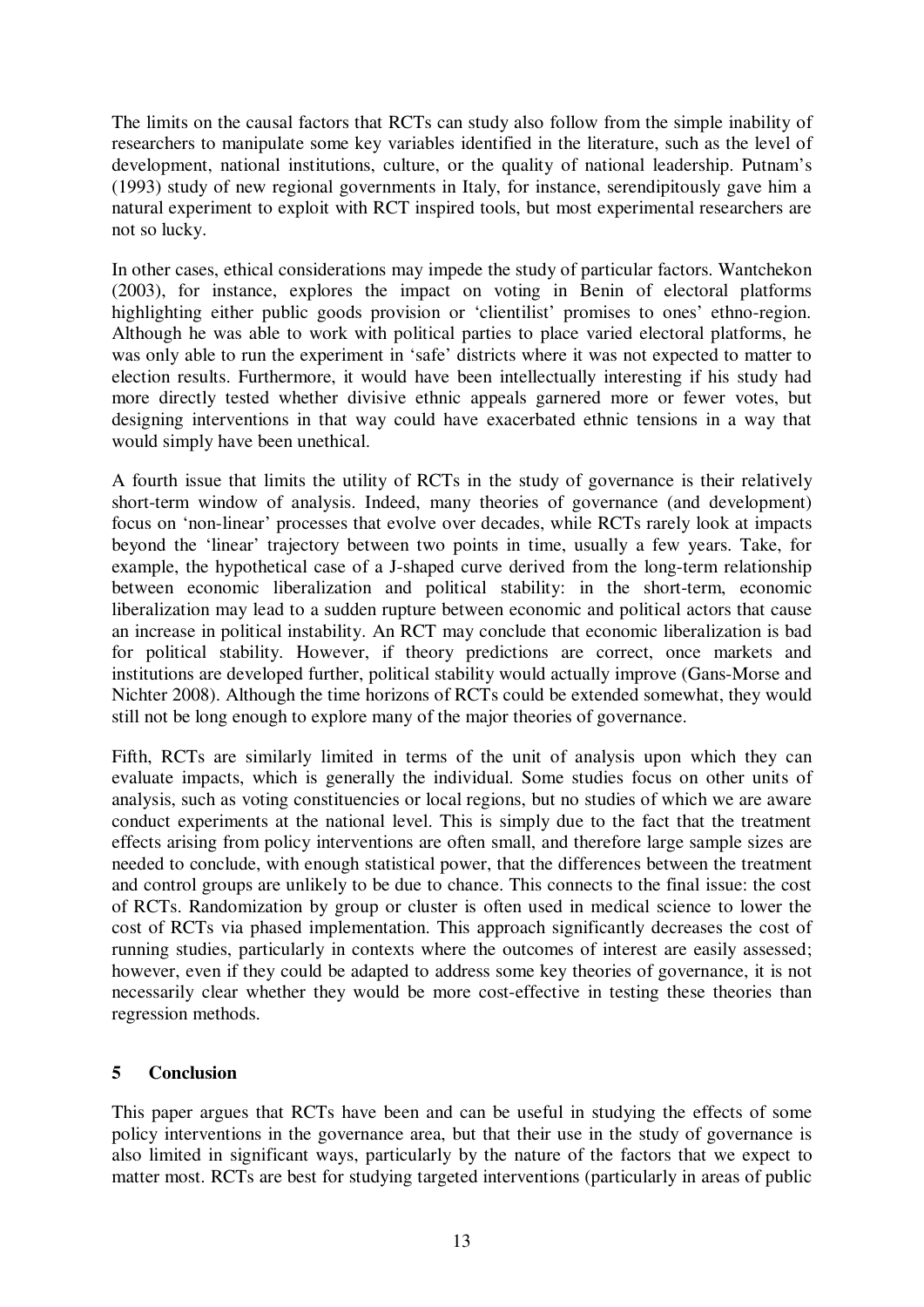goods provision, voting behaviour, and specific measures to address corruption and improve accountability), where it is expected to have rapid results, but theories of government and the state suggest that what might be most important in explaining variation in governance outcomes are broad, macro-structural shifts, national level variation in institutions and political culture, and leadership.

The focus in this paper has been on the use of RCTs to test hypotheses about why the quality of governance varies. If our focus is narrower on precisely what individual, household, or community factors policy makers might affect that would matter to governance, RCTs appear to be a bit more promising. Policy makers also cannot rapidly change the macrostructure of their country; they govern within the constraints of that structure. Thus, the sorts of interventions studied by RCTs may be precisely of the sort that are most relevant to many policy makers.

However, even adopting this more narrow focus, RCTs have significant weaknesses. For one, policy makers can concentrate their efforts on changing causal factors identified in the literature, such as national institutions and social capital that RCTs cannot. RCTs provide little insight into whether such efforts would be worthwhile. In addition, the inherently weak external validity of RCTs raises major questions about whether policy makers in other contexts and constituencies should expect to see the same results from an RCT-tested intervention. In short, RCTs can tell us 'what works' in one specific context, but they can provide little traction on whether the intervention is transferable and 'could work' (and why) in other contexts.

#### **References**

- Acemoglu, D. and James A. Robinson. 2012. *Why Nations Fail: The Origins of Power, Prosperity, and Poverty*. New York: Crown Business.
- Arndt, Christiane and Charles Oman. 2006. 'Uses and Abuses of Governance Indicators'. Paris: OECD Development Centre.
- Banerjee, Abhijit and Esther Duflo. 2012. *Poor Economics: A Radical Rethinking of the Way to Fight Global Poverty*. New York: PublicAffairs.
- Banerjee, Abhijit V., Raghabendra Chattopadhyay, Esther Duflo, Daniel Keniston, and Nina Singh. 2012. 'Can Institutions Be Reformed from Within? Evidence from a Randomized Experiment with the Rajasthan Police'. Working Paper 17912. Cambridge, MA: NBER.
- Banerjee, Abhijit Vinayak. 2007. 'Making Aid Work'., in A. V. Banerjee (ed.) *Making Aid Work.* Cambridge, MA: MIT Press.
- Basinga, Paulin, Paul J. Gertler, Agnes Binagwaho, Agnes L. B. Soucat, Jennifer Sturdy, and Christel M. J. Vermeersch. 2011. 'Effect on Maternal and Child Health Services in Rwanda of Payment to Primary Health-Care Providers for Performance: An Impact Evaluation'. *The Lancet*, 377: 1421-1428.
- Björkman, Martina and Jakob Svensson. 2009. 'Power to the People: Evidence from a Randomized Field Experiment on Community-Based Monitoring in Uganda'. *The Quarterly Journal of Economics*, 124: 735-769.
- Collier, Paul and Pedro C. Vicente. 2008. 'Votes and Violence: Evidence from a Field Experiment in Nigeria'. CSAE WPS/2008-16. Oxford: Univesity of Oxford.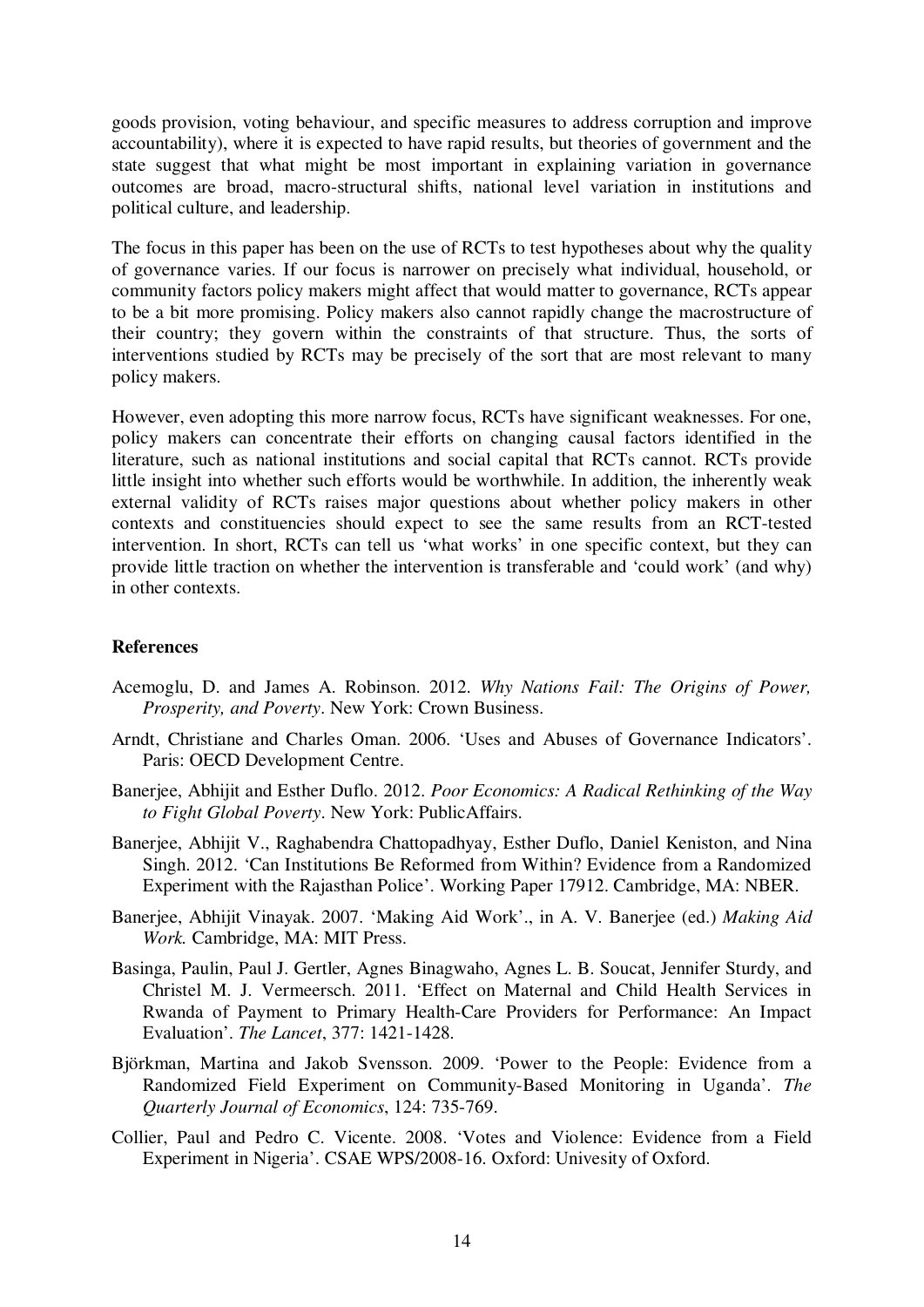- De La O, Ana. 2008. 'Do Poverty Relief Funds Affect Electoral Behavior? Evidence from a Randomized Experiment in Mexico'. Field Experiments in Comparative Politics and Policy. Manchester: University of Manchester.
- Deaton, Angus. 2009. 'Instruments of Development: Randomization in the Tropics, and the Search for the Elusive Keys to Economic Development'. Research Program in Development Studies, Center for Health and Wellbeing. Princeton, NJ: Princeton University
- Dee, Thomas S. 2011. 'Conditional Cash Penalties in Education: Evidence from the Learnfare Experiment'. *Economics of Education Review*, 30: 924-937.
- Duflo, Esther and Rema Hanna. 2005. 'Monitoring Works: Getting Teachers to Come to School'. Working Paper Series 11880. Cambridge, MA: NBER.
- Friedman, Milton. 1962. *Capitalism and Freedom*. Chicago: University Of Chicago Press.
- Gans-Morse, Jordan and Simeon Nichter. 2008. 'Economic Reforms and Democracy Evidence of a J-Curve in Latin America'. *Comparative Political Studies*, 41: 1398-1426.
- Gisselquist, Rachel M. 2012. 'Good Governance as a Concept, and Why this Matters for Development Policy'. Working Paper 2012/30. Helsinki: UNU-WIDER.
- Gisselquist, Rachel, Miguel Niño-Zarazúa, and Javier Sajuria (forthcoming) 'Improving Government Performance in Developing Countries. A Systematic Review. WIDER Working Paper Series.
- Glennerster, Rachel and Michael Kremer. 2011. 'Small Changes, Big Results: Behavioral Economics at Work in Poor Countries'. Boston Review: A Political and Literary Forum.
- Goldin, Kenneth D. 1977. 'Equal Access vs. Selective Access: A Critique of Public Goods Theory'. *Public Choice*, 29: 53-71.
- Grindle, Merilee S. 2010. 'Good Governance: The Inflation of an Idea'. Faculty Research Working Paper Series RWP 10-023. Cambridge, MA: Harvard Kennedy School.
- Herbst, Jeffrey. 2000. *States and Power in Africa: Comparative Lessons in Authority and Control*. Princeton: Princeton University Press.
- Horowitz, Donald L. 1985. *Ethnic Groups in Conflict*. Berkeley: University of California Press.
- Horowitz, Donald L. 1992. *A Democratic South Africa? Constitutional Engineering in a Divided Society*. Berkeley: University of California Press.
- Humphreys, Macartan and Jeremy M. Weinstein. 2009. 'Field Experiments and the Political Economy of Development'. *The Annual Review of Political Science*, 12: 367-378.
- Hyde, Susan D. 2010a. 'Experimenting in Democracy Promotion: International Observers and the 2004 Presidential Elections in Indonesia'. Perspectives on Politics 8:511-527.
- —. 2010b. 'The Future of Field Experiments in International Relations'. *The ANNALS of the American Academy of Political and Social Science*, 628: 72-84.
- Ichino, Nahomi and Matthias Schündeln. 2012. 'Deterring or Displacing Electoral Irregularities? Spillover Effects of Observers in a Randomized Field Experiment in Ghana'. *The Journal of Politics*, 74: 292-307.
- Immergut, Ellen M. 1992. *Health Politics: Interests and Institutions in Western Europe*. Cambridge: Cambridge University Press.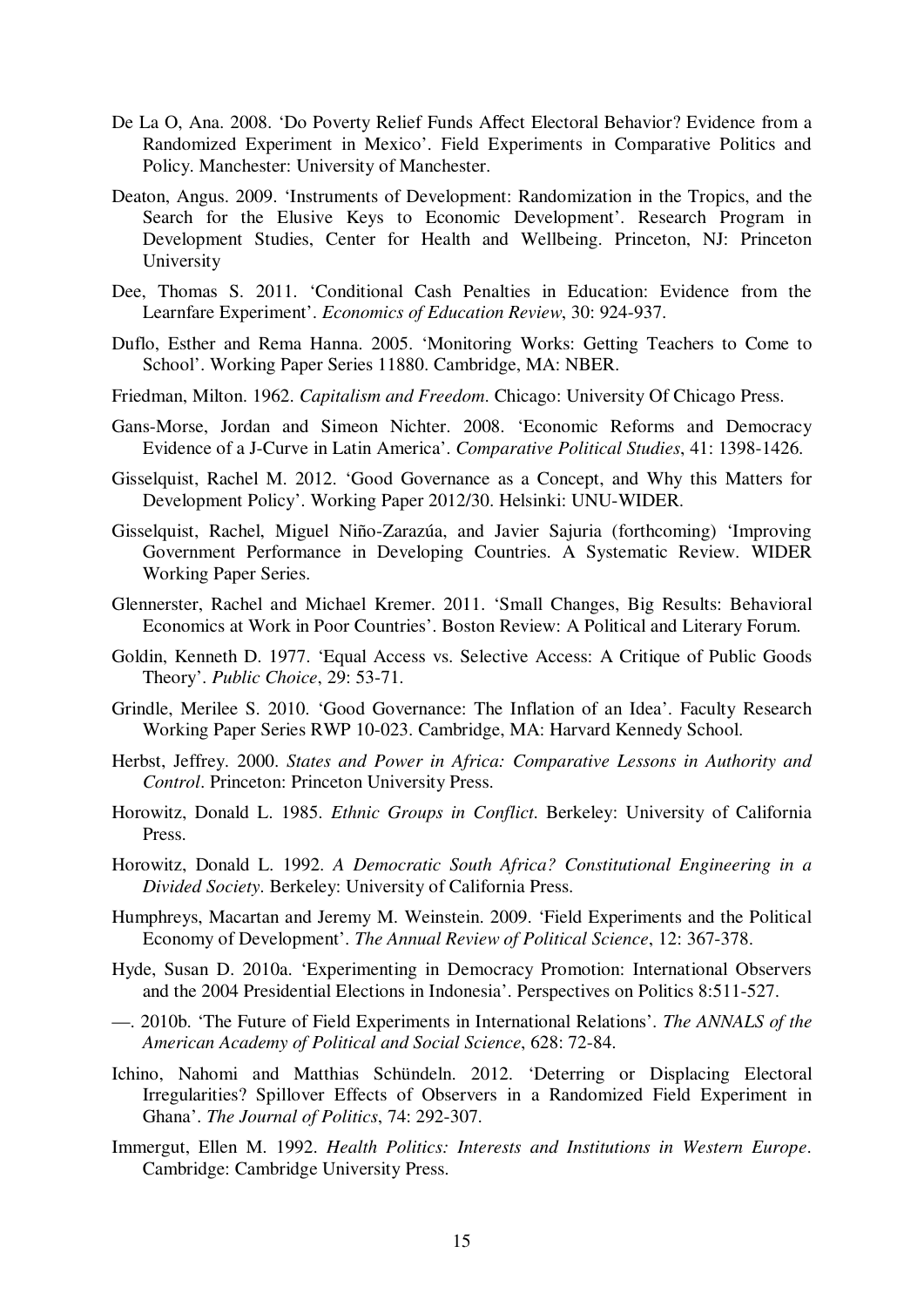- Jackson, R.H. and C.G. Rosberg. 1982. *Personal Rule in Black Africa*. Los Angeles: UCLA Press.
- Karlan, Dean and Jacob Appel. 2012. *More Than Good Intentions: Improving the Ways the World's Poor Borrow, Save, Farm, Learn, and Stay Healthy*. New York: Plume.
- Kaufmann, Daniel, Aart Kraay, and Pablo Zoido-Lobaton. 1999. 'Governance Matters'. Policy Research Working Paper 2196. Washington, DC: World Bank.
- Keefer, Philip. 2009. 'Governance', in T. Landman and N. Robinson (eds), *The Sage Handbook of Comparative Politics*. London: Sage.
- Keynes, John M. 1964. *The General Theory of Employment, Interest, and Money*. London: Harcourt Brace Jovanovich.
- Kingdon, John W. 1995. *Agendas, Alternatives, and Public Policies*. 2nd Edition. New York: HarperCollins.
- Kirkpatrick, Colin. 2012. 'Economic Governance: Improving the Economic and Regulatory Environment for Supporting Private Sector Activity'. Working Paper 2012/108. Helsinki: UNU-WIDER.
- Kremer, Michael, Edward Miguel, and Rebecca Thornton. 2009. 'Incentives to Learn'. *Review of Economics and Statistics*, 91: 437-456.
- Leroy, Jef L., Armando García-Guerra, Raquel García, Clara Dominguez, Juan Rivera, and Lynnette M. Neufeld. 2008. 'The Oportunidades Program Increases the Linear Growth of Children Enrolled at Young Ages in Urban Mexico'. *The Journal of Nutrition*, 138:,793- 798.
- Levi, Margaret. 2006. 'Why We Need A New Theory of Government'. *Perspectives on Politics*, 4: 5-19.
- Lijphart, Arend. 1977. *Democracy in Plural Societies: A Comparative Exploration*. New Haven: Yale University Press.
- Lipset, S.M. 1981. *Political Man: The Social Bases of Politics*. Baltimore, MD: Johns Hopkins University Press.
- Luebbert, Gregory M. 1991. *Liberalism, Fascism, or Social Democracy : Social Classes and the Political Origins of Regimes in Interwar Europe*. Oxford: Oxford University Press.
- Martel Garcia, Fernando and Leonard Wantchekon. 2010. 'Theory, External Validity, and Experimental Inference: Some Conjectures'. *The ANNALS of the American Academy of Political and Social Science*, 628: 132-147.
- Migdal, Joel. 1988. *Strong Societies and Weak States: State-Society Relations and State Capabilities in the Third World*. Princeton: Princeton University Press.
- Miguel, Edward and Michael Kremer. 2004. 'Worms: Identifying Impacts on Education and Health in the Presence of Treatment Externalities'. *Econometrica*, 72: 159-217.
- Moehler, Devra C. 2010a. 'Democracy, Governance, and Randomized Development Assistance'. *The ANNALS of the American Academy of Political and Social Science*, 628: 30-46.
- —. 2010b. 'Democracy, Governance, and Randomized Development Assistance'. *The ANNALS of the American Academy of Political and Social Science*, 628: 30-46.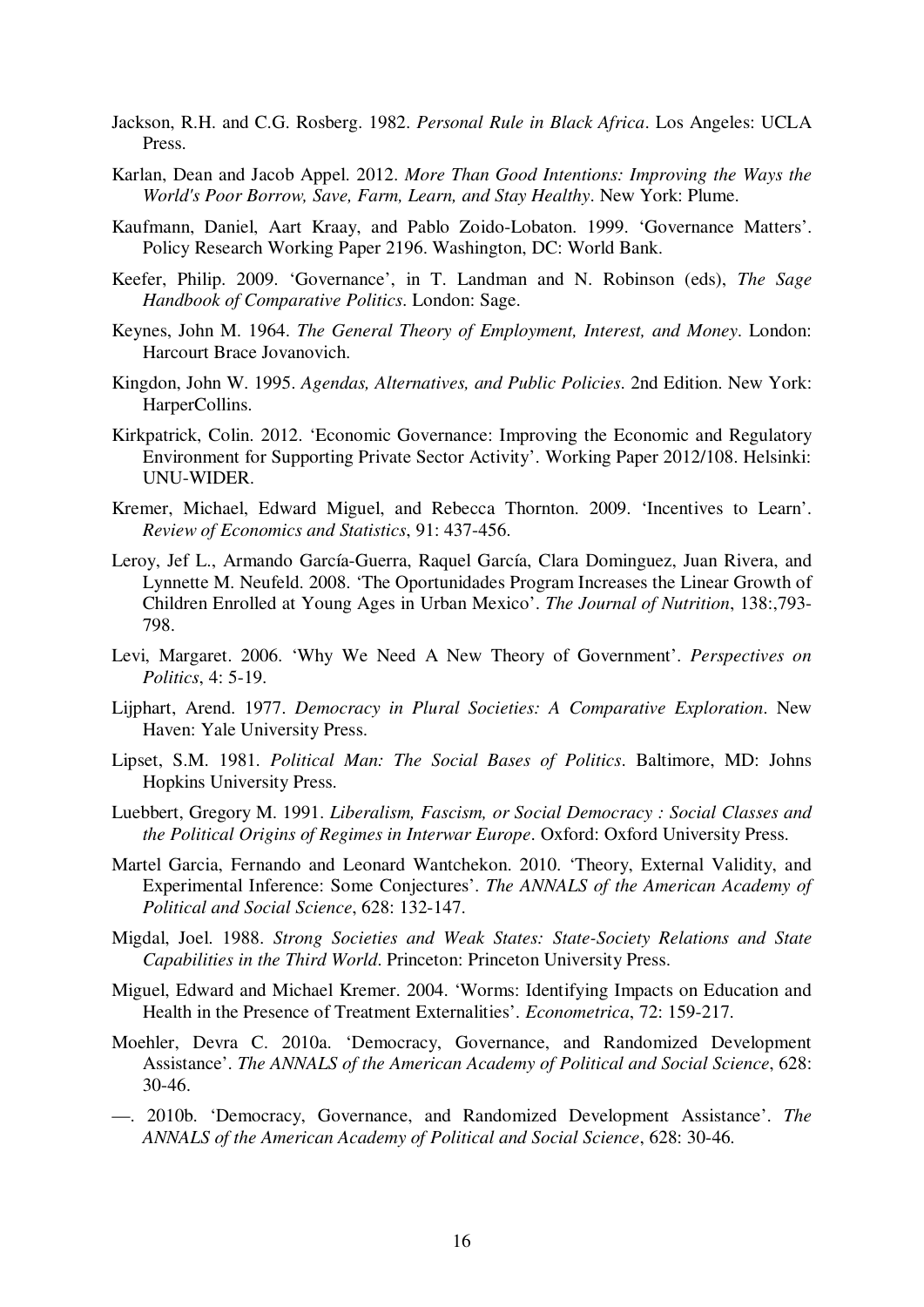- Moore, Barrington. 1966. *Social Origins of Dictatorship and Democracy: Lord and Peasant in the Making of the Modern World*. New York: Beacon Press.
- North, Douglass C. 1990. *Institutions, Institutional Change and Economic Performance*. Cambridge, MA: Cambridge University Press.
- Olken, Benjamin A. and Rohini Pande. 2011a. 'Corruption in Developing Countries'. Working Paper 17398. Cambridge, MA: NBER.
- Olken, Benjamin A. and Rohini Pande. 2011b. 'Governance Review Paper'. *J-PAL Governance Initiative*: Abdul Latif Jameel Poverty Action Lab.
- Olken, Benjamin A. 2010. 'Direct Democracy and Local Public Goods: Evidence from a Field Experiment in Indonesia'. *American Political Science Review*, 104: 243-267.
- Olken, Benjamin A. 2007. 'Monitoring Corruption: Evidence from a Field Experiment in Indonesia'. *Journal of Political Economy*, 115: 200-249.
- Pandey, Priyanka, Sangeeta Goyal, and Venkatesh Sundararaman. 2009. 'Community Participation in Public Schools: Impact of Information Campaigns in Three Indian States'. *Education Economics*, 17: 355-375.
- Pattanayak, Subhrendu K, Jui-Chen Yang, Katherine L Dickinson, Christine Poulos, Sumeet R Patil, Ranjan K Mallick, Jonathan L Blitstein, and Purujit Praharaj. 2009. 'Shame or Subsidy Revisited: Social Mobilization for Sanitation in Orissa, India'. *Bulletin of the World Health Organization*, 87: 580–587.
- Przeworski, Adam and Fernando Limongi. 1997. 'Modernization: Theories and Facts'. *World Politics*, 49: 155-183.
- Przeworski, Adam, Michael E. Alvarez, Jose Antonio Cheibub, and Fernando Limongi. 2000. *Democracy and Development: Political Institutions and Well-being in the World, 1950- 1990*. New York: Cambridge University Press.
- Putnam, Robert. 1993. *Making Democracy Work: Civic Traditions in Modern Italy*. New York: Princeton University Press
- Quimbo, Stella A., John W. Peabody, Riti Shimkhada, Jhiedon Florentino, and Orville Solon. 2011. 'Evidence of a Causal Link Between Health Outcomes, Insurance Coverage, and a Policy to Expand Access: Experimental Data from Children in the Philippines'. *Health Economics*, 20: 620-630.
- Ravallion, Martin. 2009. 'Should the Randomistas Rule?' *Economists' Voice* 6.
- Reilly, Benjamin. 2001. *Democracy in Divided Societies: Electoral Engineering for Conflict Management*. Cambridge: Cambridge University Press.
- Rothstein, B.O. and J.A.N. Teorell. 2008. 'What Is Quality of Government? A Theory of Impartial Government Institutions'. *Governance*, 21: 165-190.
- Samuels, Richard J. 2003. *Machiavelli's Children: Leaders and Their Legacies in Italy and Japan.* Ithaca: Cornell University Press.
- Samuelson, Paul A. 1954. 'The Pure Theory of Public Expenditure'. *The Review of Economics and Statistics*, 36: 387-389.
- Sartori, Giovanni. 1997. *Comparative Constitutional Engineering: An Inquiry into Structures, Incentives, and Outcomes*. New York: New York University Press.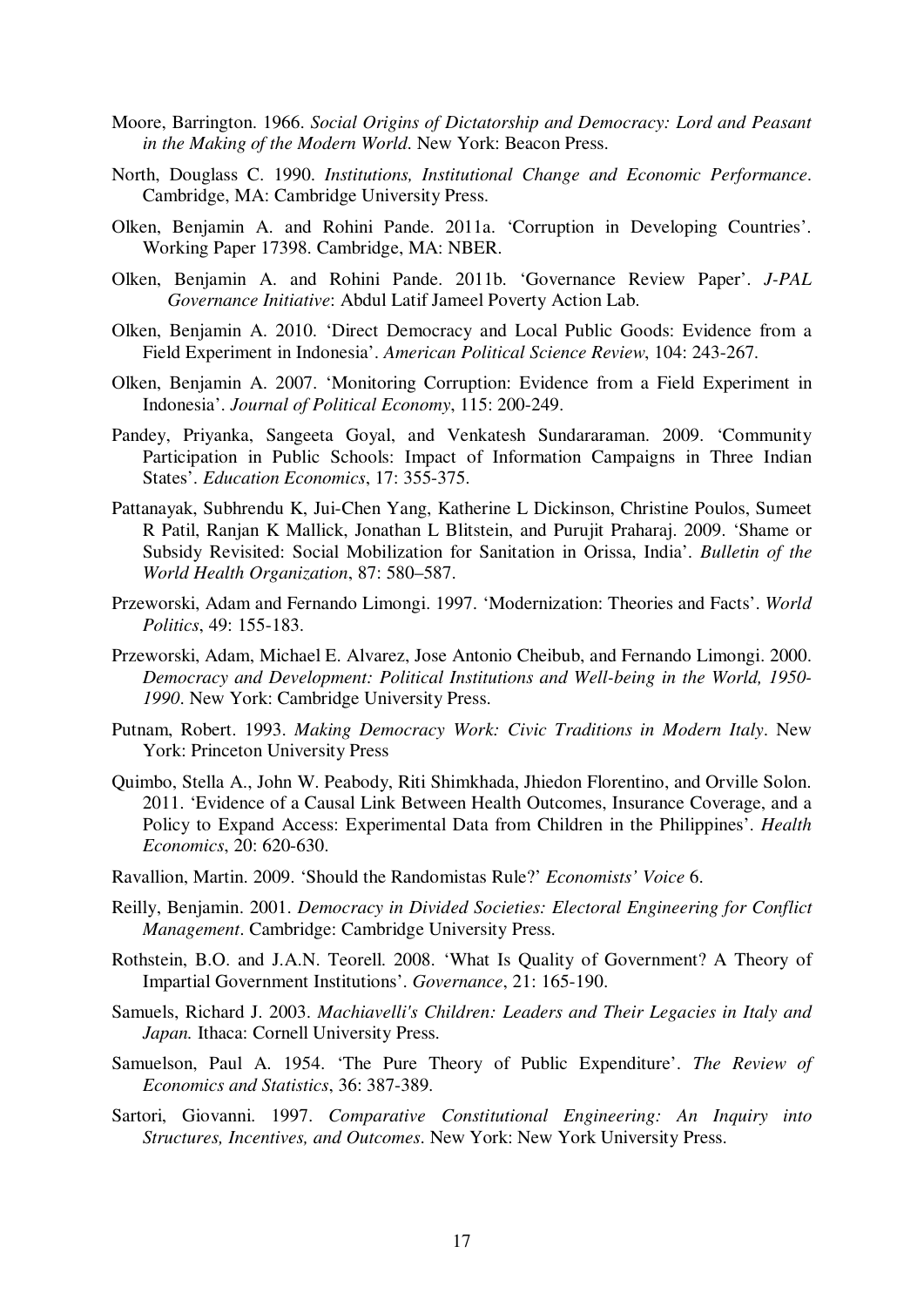- Skocpol, Theda. 1979. *States and Social Revolutions: A Comparative Analysis of France, Russia and China*. Cambridge: Cambridge University Press.
- Stecklov, Guy, Paul Winters, Jessica Tood, and Ferdinando Regalia. 2007. 'Unintended Effects of Poverty Programmes on Childbearing in Less Developed Countries: Experimental Evidence from Latin America'. *Population Studies*, 61: 125-140.
- Steinmo, Sven. 2008. 'Historical Institutionalism', in D. Della Porta and M. Keating (eds), *Approaches and Methodologies in the Social Sciences: A Pluralist Perspective*. Cambridge: Cambridge University Press.
- Thomas, M.A. 2009. 'What Do the Worldwide Governance Indicators Measure?' *European Journal of Development Research*, 22: 31-54.
- Tocqueville, Alexis de. 2003. *Democracy in America and Two Essays on America*. Translated by Gerald E. Bevan. London: Penguin Books.
- Wantchekon, Leonard. 2003. 'Clientelism and Voting Behavior: Evidence from a Field Experiment in Benin'. *World Politics*, 55: 399-422.
- —. 2009. 'Can Informed Public Deliberation Overcome Clientelism? Experimental Evidence from Benin'. New York.
- Weber, Max. 2009. 'Politics as a Vocation', in, H.H. Gerth and C. Wright Mills (eds), *From Max Weber: Essays in Sociology*. Abingdon: Routledge.
- World Bank. 2012. 'Strengthening Governance: Tackling Corruption. The World Bank Group's Updated Strategy and Implementation Plan'. World Bank, Washington, DC.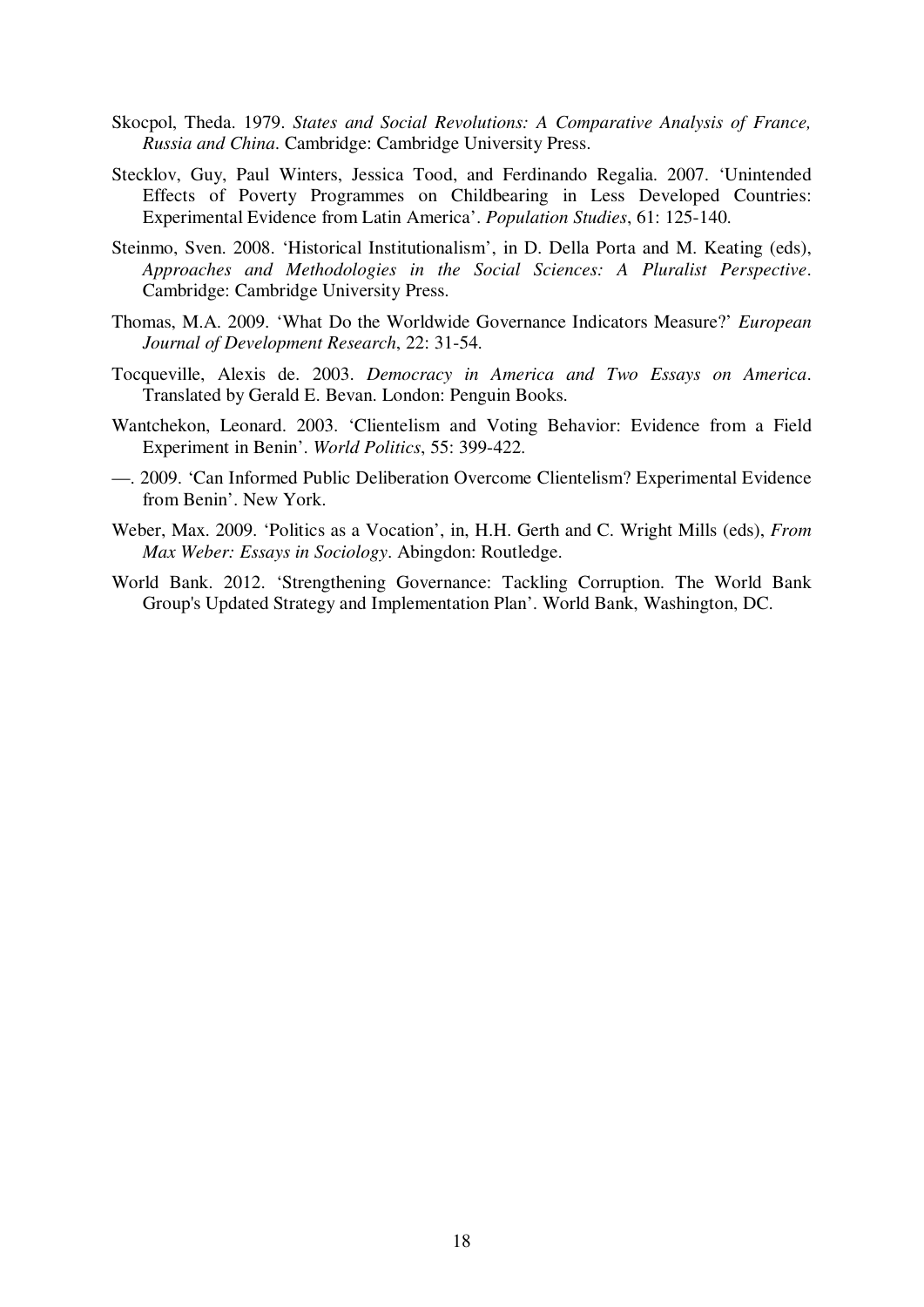### **Appendix**

Table A1: Experimental and quasi-experimental studies to study governance

| <b>GOVERNANCE</b><br><b>CLUSTER</b> | Author(s)       | <b>Title</b>                                                                                                                 | Year | Type of<br>publicatio<br>n | Country    | Policy area                         | Aim of<br>intervention                   | <b>Experi</b><br>mental<br>design? | Analytical<br>methods 1/ |
|-------------------------------------|-----------------|------------------------------------------------------------------------------------------------------------------------------|------|----------------------------|------------|-------------------------------------|------------------------------------------|------------------------------------|--------------------------|
|                                     | Kroon et al.    | Police Intervention in Riots:<br>The Role of Accountability<br>and Group Norms. A Field<br>Experiment                        | 1991 | Journal<br>article         | Germany    | Accountability                      | Improve<br>Information<br>asymmetries    | Yes                                | <b>MANOVA</b>            |
|                                     | Duflo et al.    | <b>Efficiency and Rent Seeking</b><br>in Local Government:<br>Evidence from Randomized<br>Policy Experiments in India        | 2005 | Working<br>paper           | India      | Accountability<br>and<br>corruption | Improve supply-<br>side capabilities     | Yes                                | <b>OLS</b>               |
|                                     | Janssen et al.  | Coordination and<br>Cooperation in Asymmetric<br>Commons Dilemmas                                                            | 2011 | Journal<br>article         | <b>USA</b> | Cooperation<br>and<br>participation | Change<br>via<br>behaviour<br>incentives | Yes                                | <b>OLS</b>               |
| Aggregating interests               | Asthana         | Decentralization and<br><b>Corruption Revisited:</b><br>Evidence from a Natural<br>Experiment                                | 2012 | Journal<br>article         | India      | Corruption                          | Improve supply-<br>side capabilities     | No                                 | DiD, OLS                 |
|                                     | Tyrefors        | Do Merging Local<br>Governments' Free Ride on<br>their Counterparts when<br>Facing Boundary Reform?                          | 2009 | Journal<br>article         | Sweden     | Corruption                          | Change<br>via<br>behaviour<br>incentives | No                                 | DiD                      |
|                                     | Bertrand et al. | Obtaining a Driver's License<br>in India: An Experimental<br>Approach to Studying<br>Corruption                              | 2007 | Journal<br>article         | India      | Corruption                          | Change<br>behaviour<br>via<br>incentives | Yes                                | <b>FE</b>                |
|                                     | Fried et al.    | Corruption and Inequality at<br>the Crossroad: A Multi-<br>method Study of Bribery and<br>Discrimination in Latin<br>America | 2010 | Journal<br>article         | Mexico     | Corruption                          | Change<br>behaviour<br>via<br>incentives | Yes                                | OLS                      |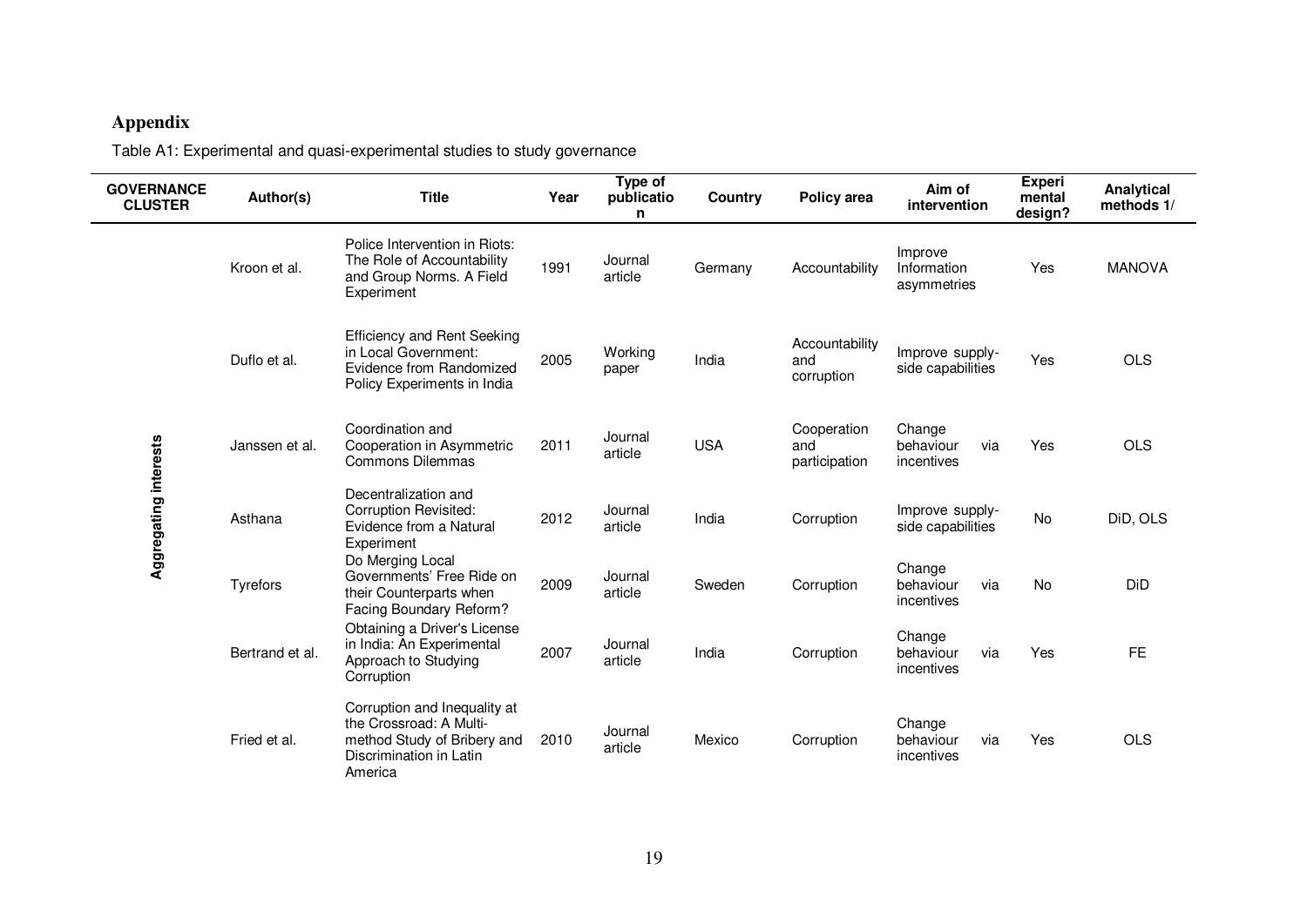| Olken                     | Monitoring Corruption:<br>Evidence from a Field<br>Experiment in Indonesia                                      | 2007 | Journal<br>article | Indonesia    | Corruption                | Change<br>behaviour<br>via<br>incentives<br>(monitoring)                                 | Yes       | OLS, FE                     |
|---------------------------|-----------------------------------------------------------------------------------------------------------------|------|--------------------|--------------|---------------------------|------------------------------------------------------------------------------------------|-----------|-----------------------------|
| Azfar and<br>Nelson       | Transparency, Wages, and<br>the Separation of Powers:<br>An Experimental Analysis of<br>Corruption              | 2007 | Journal<br>article | <b>USA</b>   | Corruption                | Change<br>behaviour<br>via<br>incentives<br>(voters)                                     | Yes       | OLS, Probit,<br>and RE      |
| Kalyvitis and<br>Vlachaki | When Does More Aid Imply<br>Less Democracy? An<br><b>Empirical Examination</b>                                  | 2011 | Journal<br>article |              | Democracy                 | Improve supply-<br>side capabilities                                                     | No        | 2SLS                        |
| Glennerster<br>et al.     | Working Together:<br>Collective Action in Diverse<br>Sierra Leone Communities                                   | 2009 | Working<br>paper   | Sierra Leone | Ethnic<br>diversity       | Improve supply-<br>side capabilities                                                     | <b>No</b> | IV, OLS                     |
| Habyarimana<br>et al.     | Why Does Ethnic Diversity<br>Undermine Public Goods<br>Provision?                                               | 2007 | Journal<br>article | Uganda       | Ethnic<br>diversity       | Improve supply-<br>side capabilities                                                     | Yes       | OLS, FE                     |
| Paul                      | Relief Assistance to 1998<br>Flood Victims: A<br>Comparison of the<br>Performance of the<br>Government and NGOs | 2003 | Journal<br>article | Bangladesh   | Institutional<br>building | Improve supply-<br>side capabilities                                                     | <b>No</b> | <b>ANOVA</b>                |
| Roy                       | Governance and<br>Development: The<br>Challenges for Bangladesh                                                 | 2005 | Journal<br>article | Bangladesh   | Institutional<br>biudling | Improve supply-<br>side capabilities                                                     | No        | PCA, 2SLS and<br><b>OLS</b> |
| Beath et al.              | Winning Hearts and Minds<br>through Development:<br>Evidence from a Field<br>Experiment in Afghanistan          | 2012 | Working<br>paper   | Afghanistan  | Institutional<br>biudling | Change<br>behaviour<br>via<br>incentives<br>(grants)<br>and<br>councils<br>organization) | Yes       | FE and PSM                  |
| Scott                     | Assessing Determinants of<br>Bureaucratic Discretion: An<br>Experiment in Street level<br>Decision Making       | 1997 | Journal<br>article | <b>USA</b>   | Institutional<br>building | Improve<br>Information<br>asymmetries                                                    | Yes       | <b>OLS</b>                  |
| Djankov et al.            | <b>Disclosure by Politicians</b>                                                                                | 2010 | Journal<br>article |              | Institutional<br>building | Improve supply-<br>side capabilities                                                     | No        | OLS                         |
| Lokshin and<br>Yemtsov    | Has Rural Infrastructure<br>Rehabilitation in Georgia<br>Helped the Poor?                                       | 2005 | Journal<br>article | Georgia      | Institutional<br>building | Improve supply-<br>side capabilities                                                     | <b>No</b> | PSM, DiD                    |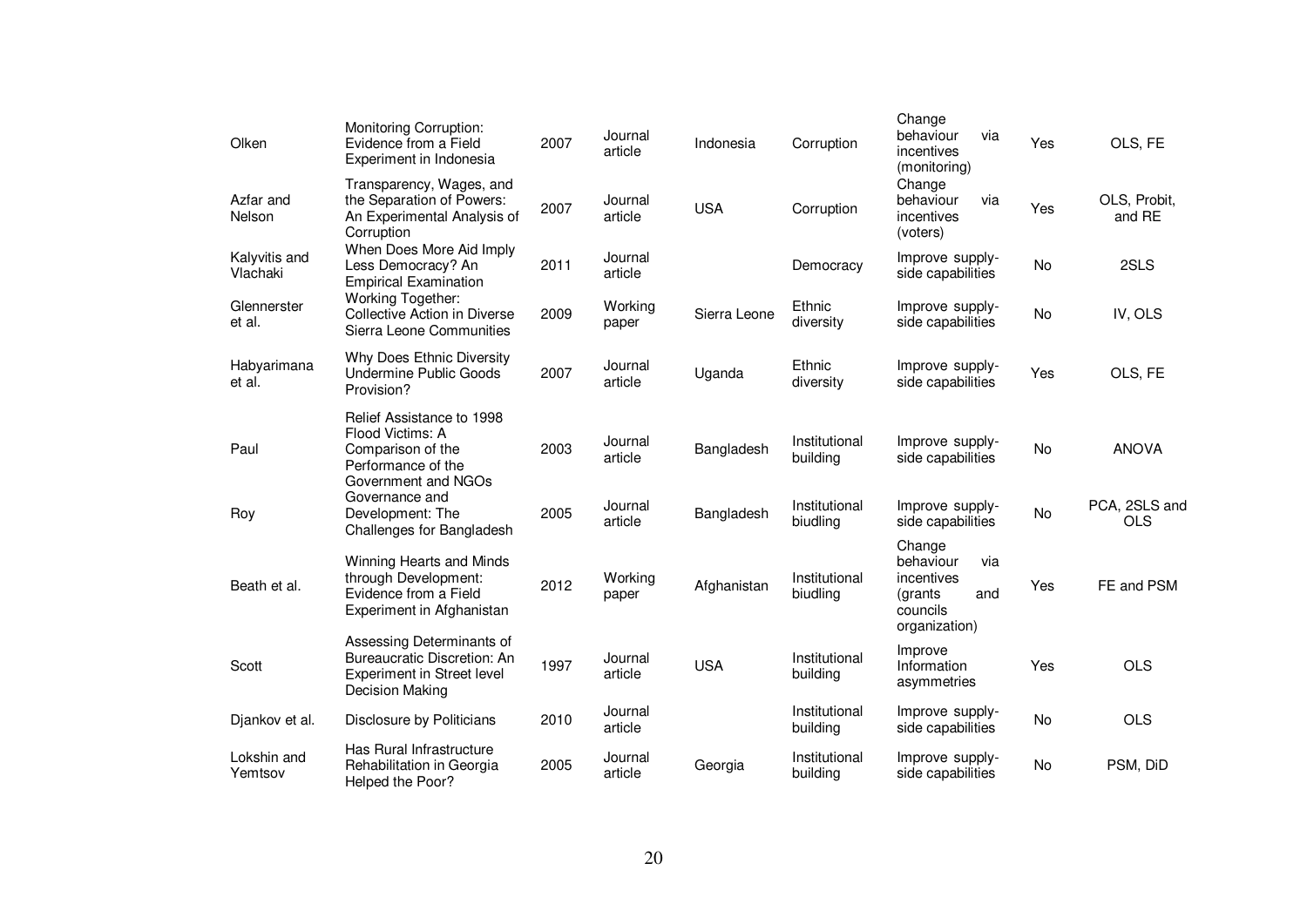| Chattopadhyay<br>and Duflo | Women as Policy Makers:<br>Evidence from a<br><b>Randomized Policy</b><br>Experiment in India                                       | 2004 | Journal<br>article | India                  | Institutional<br>building<br>$+$<br>Participation | Change<br>behaviour<br>via<br>incentives<br>(women quotas) | Yes       | <b>OLS</b>                                      |
|----------------------------|-------------------------------------------------------------------------------------------------------------------------------------|------|--------------------|------------------------|---------------------------------------------------|------------------------------------------------------------|-----------|-------------------------------------------------|
| Wallen et al.              | Implementing Evidence-<br>based Practice:<br>Effectiveness of a Structured<br>Multifaceted Mentorship<br>Programme                  | 2010 | Journal<br>article | <b>USA</b>             | Institutional<br>building                         | Change<br>behaviour<br>via<br>incentives                   | <b>No</b> | Correlational<br>tests, and<br>parametric stats |
| Olson et.al.               | Governance and Growth: A<br>Simple Hypothesis<br><b>Explaining Cross-Country</b><br>Differences in Productivity<br>Growth           | 2000 | Journal<br>article |                        | Institutional<br>building<br>$+$<br>productivity  | Improve supply-<br>side capabilities                       | No        | FE.                                             |
| Lassen and<br>Serritzlew   | Jurisdiction Size and Local<br>Democracy: Evidence on<br><b>Internal Political Efficacy</b><br>from Large-scale Municipal<br>Reform | 2011 | Journal<br>article | Denmark                | Institutional<br>building                         | Improve supply-<br>side capabilities                       | No        | DiD and<br><b>PSM</b>                           |
| Wang et al.                | <b>Fiscal Reform and Public</b><br>Education Spending: A<br>Quasi-natural Experiment<br>of Fiscal Decentralization in<br>China      | 2012 | Journal<br>article | China                  | Institutional<br>building                         | Improve supply-<br>side capabilities                       | <b>No</b> | DiD, with RE<br>and FE                          |
| Bjørnskov et al.           | The Bigger the Better?<br>Evidence of the Effect of<br>Government Size on Life<br>Satisfaction around the<br>World                  | 2007 | Journal<br>article | Worldwide              | Institutional<br>building                         | Improve supply-<br>side capabilities                       | <b>No</b> | OLS and 2LSL                                    |
| Pettersson-<br>Lidbom      | Does the Size of the<br>Legislature Affect the Size of<br>Government? Evidence from<br>Two<br><b>Natural Experiments</b>            | 2011 | Journal<br>article | Finland and<br>Sweden. | Institutional<br>building                         | Improve supply-<br>side capabilities                       | <b>No</b> | <b>RD</b>                                       |
| Alence                     | Political Institutions and<br>Developmental Governance<br>in Sub-Saharan Africa                                                     | 2004 | Journal<br>article | sub-Saharan<br>Africa  | Institutional<br>building                         | Improve supply-<br>side capabilities                       | No        | <b>WLS</b>                                      |
| Corazzini et al.           | A Prize To Give For: An<br><b>Experiment on Public Good</b><br><b>Funding Mechanisms</b>                                            | 2010 | Journal<br>article |                        | Institutional<br>building                         | Improve supply-<br>side capabilities                       | Yes       | <b>OLS</b>                                      |
| Matkin and                 | Metropolitan Governance:                                                                                                            | 2009 | Journal            | <b>USA</b>             | Institutional                                     | Change                                                     | Yes       | Ordered Logit                                   |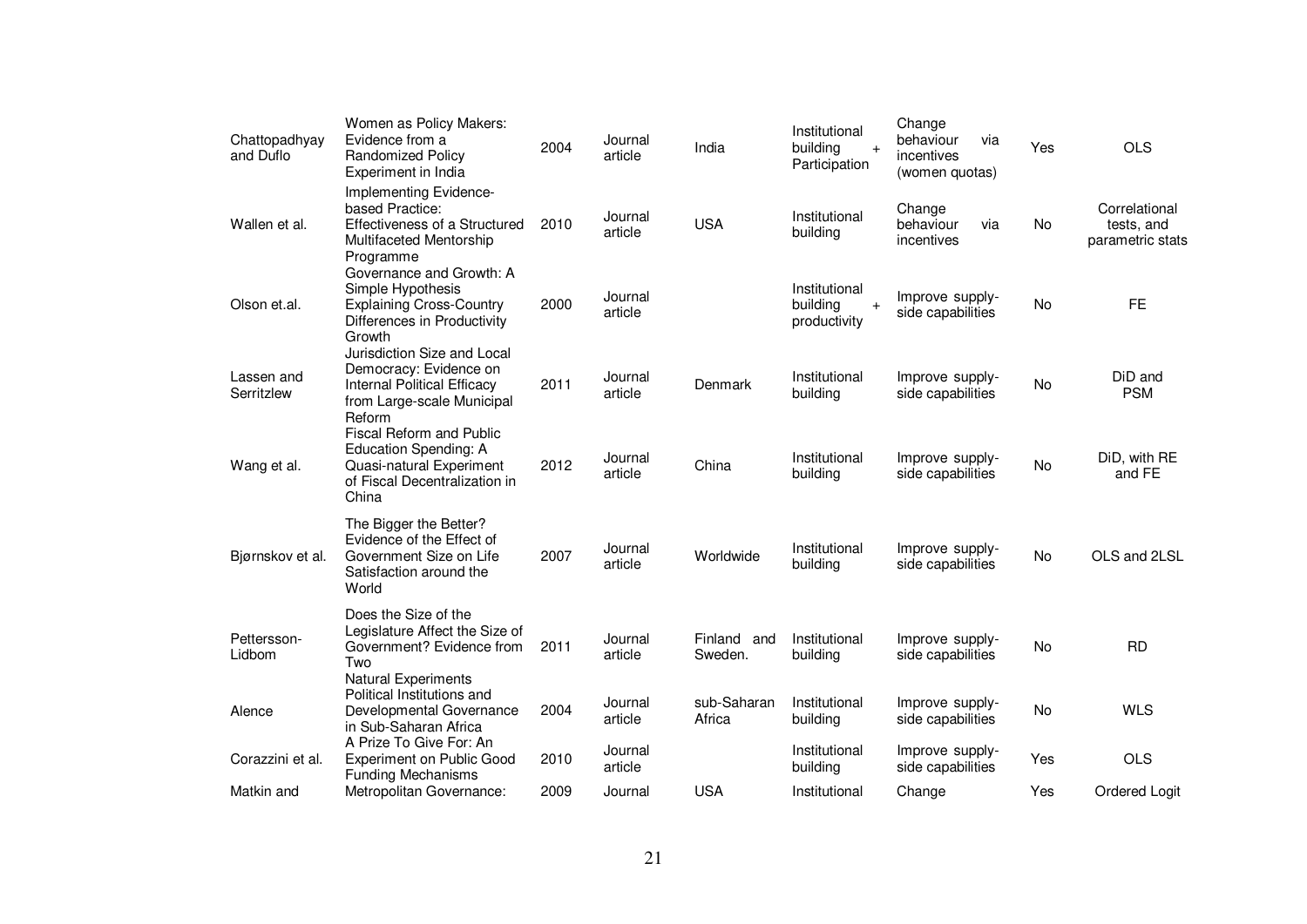| Frederickson            | Institutional Roles and Inter-<br>jurisdictional Cooperation                                                                                           |      | article            |                                    | building                                                 | behaviour<br>via<br>incentives                       |     |                              |
|-------------------------|--------------------------------------------------------------------------------------------------------------------------------------------------------|------|--------------------|------------------------------------|----------------------------------------------------------|------------------------------------------------------|-----|------------------------------|
| Thurmaier               | <b>Budgetary Decision-making</b><br>in Central Budget Bureaus:<br>An Experiment                                                                        | 1992 | Journal<br>article | <b>USA</b>                         | Institutional<br>building                                | Improve<br>Information<br>asymmetries                | Yes | <b>OLS</b>                   |
| Drummond and<br>Mansoor | Macroeconomic<br>Management and the<br>Devolution of Fiscal Powers<br>Why Do People Accept                                                             | 2003 | Journal<br>article | International                      | Institutional<br>building                                | Improve supply-<br>side capabilities                 | No  | OLS, Cluster<br>analysis     |
| Gibson et al.           | <b>Public Policies They</b><br>Oppose? Testing Legitimacy<br>Theory with a Survey-Based<br>Experiment                                                  | 2005 | Journal<br>article | <b>USA</b>                         | Institutional<br>building                                | Improve supply-<br>side capabilities                 | Yes | <b>OLS</b>                   |
| Olken                   | Direct Democracy and Local<br>Public Goods: Evidence<br>from a Field Experiment in<br>Indonesia                                                        | 2010 | Journal<br>article | Indonesia                          | Institutional<br>building                                | Improve supply-<br>side capabilities                 | Yes | Logit                        |
| Yip and<br>Eggleston    | Addressing Government and<br>Market Failures with<br>Payment Change Behaviour<br>via Incentivess: Hospital<br>Reimbursement Reform in<br>Hainan, China | 2004 | Journal<br>article | China                              | Institutional<br>building                                | Change<br>behaviour<br>via<br>incentives<br>(reform) | No  | DiD                          |
| Batista and<br>Vicente  | Do Migrants Improve<br>Governance at Home?<br>Evidence from a Voting<br>Experiment                                                                     | 2011 | Journal<br>article | Cape Verde                         | Institutional<br>building<br>$\ddot{}$<br>accountability | Improve<br>Information<br>asymmetries                | No  | IV, FE                       |
| Grimmelik-<br>huijsen   | Linking Transparency,<br>Knowledge and Citizen Trust<br>in Government: an<br>Experiment                                                                | 2012 | Journal<br>article | Netherlands                        | Institutional<br>building<br>$\ddot{}$<br>accountability | Improve<br>Information<br>asymmetries                | Yes | ANOVA,<br><b>MANCOVA</b>     |
| Korberg and<br>Clarke   | <b>Beliefs About Democracy</b><br>and Satisfaction with<br>Democratic Government:<br>The Canadian Case                                                 | 1994 | Journal<br>article | Canada                             | Institutional<br>building<br>$\overline{+}$<br>democracy | Improve supply-<br>side capabilities                 | No  | Probit                       |
| Cummings<br>et al.      | <b>Tax Morale Affects Tax</b><br>Compliance: Evidence from<br>Surveys and an Art Factual<br><b>Field Experiment</b>                                    | 2009 | Journal<br>article | Botswana<br>South<br>and<br>Africa | Institutional<br>building<br>(tax<br>compliance)         | Improve supply-<br>side capabilities                 | Yes | Ordered Probit.<br>Tobit, RE |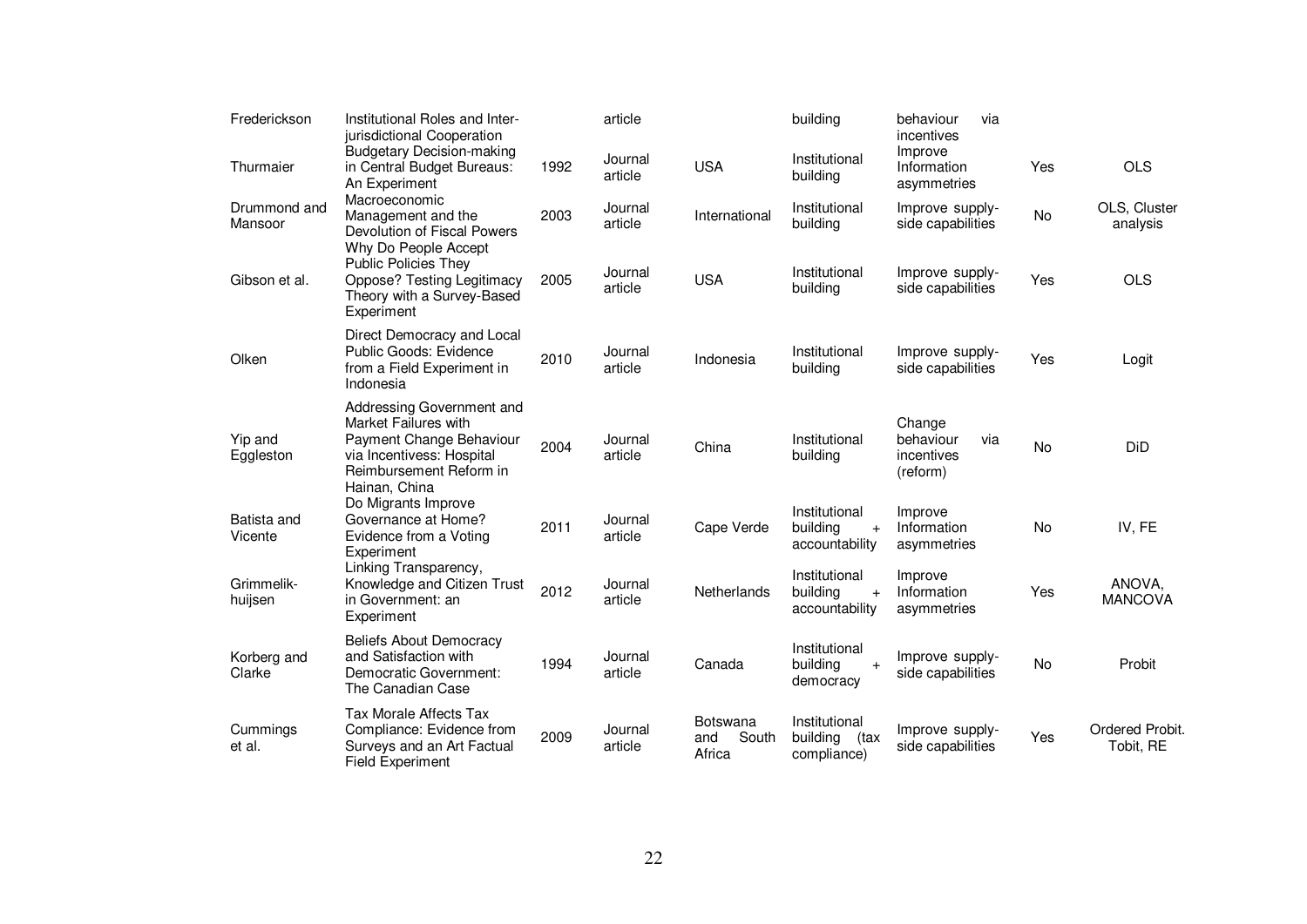| Banerjee et al.                | Can Institutions be<br>Reformed from Within?<br>Evidence from a<br>Randomized Experiment<br>with the Rajasthan Police                                             | 2012 | Working<br>paper   | India                       | Institutional<br>building                     | Improve supply-<br>side capabilities                     | Yes       | FE, DiD                      |
|--------------------------------|-------------------------------------------------------------------------------------------------------------------------------------------------------------------|------|--------------------|-----------------------------|-----------------------------------------------|----------------------------------------------------------|-----------|------------------------------|
| Humphreys<br>et. al            | The Role of Leaders in<br>Democratic Deliberations<br>Results from a Field<br>Experiment in São Tomé<br>and Príncipe                                              | 2006 | Journal<br>article | Tomé<br>São<br>and Príncipe | Leadership                                    | Improve supply-<br>side capabilities                     | Yes       | Leader FE                    |
| Moxnes and<br>van der Heijden  | The Effect of Leadership in a<br><b>Public Bad Experiment</b>                                                                                                     | 2003 | Journal<br>article | Norway                      | Leadership                                    | Change<br>behaviour<br>via<br>incentives<br>(leadership) | Yes       | Pooled OLS                   |
| Edmark                         | Migration Effects of Welfare<br><b>Benefit Reform</b>                                                                                                             | 2009 | Journal<br>article | Sweden                      | Migration                                     | Change<br>behaviour<br>via<br>incentives<br>(benefits)   | No        | DiD, FE                      |
| Bowles and<br>Gintis           | Social Capital and<br><b>Community Governance</b>                                                                                                                 | 2002 | Journal<br>article |                             | Non-electoral<br>of<br>forms<br>participation | Improve supply-<br>side capabilities                     | Yes       | <b>OLS</b>                   |
| Travers et al.                 | Change Behaviour via<br>Incentivess for Cooperation:<br>The Effects of Institutional<br>Controls on Common Pool<br>Resource Extraction in<br>Cambodia             | 2011 | Journal<br>article | Cambodia                    | Non-electoral<br>of<br>forms<br>participation | Improve supply-<br>side capabilities                     | Yes       | <b>FE</b>                    |
| Cavalcanti<br>et al.           | Public Participation and<br>Willingness to Cooperate in<br>Common-pool Resource<br>Management: A Field<br><b>Experiment with Fishing</b><br>Communities in Brazil | 2009 | Journal<br>article | <b>Brazil</b>               | Non-electoral<br>οf<br>forms<br>participation | Improve<br>Information<br>asymmetries                    | Yes       | OLS, ordered<br>Logit, ANOVA |
| Yang and<br>Pandey             | Further Dissecting the Black<br>Box of Citizen Participation:<br>When Does Citizen<br>Involvement Lead to Good<br>Outcomes?                                       | 2011 | Journal<br>article | <b>USA</b>                  | Non-electoral<br>0f<br>forms<br>participation | Improve supply-<br>side capabilities                     | <b>No</b> | <b>OLS</b>                   |
| Dimitropoulos<br>and Kontoleon | Assessing the Determinants<br>of Local Acceptability of<br>Wind-farm Investment: A<br>Choice Experiment in the<br>Greek Aegean Islands                            | 2009 | Journal<br>article | Greece                      | Non-electoral<br>forms<br>οf<br>participation | Change<br>behaviour<br>via<br>incentives                 | Yes       | RPL and MLM                  |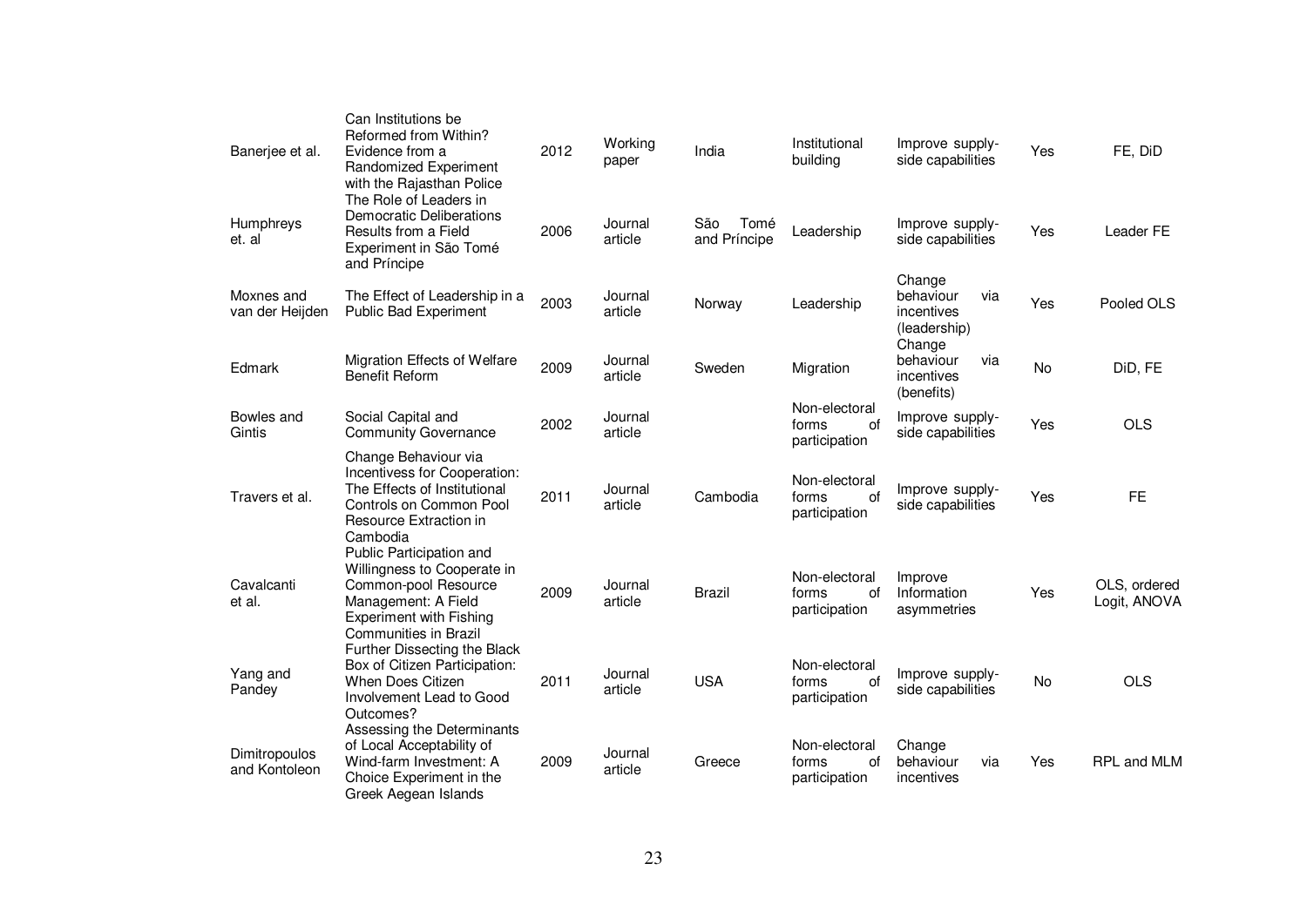| Slomczynski<br>and Shabad  | Can Support for Democracy<br>and the Market Be Learned<br>in School? A Natural<br><b>Experiment in Post-</b><br><b>Communist Poland</b>            | 1998 | Journal<br>article  | Poland    | Non-electoral<br>forms<br>0f<br>participation | Change<br>behaviour<br>via<br>incentives                   | No  | <b>ANOVA</b>          |
|----------------------------|----------------------------------------------------------------------------------------------------------------------------------------------------|------|---------------------|-----------|-----------------------------------------------|------------------------------------------------------------|-----|-----------------------|
| Gugerty and<br>Kremer      | Outside Funding and the<br>Dynamics of Participation in<br><b>Community Associations</b>                                                           | 2008 | Journal<br>article  | Kenya     | Non-electoral<br>0f<br>forms<br>participation | Change<br>behaviour<br>via<br>incentives                   | No  | OLS, Probit           |
| Beaman et al.              | Powerful Women: Does<br><b>Exposure Reduce Bias?</b>                                                                                               | 2009 | Journal<br>article  | India     | Non-electoral<br>of<br>forms<br>participation | Change<br>behaviour<br>via<br>incentives<br>(women quotas) | No  | FE                    |
| Fearon et al.              | Can Development Aid<br>Contribute to Social<br>Cohesion after Civil War?<br>Evidence from a Field<br><b>Experiment in Post-Conflict</b><br>Liberia | 2009 | Journal<br>article  | Liberia   | Social<br>Cohesion                            | Change<br>behaviour<br>via<br>incentives                   | Yes | <b>PSM</b>            |
| Hyde                       | The Observer Effect in<br><b>International Politics:</b><br>Evidence from a Natural<br>Experiment                                                  | 2007 | Journal<br>article  | Armenia   | Voting<br>behaviour                           | Improve supply-<br>side capabilities                       | Yes | <b>OLS</b>            |
| Ichino and<br>Schündeln    | Deterring or Displacing<br>Electoral Irregularities? Spill<br>over Effects of Observers in<br>a Randomized Field<br>Experiment in Ghana            | 2012 | Journal<br>article  | Ghana     | Voting<br>behaviour                           | Improve supply-<br>side capabilities                       | Yes | OLS, FE, IV           |
| Hyde                       | <b>Experimenting in Democracy</b><br>Promotion:<br>International Observers and<br>the 2004 Presidential<br>Elections in Indonesia                  | 2010 | Journal<br>article  | Indonesia | Voting<br>behaviour                           | Improve supply-<br>side capabilities                       | Yes | OLS, FE               |
| De La O                    | Do Poverty Relief Funds<br><b>Affect Electoral Behavior?</b><br>Evidence from a<br>Randomized Experiment in<br>Mexico                              | 2008 | Conference          | Mexico    | Voting<br>behaviour                           | Change<br>behaviour<br>via<br>incentives<br>(benefits)     | Yes | DiD                   |
| Bhavnani                   | Do Electoral Quotas Work<br>after They Are Withdrawn?<br>Evidence from a Natural<br>Experiment in India                                            | 2009 | Journal<br>article  | India     | Voting<br>behaviour                           | Change<br>behaviour<br>via<br>incentives<br>(female quota) | No  | Logit                 |
| Humphreys<br>and Weinstein | Policing Politicians: Citizen<br><b>Empowerment and Political</b>                                                                                  | 2007 | Conference<br>(APSA | Uganda    | Voting<br>behaviour                           | Improve<br>Information                                     | No  | <b>Ordered Probit</b> |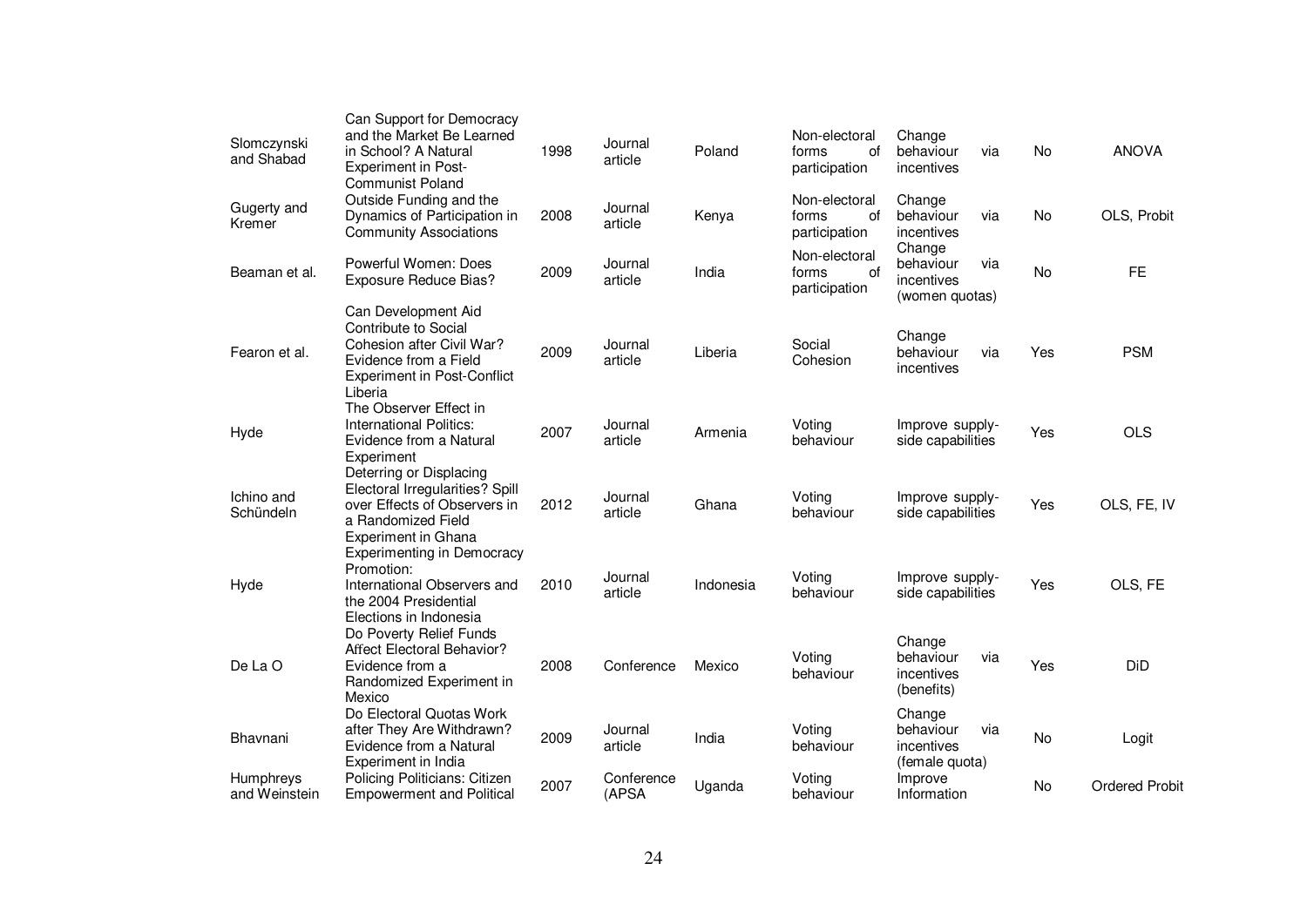|                           | Accountability in Africa                                                                                                                                              |      | 2007)              |               |                     | asymmetries                           |     |                                                                  |
|---------------------------|-----------------------------------------------------------------------------------------------------------------------------------------------------------------------|------|--------------------|---------------|---------------------|---------------------------------------|-----|------------------------------------------------------------------|
| James                     | Performance Measures and<br>Democracy: Improve<br>Information asymmetries<br>Effects on Citizens in Field<br>and Laboratory Experiments                               | 2011 | Journal<br>article | England       | Voting<br>behaviour | Improve<br>Information<br>asymmetries | Yes | Probit                                                           |
| Collier and<br>Vicente    | Votes and Violence:<br>Evidence from a Field<br>Experiment in Nigeria                                                                                                 | 2008 | Working<br>paper   | Nigeria       | Voting<br>behaviour | Improve<br>Information<br>asymmetries | Yes | DiD, FE, Probit                                                  |
| Esterling et al.          | Means, Motive, and<br>Opportunity in Becoming<br>Informed about Politics: A<br>Deliberative Field<br>Experiment with Members of<br>Congress and Their<br>Constituents | 2011 | Journal<br>article | <b>USA</b>    | Voting<br>behaviour | Improve<br>Information<br>asymmetries | Yes | Bayesian<br>framework<br>using MCMC<br>with data<br>augmentation |
| Banerjee et al.           | Do Informed Voters Make<br><b>Better Choices?</b><br>Experimental Evidence from<br>Urban India                                                                        | 2011 | Working<br>paper   | India         | Voting<br>behaviour | Improve<br>Information<br>asymmetries | Yes | <b>FE</b>                                                        |
| Ferraz and<br>Finin       | <b>Exposing Corrupt Politicians:</b><br>The Effects of Brazil's<br>Publicly Released Audits on<br><b>Electoral Outcomes</b>                                           | 2008 | Journal<br>article | <b>Brazil</b> | Voting<br>behaviour | Improve<br>Information<br>asymmetries | Yes | FE, DiD, OLS,<br>semi-parametric<br>estimators                   |
| Chong et al.              | Improve Information<br>asymmetries Dissemination<br>and Local Governments'<br>Electoral Returns, Evidence<br>from a Field Experiment in<br>Mexico                     | 2010 | Working<br>paper   | Mexico        | Voting<br>behaviour | Improve<br>Information<br>asymmetries | Yes | FE, OLS                                                          |
| Banerjee et al.           | Can Voters be Primed to<br>Choose Better Legislators?<br>Evidence from Two Field<br>Experiments in Rural India                                                        | 2009 | Working<br>paper   | India         | Voting<br>behaviour | Improve<br>Information<br>asymmetries | Yes | IV, FE                                                           |
| Harbridge and<br>Malhotra | Electoral Change Behaviour<br>via Incentivess and Partisan<br>Conflict in Congress:<br>Evidence from Survey<br>Experiments                                            | 2011 | Journal<br>article | <b>USA</b>    | Voting<br>behaviour | Improve<br>Information<br>asymmetries | Yes | <b>PSM</b>                                                       |
| Borges and<br>Clarke      | Cues in Context: Analyzing<br>the Heuristics of<br>Referendum Voting with an<br>Internet Survey Experiment                                                            | 2008 | Journal<br>article | <b>USA</b>    | Voting<br>behaviour | Improve<br>Information<br>asymmetries | Yes | multinomial<br>Logit                                             |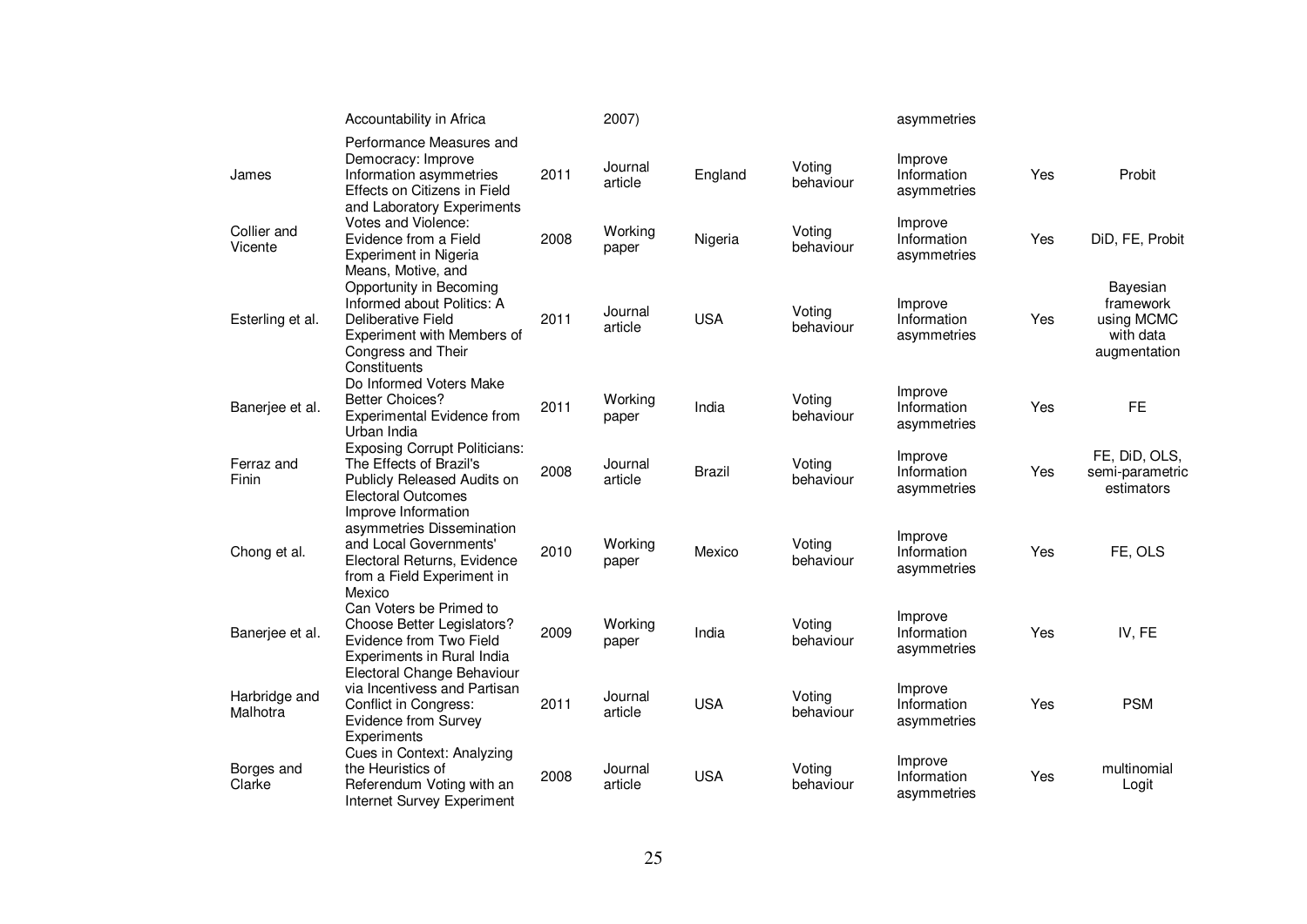| Vicente and<br>Wantchekon | Clientelism and Vote Buying:<br>Lessons from<br>Field Experiments in African<br>Elections                                                                                    | 2009 | Journal<br>article | <b>West African</b> | Voting<br>behaviour | Improve<br>Information<br>asymmetries | Yes | <b>OLS</b>              |
|---------------------------|------------------------------------------------------------------------------------------------------------------------------------------------------------------------------|------|--------------------|---------------------|---------------------|---------------------------------------|-----|-------------------------|
| Davenport                 | Public Accountability and<br>Political Participation:<br>Effects of a Face-to-Face<br>Feedback Intervention on<br><b>Voter Turnout of Public</b><br><b>Housing Residents</b> | 2010 | Journal<br>article | <b>USA</b>          | Voting<br>behaviour | Improve<br>Information<br>asymmetries | Yes | OLS, Probit and<br>2SLS |
| Giné and<br>Mansuri       | Together We Will: Evidence<br>from a Field Experiment on<br>Female Voter Turnout in<br>Pakistan                                                                              | 2011 | Working<br>paper   | Pakistan            | Voting<br>behaviour | Improve<br>Information<br>asymmetries | Yes | OLS and FE              |
| Gerber et al.             | Party Affiliation,<br>Partisanship, and Political<br>Beliefs: A Field Experiment                                                                                             | 2010 | Journal<br>article | <b>USA</b>          | Voting<br>behaviour | Improve<br>Information<br>asymmetries | Yes | OLS, 2SLS               |
| Gerber et al.             | Social Pressure and Voter<br>Turnout: Evidence from a<br>Large-Scale Field<br>Experiment                                                                                     | 2008 | Journal<br>article | <b>USA</b>          | Voting<br>behaviour | Improve<br>Information<br>asymmetries | Yes | OLS, FE                 |
| Guan and<br>Green         | Noncoercive Mobilization in<br><b>State-Controlled Elections</b>                                                                                                             | 2006 | Journal<br>article | China               | Voting<br>behaviour | Improve<br>Information<br>asymmetries | Yes | <b>OLS</b>              |
| Wantchekon                | Clientelism and Voting<br>Behavior: Evidence from a<br>Field Experiment in Benin                                                                                             | 2003 | Journal<br>article | Benin               | Voting<br>behaviour | Improve<br>Information<br>asymmetries | Yes | Probit                  |
| Wantchekon                | Can Informed Public<br><b>Deliberation Overcome</b><br>Clientelism? Experimental<br>Evidence from Benin                                                                      | 2009 | Working<br>paper   | Benin               | Voting<br>behaviour | Improve<br>Information<br>asymmetries | Yes | Probit, FE              |
| Pande                     | Can Informed Voters<br>Enforce Better Governance?<br>Experiments in Low-Income<br>Democracies                                                                                | 2011 | Journal<br>article |                     | Voting<br>behaviour | Improve<br>Information<br>asymmetries | Yes | <b>OLS</b>              |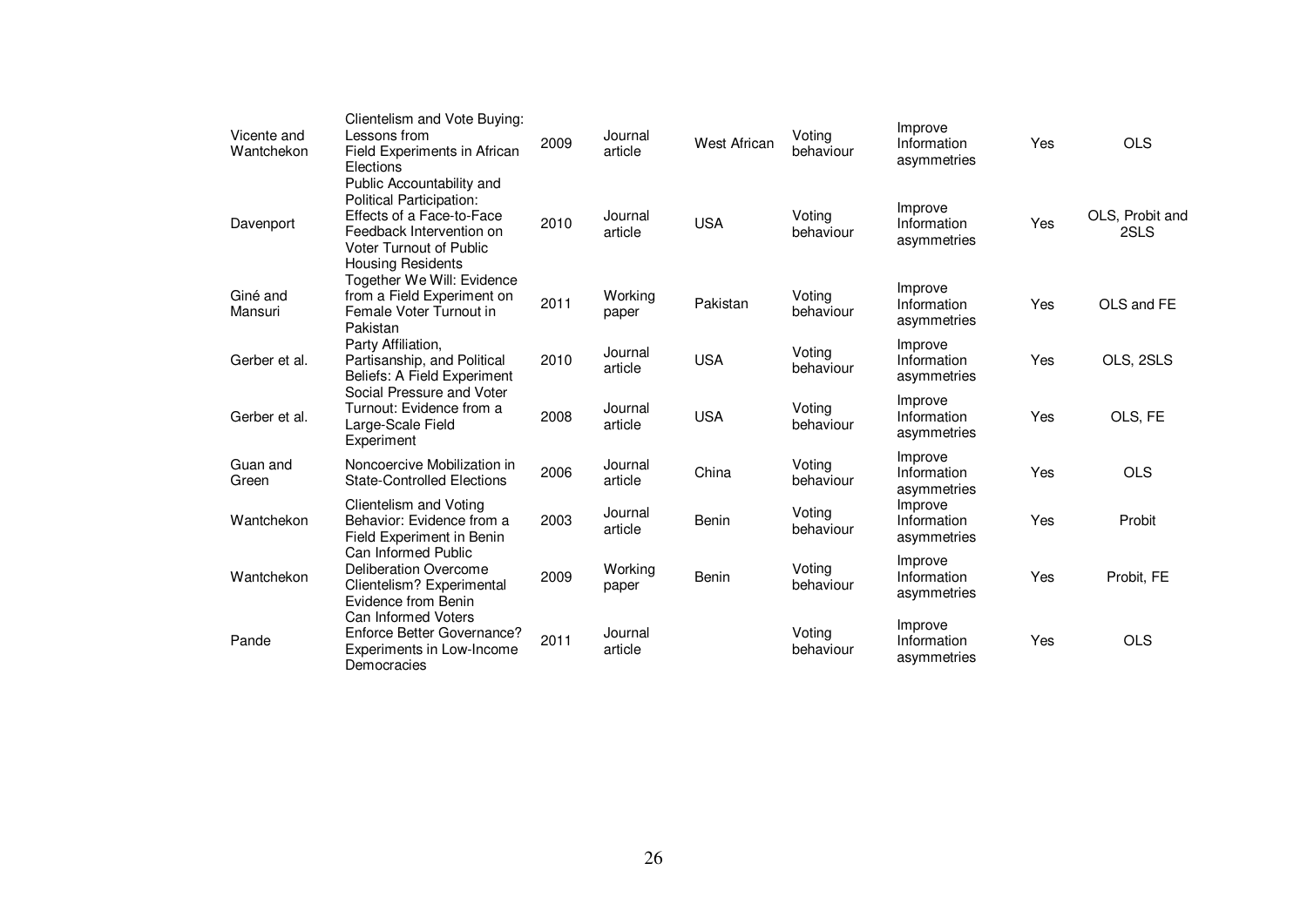|                           | <b>Buttenheim</b><br>et al. | Impact Evaluation of School<br>Feeding Programmes in Lao<br><b>PDR</b>                                             | 2011 | Working<br>paper     | Lao        | Education                                | Improve<br>supply-side<br>capabilities              | No  | DiD, PSM and<br><b>FE</b> |
|---------------------------|-----------------------------|--------------------------------------------------------------------------------------------------------------------|------|----------------------|------------|------------------------------------------|-----------------------------------------------------|-----|---------------------------|
|                           | Koball                      | Living Arrangements and<br>School Dropout Among<br>Minor Mothers Following<br><b>Welfare Reform</b>                | 2007 | Journal<br>article   | <b>USA</b> | Education                                | Change<br>behaviour via<br>incentives               | No  | DiD                       |
|                           | Singer and<br><b>Stater</b> | Going, Going, Gone: The<br>Effects of Aid Policies on<br>Graduation at Three Large<br><b>Public Institutions</b>   | 2006 | Journal<br>article   | <b>USA</b> | Education                                | Change<br>behaviour via<br>incentives               | No  | <b>OLS</b>                |
|                           | <b>Baulch</b>               | The Medium-Term Impact of<br>the Primary Education<br>Stipend in Rural Bangladesh                                  | 2010 | Discussio<br>n Paper | Bangladesh | Education                                | Change<br>behaviour via<br>incentives               | No  | PSM, DiD                  |
|                           | Duflo and<br>Hanna          | Monitoring Works: Getting<br>Teachers to Come to School                                                            | 2005 | Working<br>paper     | India      | Education                                | Change<br>behaviour via<br>incentives               | Yes | OLS and 2SLS              |
| Provision of public goods | Kremer et al.               | Change Behaviour via<br>Incentivess to Learn                                                                       | 2009 | Journal<br>article   | Kenya      | Education                                | Change<br>behaviour via<br>incentives               | Yes | <b>OLS</b>                |
|                           | Kremer et al.               | Decentralization: A<br><b>Cautionary Tale</b>                                                                      | 2003 | Working<br>paper     | Kenya      | Education                                | Change<br>behaviour via<br>incentives               | Yes | OLS, RE                   |
|                           | Kim and Joo                 | Did PRWORA's Mandatory<br>School Attendance Policy<br>Increase Attendance Among<br><b>Targeted Teenage Girls?</b>  | 2011 | Journal<br>article   | <b>USA</b> | Education                                | Change<br>behaviour via<br>incentives<br>(benefits) | No  | DiD                       |
|                           | Reinikka and<br>Svensson    | The Power of Improve<br>Information Asymmetries in<br><b>Public Services: Evidence</b><br>from Education in Uganda | 2011 | Journal<br>article   | Uganda     | Education                                | Improve<br>Information<br>asymmetries               | No  | FE, IV                    |
|                           | Reinikka and<br>Svensson    | Local Capture: Evidence<br>from a Central Government<br>Transfer Programme in<br>Uganda                            | 2004 | Journal<br>article   | Uganda     | Education                                | Improve<br>Information<br>asymmetries               | No  | FE, RE                    |
|                           | Dee                         | <b>Conditional Cash Penalties</b><br>in Education: Evidence from<br>the Learn Fare Experiment                      | 2011 | Journal<br>article   | <b>USA</b> | Education                                | Change<br>behaviour via<br>incentives               | Yes | <b>FE</b>                 |
|                           | Pande et al.                | Community Participation in<br>Public Schools: Impact of<br>Improve Information<br>Asymmetries Campaigns in         | 2009 | Journal<br>article   | India      | Education<br>$\ddot{}$<br>Accountability | Improve<br>Information<br>asymmetries               | Yes | DiD                       |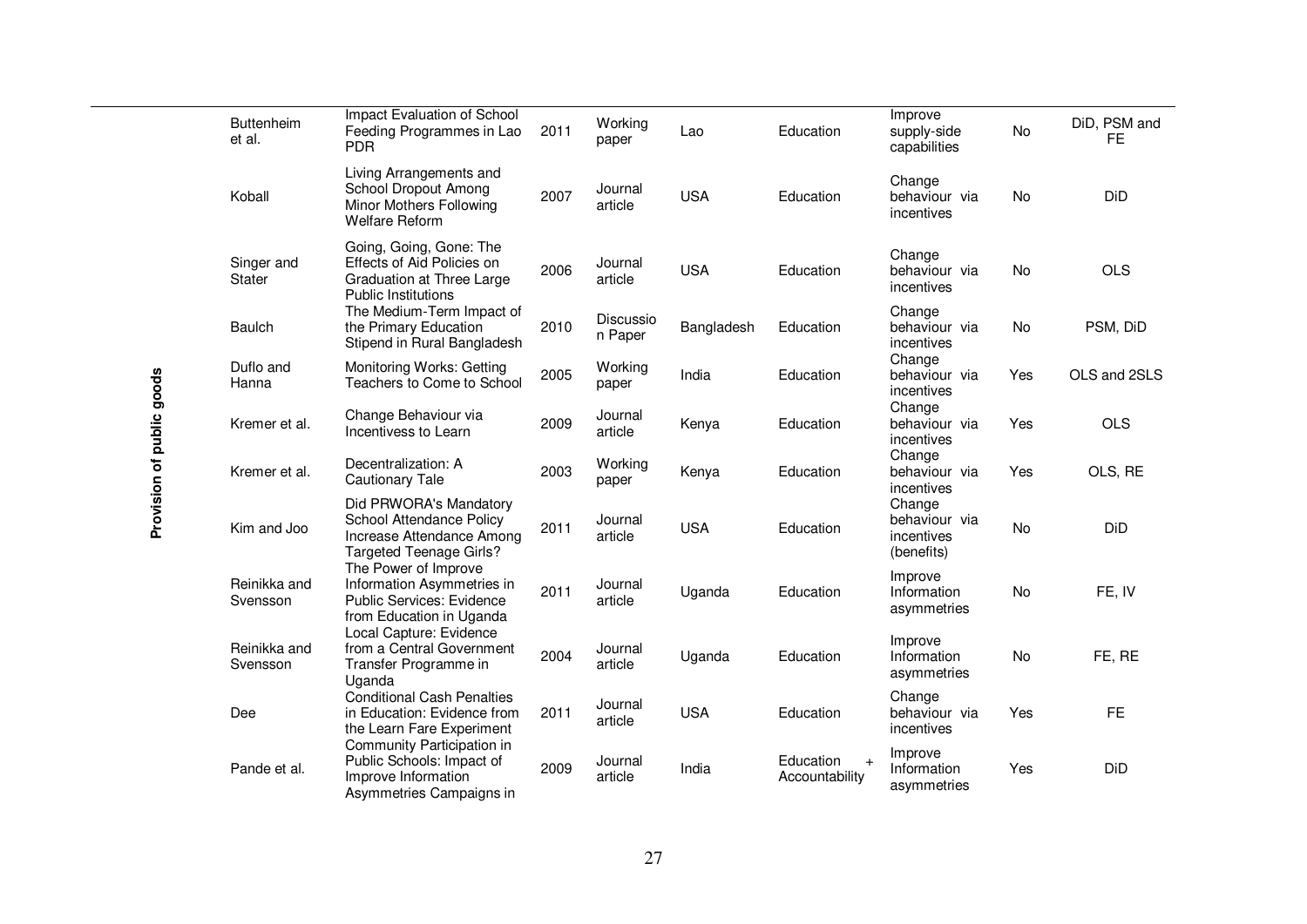#### Three Indian states

| Patrinos and<br>Sakellariou | Schooling and Labor Market<br>Impacts of a Natural Policy<br>Experiment                                                                                              | 2005 | Journal<br>article   | Venezuela  | Education<br>$+$<br>Employment | Change<br>behaviour via<br>incentives<br>(policy)   | No        | IV             |
|-----------------------------|----------------------------------------------------------------------------------------------------------------------------------------------------------------------|------|----------------------|------------|--------------------------------|-----------------------------------------------------|-----------|----------------|
| Meghir et al.               | Education, Health and<br>Mortality: Evidence from a<br>Social Experiment                                                                                             | 2011 | Working<br>paper     | Sweden     | Education<br>$+$<br>health     | Improve<br>supply-side<br>capabilities              | No        | CPHR, OLS      |
| Gao et al.                  | <b>How Does Public Assistance</b><br><b>Affect Family Expenditures?</b><br>The Case of Urban China                                                                   | 2010 | Journal<br>article   | China      | Education<br>$+$<br>Health     | Change<br>behaviour via<br>incentives               | <b>No</b> | <b>PSM</b>     |
| Monstad et al.              | <b>Education and Fertility:</b><br>Evidence from a Natural<br>Experiment                                                                                             | 2008 | Journal<br>article   | Norway     | Education<br>$+$<br>Health     | Change<br>behaviour via<br>incentives<br>(reform)   | <b>No</b> | 2SLS           |
| Miguel and<br>Kremer        | Worms: Identifying Impacts<br>on Education and Health in<br>the Presence of Treatment<br>Externalities                                                               | 2004 | Journal<br>article   | Kenya      | Education and<br>Health        | Improve<br>supply-side<br>capabilities              | Yes       | <b>OLS</b>     |
| Fan et al.                  | <b>Propensity Score</b><br><b>Techniques to Evaluate</b><br>Returns of College<br>Education                                                                          | 2009 | Conferenc<br>e Paper | China      | Employment                     | Improve<br>supply-side<br>capabilities              | <b>No</b> | <b>PSM</b>     |
| Micklewright<br>and Nagy    | The Effect of Monitoring<br>Unemployment Insurance<br>Recipients on<br>Unemployment Duration:<br>Evidence from a Field<br>Experiment                                 | 2009 | Journal<br>article   | Hungary    | Employment                     | Improve<br>supply-side<br>capabilities              | Yes       | CPHR, OLS      |
| Duflo and Saez              | The Role of Improve<br><b>Information Asymmetries</b><br>and Social Interactions in<br><b>Retirement Plan Decisions:</b><br>Evidence from a<br>Randomized Experiment | 2003 | Journal<br>article   | <b>USA</b> | Employment                     | Change<br>behaviour via<br>incentives               | Yes       | OLS, FE and IV |
| van Ours and<br>Vodopivec   | How Shortening the<br>Potential Duration of<br>Unemployment Benefits<br>Affects the Duration of<br>Unemployment: Evidence<br>from a Natural Experiment               | 2006 | Journal<br>article   | Slovenia   | Employment                     | Change<br>behaviour via<br>incentives<br>(benefits) | <b>No</b> | DiD            |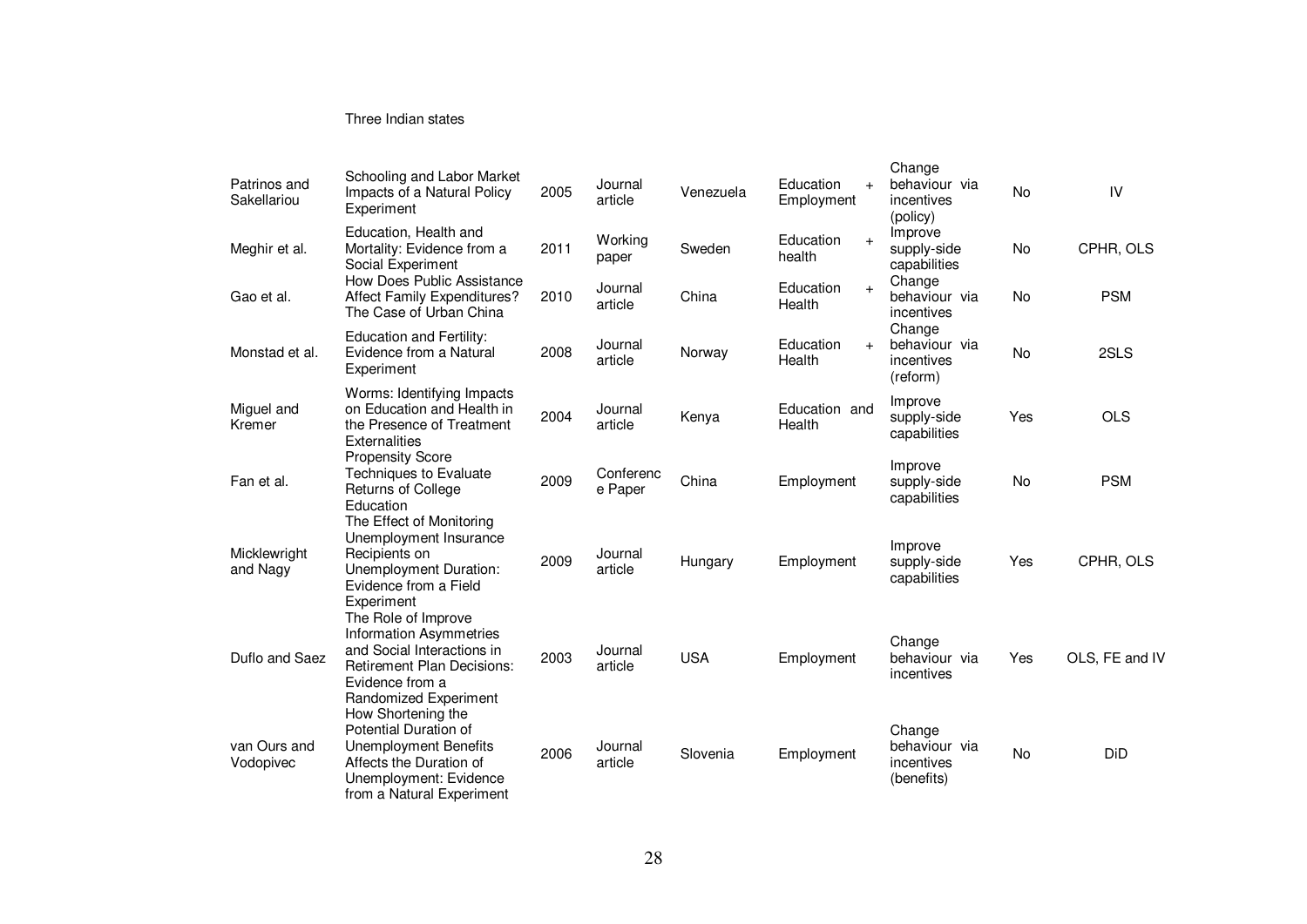| Campolietia<br>and Riddell | Disability Policy and the<br>Labor Market: Evidence<br>from a Natural Experiment in<br>Canada, 1998-2006                                                                            | 2011 | Journal<br>article   | Canada      | Employment | Change<br>behaviour via<br>incentives<br>(earning<br>exceptions) | No        | <b>DiD</b>  |
|----------------------------|-------------------------------------------------------------------------------------------------------------------------------------------------------------------------------------|------|----------------------|-------------|------------|------------------------------------------------------------------|-----------|-------------|
| Washbrook<br>et al.        | Public Policies, Women's<br>Employment after<br>Childbearing, and Child<br>Well-Being                                                                                               | 2011 | Journal<br>article   | <b>USA</b>  | Employment | Change<br>behaviour via<br>incentives<br>(policy)                | No        | DiD         |
| Ziebarth and<br>Karlsson   | A Natural Experiment on<br>Sick Pay Cuts, Sickness<br>Absence, and Labor Costs                                                                                                      | 2010 | Journal<br>article   | Germany     | Employment | Change<br>behaviour via<br>incentives<br>(reform)                | <b>No</b> | DiD, PSM    |
| Boeri and<br>Tabellini     | Does Information Increase<br><b>Political Support For</b><br>Pension Reform?<br>Community Effectiveness of                                                                          | 2010 | Journal<br>article   | Italy       | Employment | Improve<br>Information<br>asymmetries                            | Yes       | Probit, PSM |
| Zhou et al.                | Stove and Health Education<br>Interventions for<br>Reducing Exposure to<br>Indoor Air Pollution<br>from Solid Fuels in Four<br><b>Chinese Provinces</b>                             | 2006 | Journal<br>article   | China       | Health     | $\star$                                                          | No        | DiD         |
| Liu et al.                 | The Expansion of Public<br>Health Insurance and the<br>Demand for Private Health<br>Insurance in Rural China                                                                        | 2010 | Journal<br>article   | China       | Health     | Improve<br>supply-side<br>capabilities                           | <b>No</b> | DiD         |
| Cooper et al.              | Does Competition Improve<br>Public Hospitals' Efficiency?<br>Evidence from a Quasi-<br>Experiment in the English<br><b>National Health Service</b>                                  | 2012 | Discussio<br>n Paper | England     | Health     | Improve<br>supply-side<br>capabilities                           | No        | DiD, FE     |
| Jesmin et al.              | Does Team-based Primary<br>Health Care Improve<br>Patients' Perception of<br>outcomes? Evidence from<br>the 2007-08 Canadian<br>Survey of Experiences with<br><b>Primary Health</b> | 2012 | Journal<br>article   | Canada      | Health     | Improve<br>supply-side<br>capabilities                           | <b>No</b> | <b>PSM</b>  |
| Chadwick et al.            | <b>Effects of Downsizing</b><br>Practices on the<br>Performance of Hospitals                                                                                                        | 2004 | Journal<br>article   | <b>USA</b>  | Health     | Improve<br>supply-side<br>capabilities                           | No        | OLS, Logit  |
| Steinhardt et al.          | Removing User Fees for                                                                                                                                                              | 2011 | Journal              | Afghanistan | Health     | Change                                                           | No        | DiD         |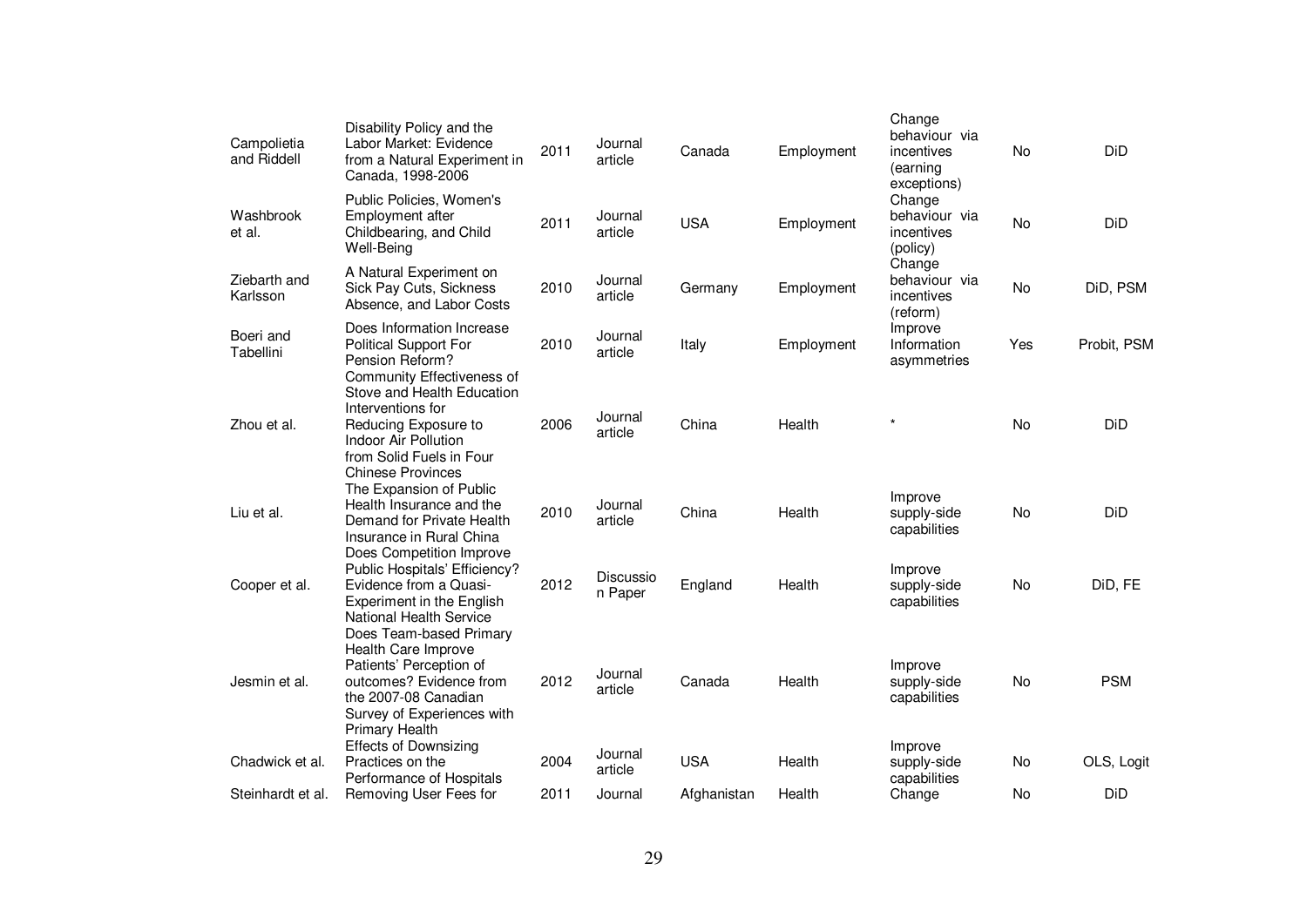|                         | <b>Basic Health Services: A</b><br>Pilot Study And National<br>Roll-out in Afghanistan<br>Effect on Maternal and Child                                                         |      | article            |             |        | behaviour via<br>incentives                       |           |                 |
|-------------------------|--------------------------------------------------------------------------------------------------------------------------------------------------------------------------------|------|--------------------|-------------|--------|---------------------------------------------------|-----------|-----------------|
| Basinga et al.          | Health Services in Rwanda<br>of Payment to Primary<br>Health-Care Providers for<br>Performance: an Impact<br>Evaluation<br><b>Encouraging Maternal</b>                         | 2011 | Journal<br>article | Rwanda      | Health | Change<br>behaviour via<br>incentives             | <b>No</b> | DiD, FE         |
| Nguyen et al.           | <b>Health Service Utilization:</b><br>An Evaluation of the<br>Bangladesh Voucher<br>Programme                                                                                  | 2012 | Journal<br>article | Bangladesh  | Health | Change<br>behaviour via<br>incentives             | No        | DiD, FE         |
| Thanh et al.            | An Assessment of the<br>Implementation of the Health<br>Care Funds for the Poor<br>Policy in Rural Vietnam                                                                     | 2010 | Journal<br>article | Vietnam     | Health | Change<br>behaviour via<br>incentives             | No        | DiD, PSM        |
| Schreyögg and<br>Grabka | Co-payments for Ambulatory<br>Care in Germany: a Natural<br><b>Experiment Using A</b><br>Difference-in-Difference<br>Approach                                                  | 2010 | Journal<br>article | Germany     | Health | Change<br>behaviour via<br>incentives             | No        | Logit, DiD      |
| Arntz and<br>Thomsen    | Crowding Out Informal<br>Care? Evidence from a Field<br>Experiment in Germany                                                                                                  | 2011 | Journal<br>article | Germany     | Health | Change<br>behaviour via<br>incentives             | Yes       | DiD, FE, Probit |
| Thanh et al.            | Does 'the Injury Poverty<br>Trap' Exist?: A Longitudinal<br>Study in Bavi, Vietnam                                                                                             | 2006 | Journal<br>article | Vietnam     | Health | Change<br>behaviour via<br>incentives<br>(injury) | No        | <b>PSM</b>      |
| Quimbo et al.           | Evidence of a Causal Link<br>Between Health Outcomes,<br>Insurance Coverage, and a<br>Policy to Expand Access:<br><b>Experimental Data from</b><br>Children in the Philippines | 2011 | Journal<br>article | Philippines | Health | Change<br>behaviour via<br>incentives<br>(policy) | No        | DiD             |
| Trujillo et al.         | The Impact of Subsidized<br>Health Insurance for the<br>Poor: Evaluating the<br>Colombian Experience<br><b>Using Propensity Score</b><br>Matching                              | 2005 | Journal<br>article | Colombia    | Health | Change<br>behaviour via<br>incentives<br>(policy) | <b>No</b> | <b>PSM</b>      |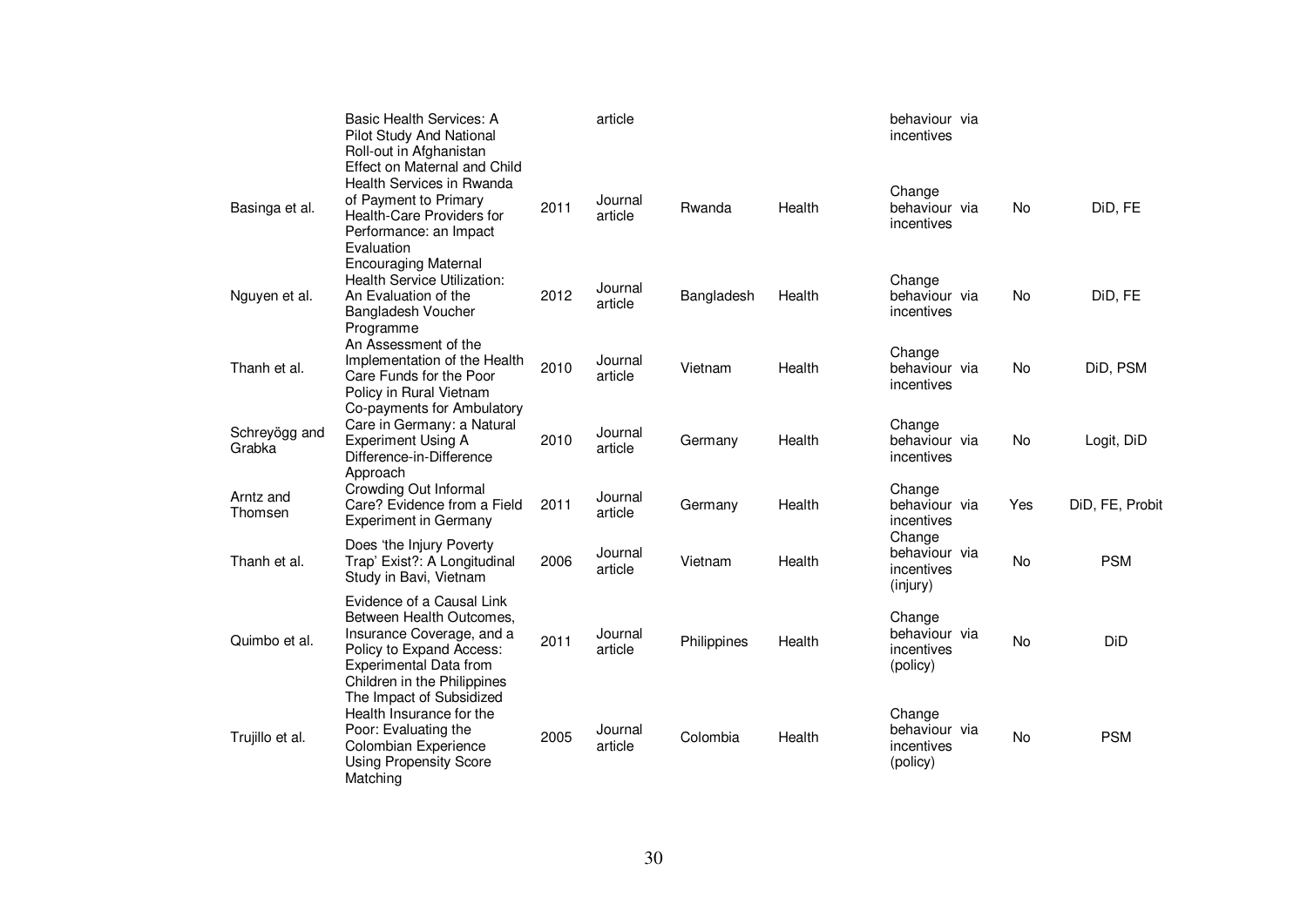| King et al.              | A 'Politically Robust'<br><b>Experimental Design for</b><br>Public Policy Evaluation,<br>With Application to the<br>Mexican Universal Health | 2007 | Journal<br>article | Mexico            | Health                                  | Improve<br>supply-side<br>capabilities                                                              | Yes       | PSM, OLS   |
|--------------------------|----------------------------------------------------------------------------------------------------------------------------------------------|------|--------------------|-------------------|-----------------------------------------|-----------------------------------------------------------------------------------------------------|-----------|------------|
| Propper et al.           | Insurance programme<br>Change Behaviour Via<br>Incentivess and Targets in<br>Hospital Care: Evidence<br>From A Natural Experiment            | 2010 | Journal<br>article | United<br>Kingdom | Health                                  | Change<br>behaviour via<br>incentives<br>(policy)                                                   | <b>No</b> | DiD        |
| Rodriguez et al.         | A Randomized Experiment<br>of Issue Framing and Voter<br>Support of Tax Increases for<br>Health Insurance Expansion                          | 2010 | Journal<br>article | <b>USA</b>        | Health                                  | Improve<br>Information<br>asymmetries                                                               | Yes       | ANOVA, OLS |
| Justesen                 | Democracy, Dictatorship,<br>and Disease: Political<br>Regimes and HIV/AIDS<br>The Causal Relationship                                        | 2012 | Journal<br>article |                   | Health<br>democracy                     | Improve<br>$\ddot{}$<br>supply-side<br>capabilities                                                 | No        | <b>PSM</b> |
| <b>Braakmann</b>         | Between Education, Health<br>and Health Related<br>Behaviour: Evidence from a<br>Natural Experiment in<br>England                            | 2011 | Journal<br>article | England           | Health<br>Education                     | Improve<br>$\ddot{}$<br>supply-side<br>capabilities                                                 | <b>No</b> | OLS and IV |
| Velamuri                 | Taxes, Health Insurance and<br>Women's Self-employment                                                                                       | 2012 | Journal<br>article | <b>USA</b>        | Health<br>$\ddot{}$<br>Employment       | Change<br>behaviour via<br>incentives<br>(health<br>insurance)                                      | <b>No</b> | DiD        |
| Behrman et al.           | <b>Evaluating Preschool</b><br>Programs When Length of<br>Exposure to the Programme<br>Varies: A Nonparametric<br>Approach                   | 2004 | Journal<br>article | <b>Bolivia</b>    | Health<br><b>Nutrition</b><br>Education | Change<br>behaviour via<br>$\ddot{}$<br>incentives<br>$+$<br>(day-care,<br>nutrition.<br>education) | No        | <b>PSM</b> |
| Björkman and<br>Svensson | Power to the People:<br>Evidence from a<br><b>Randomized Field</b><br><b>Experiment on Community-</b><br>Based Monitoring in Uganda          | 2009 | Journal<br>article | Uganda            | Health<br>participation                 | Improve<br>$\ddot{}$<br>Information<br>asymmetries                                                  | Yes       | FE, DiD    |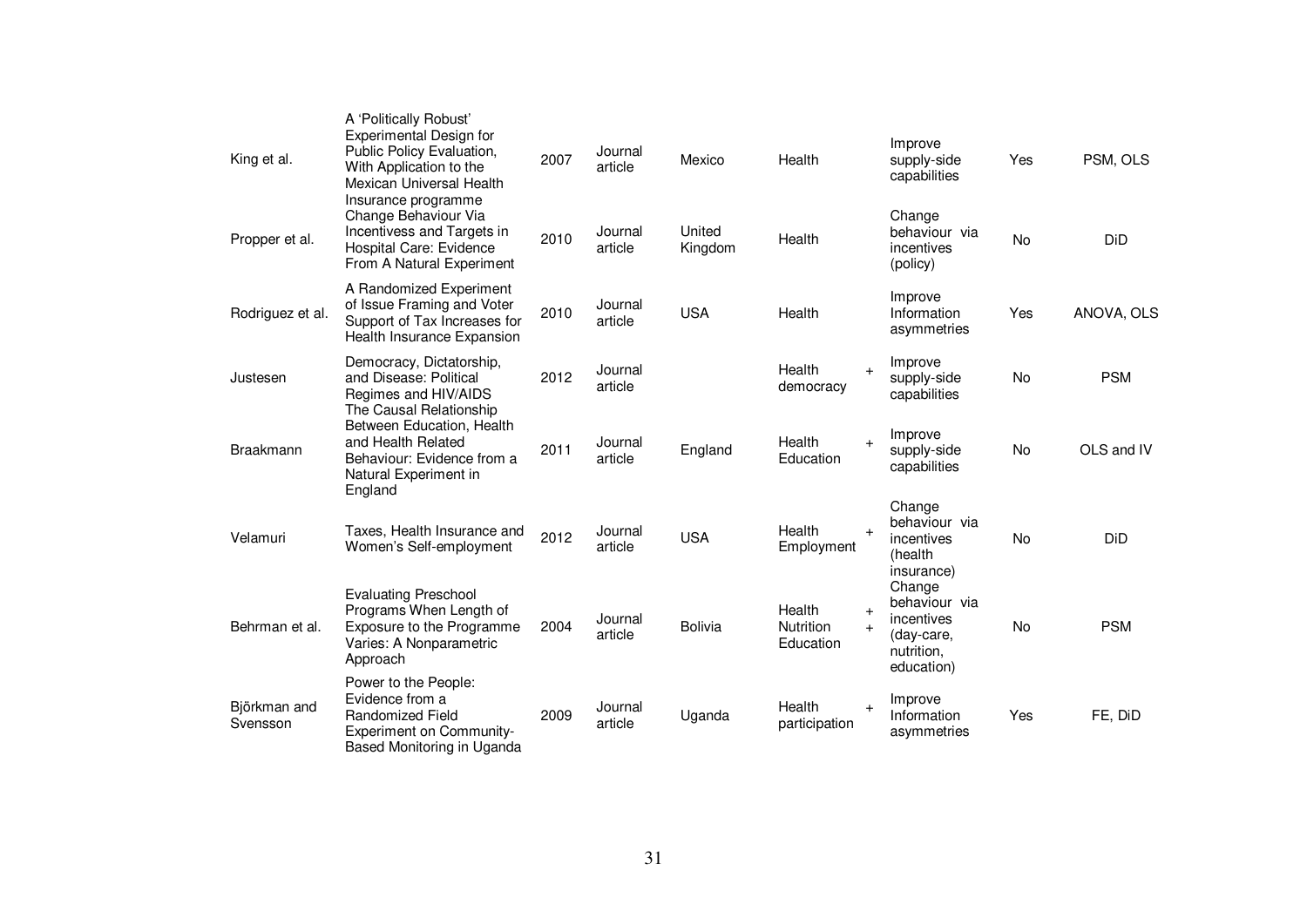| Poder and He                         | How can Infrastructures<br><b>Reduce Child Malnutrition</b><br>and Health Inequalities?<br>Evidence from Guatemala                                            | 2011 | Working<br>paper   | Guatemala         | Health<br>and<br>nutrition                    | Improve<br>supply-side<br>capabilities            | No        | <b>PSM</b>     |
|--------------------------------------|---------------------------------------------------------------------------------------------------------------------------------------------------------------|------|--------------------|-------------------|-----------------------------------------------|---------------------------------------------------|-----------|----------------|
| Schwartz et al.                      | The External Effects of<br>Place-based Subsidized<br>Housing                                                                                                  | 2006 | Journal<br>article | <b>USA</b>        | Housing                                       | Change<br>behaviour via<br>incentives<br>(policy) | No        | DiD, FE        |
| Desai and<br>Tarozzi                 | Microcredit, Family Planning<br>Programmes, and<br>Contraceptive Behavior:<br>Evidence From a Field<br>Experiment in Ethiopia                                 | 2011 | Journal<br>article | Ethiopia          | microcredit<br>$+$<br>health                  | Improve<br>Information<br>asymmetries             | Yes       | DiD, IV        |
| Banerjee et al.                      | <b>Pitfalls of Participatory</b><br>Programmes: Evidence from<br>a Randomized Evaluation in<br>Education in India                                             | 2010 | Journal<br>article | India             | Non-electoral<br>of<br>forms<br>participation | Improve<br>Information<br>asymmetries             | Yes       | IV, Pooled OLS |
| Galasso and<br>Umapathi              | <b>Improving Nutritional Status</b><br>through Behavioral Change:<br>Lessons from Madagascar                                                                  | 2007 | Working<br>paper   | Madagascar        | Nutrition                                     | Improve<br>Information<br>asymmetries             | No        | DiD, PSM, FE   |
| Domínguez-<br>Torreiro and<br>Soliño | <b>Provided and Perceived</b><br>Status Quo in Choice<br><b>Experiments: Implications</b><br>for Valuing the Outputs of<br><b>Multifunctional Rural Areas</b> | 2011 | Journal<br>article | Spain             | Rural<br>development                          | Change<br>behaviour via<br>incentives             | Yes       | OLS, RPL       |
| De Jaeger                            | Residual Household Waste:<br>From Pay-Per-Bag To Pay-<br>Per-Kilogram. An Evaluation<br><b>Study for Flanders</b>                                             | 2010 | Journal<br>article | <b>Flanders</b>   | Sanitation                                    | Improve<br>supply-side<br>capabilities            | <b>No</b> | DiD            |
| Gregg et al.                         | Family Expenditures Post-<br>welfare reform in the UK:<br>Are Low-Income Families<br>Starting To Catch Up?                                                    | 2006 | Journal<br>article | United<br>Kingdom | Social<br>Protection                          | Improve<br>supply-side<br>capabilities            | No        | DiD            |
| Leroy et al.                         | The Oportunidades<br>Programme Increases the<br>Linear Growth of Children<br>Enrolled at Young Ages in<br>Urban Mexico                                        | 2008 | Journal<br>article | Mexico            | Social<br>Protection                          | Change<br>behaviour via<br>incentives             | No        | DiD, PSM       |
| Baird et al.                         | Cash or Condition?<br>Evidence from a Cash<br><b>Transfer Experiment</b>                                                                                      | 2010 | Working<br>paper   | Malawi            | Social<br>Protection                          | Change<br>behaviour via<br>incentives             | Yes       | OLS, FE        |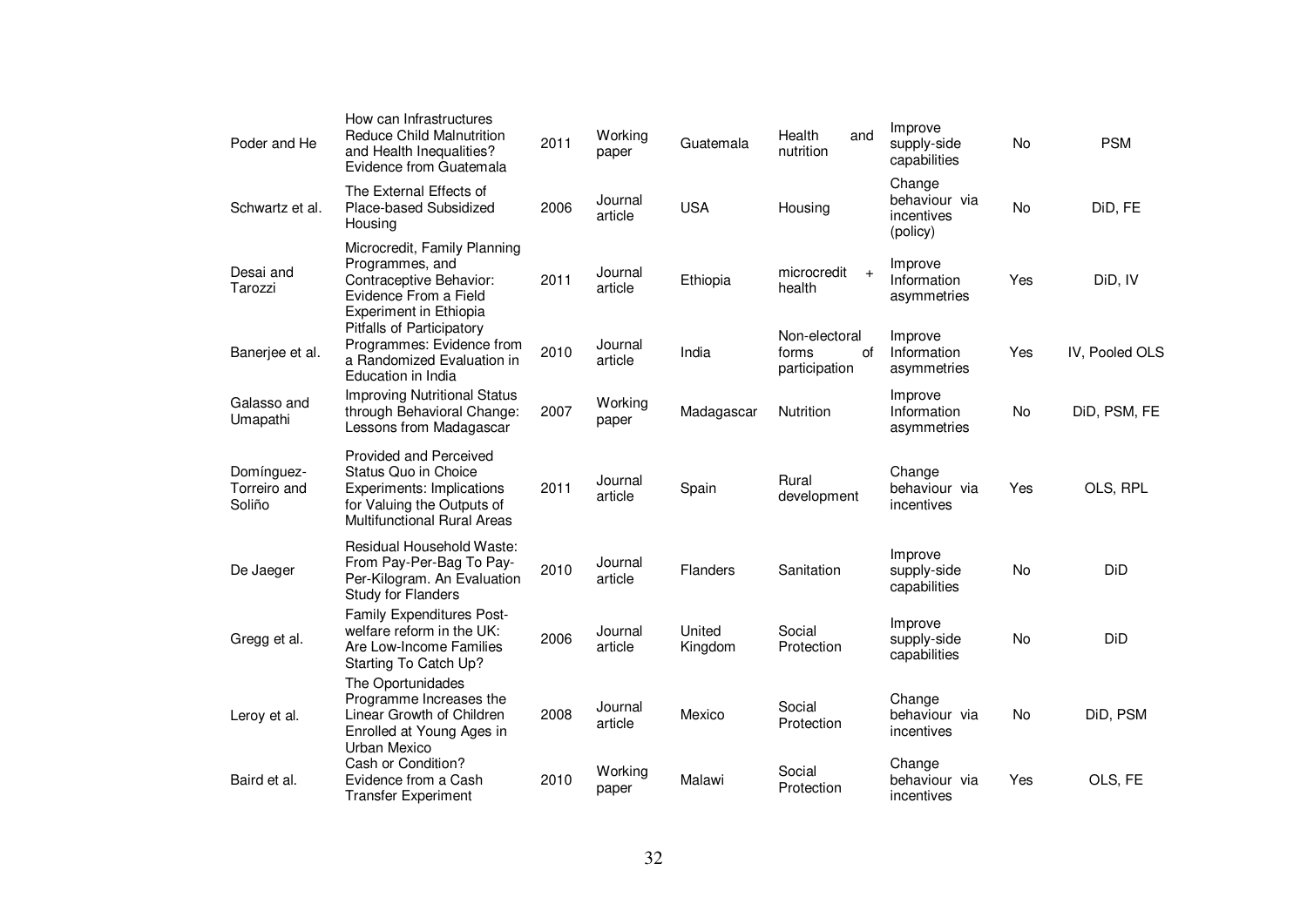| de Hoop et al.       | Do Cash Transfers Crowd<br>Out Community Investment<br>in Public Goods? Lessons<br>from a Field Experiment on<br><b>Health Education</b>                                                      | 2011 | Journal<br>article | Peru             | Social<br>Protection       | Change<br>behaviour via<br>incentives<br>(funding<br>health<br>education) | Yes       | <b>OLS</b>                    |
|----------------------|-----------------------------------------------------------------------------------------------------------------------------------------------------------------------------------------------|------|--------------------|------------------|----------------------------|---------------------------------------------------------------------------|-----------|-------------------------------|
| Stecklov et al.      | Unintended Effects of<br>Poverty Programmes on<br>Childbearing in Less<br><b>Developed Countries:</b><br><b>Experimental Evidence from</b><br>Latin America<br>How Valuable Are               | 2007 | Journal<br>article | Latin<br>America | Social<br>Protection       | Change<br>behaviour via<br>incentivess                                    | Yes       | DiD                           |
| Pattanayak<br>et al. | <b>Environmental Health</b><br>Interventions? Evaluation of<br>Water and Sanitation<br>Programmes in India                                                                                    | 2010 | Journal<br>article | India            | Water<br>and<br>Sanitation | Improve<br>supply-side<br>capabilities                                    | <b>No</b> | DiD                           |
| Hope                 | Evaluating Social Impacts of<br>Watershed Development in<br>India                                                                                                                             | 2007 | Journal<br>article | India            | Water<br>and<br>Sanitation | Improve<br>supply-side<br>capabilities                                    | No        | <b>PSM</b>                    |
| Veettil et al.       | <b>Complementarity Between</b><br>Water Pricing, Water Rights<br>And Local Water<br>Governance: A Bayesian<br>Analysis of Choice<br>Behaviour of Farmers in the<br>Krishna River Basin, India | 2011 | Journal<br>article | India            | Water<br>and<br>Sanitation | Change<br>behaviour via<br>incentives<br>(models)                         | Yes       | OLS,<br>Multinomial<br>Probit |
| Pattanayak<br>et al. | Shame or Subsidy<br>Revisited: Social<br>Mobilization for Sanitation in<br>Orissa, India                                                                                                      | 2009 | Journal<br>article | India            | Water<br>and<br>Sanitation | Improve<br>Information<br>asymmetries                                     | <b>No</b> | DiD                           |
| Kurz et al.          | Utilizing a Social-Ecological<br>Framework to Promote<br>Water and Energy<br><b>Conservation: A Field</b><br>Experiment                                                                       | 2005 | Journal<br>article | Australia        | Water<br>and<br>Sanitation | Improve<br>Information<br>asymmetries                                     | Yes       | <b>ANOVA</b>                  |
| Watson et al.        | An Opportunistic Field<br><b>Experiment in Community</b><br><b>Water Conservation</b>                                                                                                         | 1999 | Journal<br>article | Australia        | Water<br>and<br>Sanitation | Improve<br>Information<br>asymmetries                                     | Yes       | MANOVA, OLS                   |
| Moehler              | Democracy, Governance,<br>and Randomized<br>Development Assistance                                                                                                                            | 2010 | Journal<br>article | World            |                            | Improve<br>supply-side<br>capabilities                                    | Yes       | Review article                |